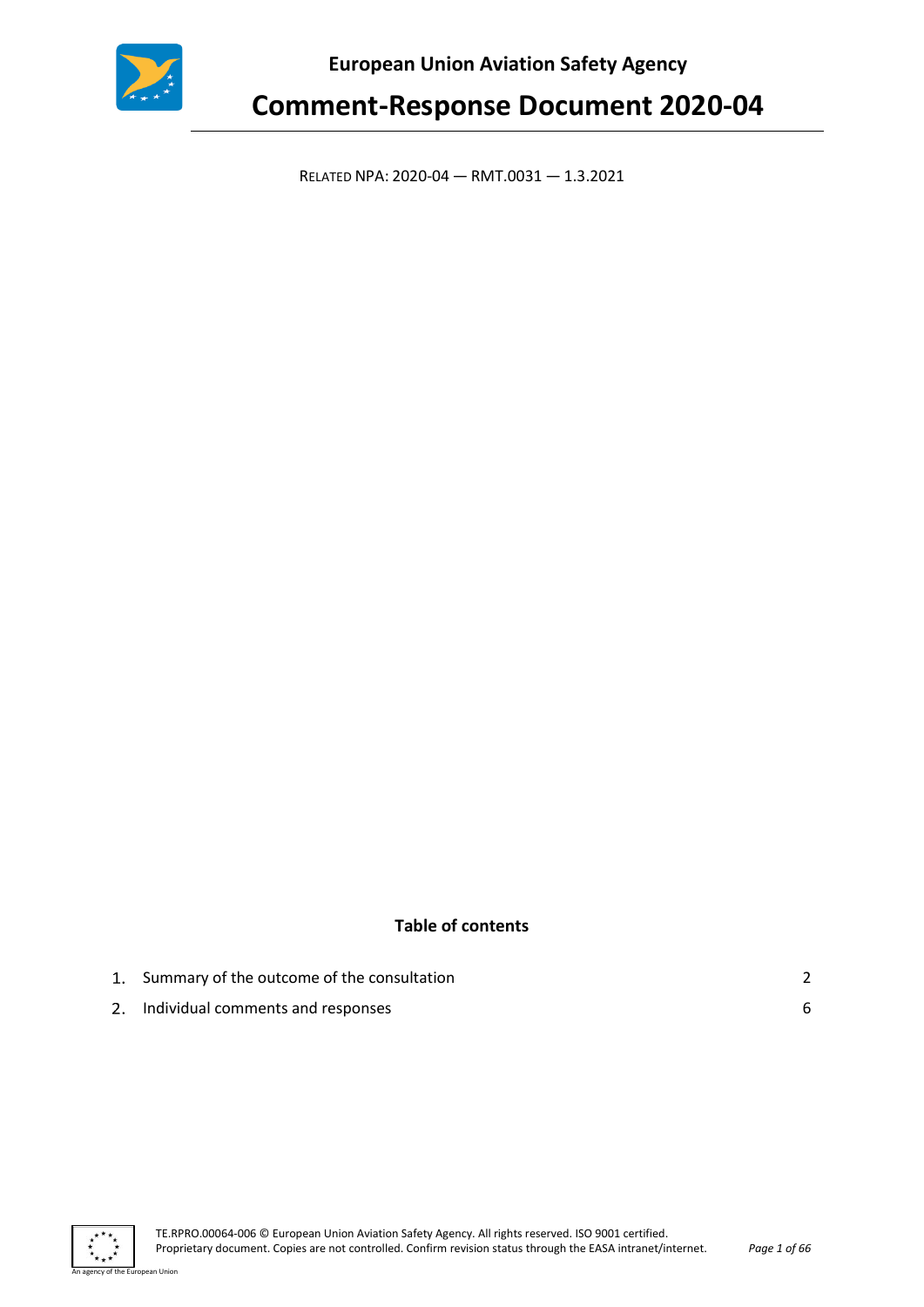#### <span id="page-1-0"></span> $\mathbf{1}$ . **Summary of the outcome of the consultation**

110 comments were received from 20 stakeholders (including 1 individual person).

Table 1 below shows the number of comments received from each commentator:

| Table 1                                             |                           |
|-----------------------------------------------------|---------------------------|
| <b>Commentators</b>                                 | <b>Number of comments</b> |
| <b>CAA-Norway TFH</b>                               | 1                         |
| Swedish Transport Agency, Civil Aviation Department | $\mathbf{1}$              |
| <b>DGAC France</b>                                  | $\mathbf{1}$              |
| LBA                                                 | $\mathbf{1}$              |
| CAA CZ                                              | $\overline{2}$            |
| <b>FOCA Switzerland</b>                             | $\mathbf{1}$              |
| CAA-NL                                              | $\mathbf{1}$              |
| Collins Aerospace                                   | $\mathbf{1}$              |
| FAA                                                 | 10                        |
| Airbus                                              | 22                        |
| LHT DO                                              | $\overline{2}$            |
| Individual (Prof. Filippo Tomasello)                | $\mathbf{1}$              |
| UK CAA                                              | 6                         |
| <b>ASD</b>                                          | 12                        |
| Airbus Helicopters                                  | $\overline{4}$            |
| <b>FNAM</b>                                         | 19                        |
| Rolls-Royce plc                                     | 8                         |
| <b>GE Aviation</b>                                  | $\overline{3}$            |
| <b>Safran Aircraft Engines</b>                      | 11                        |
| Avio Aero - Airworthiness Office                    | $\overline{3}$            |
| <b>Total</b>                                        | 110                       |



an Hinion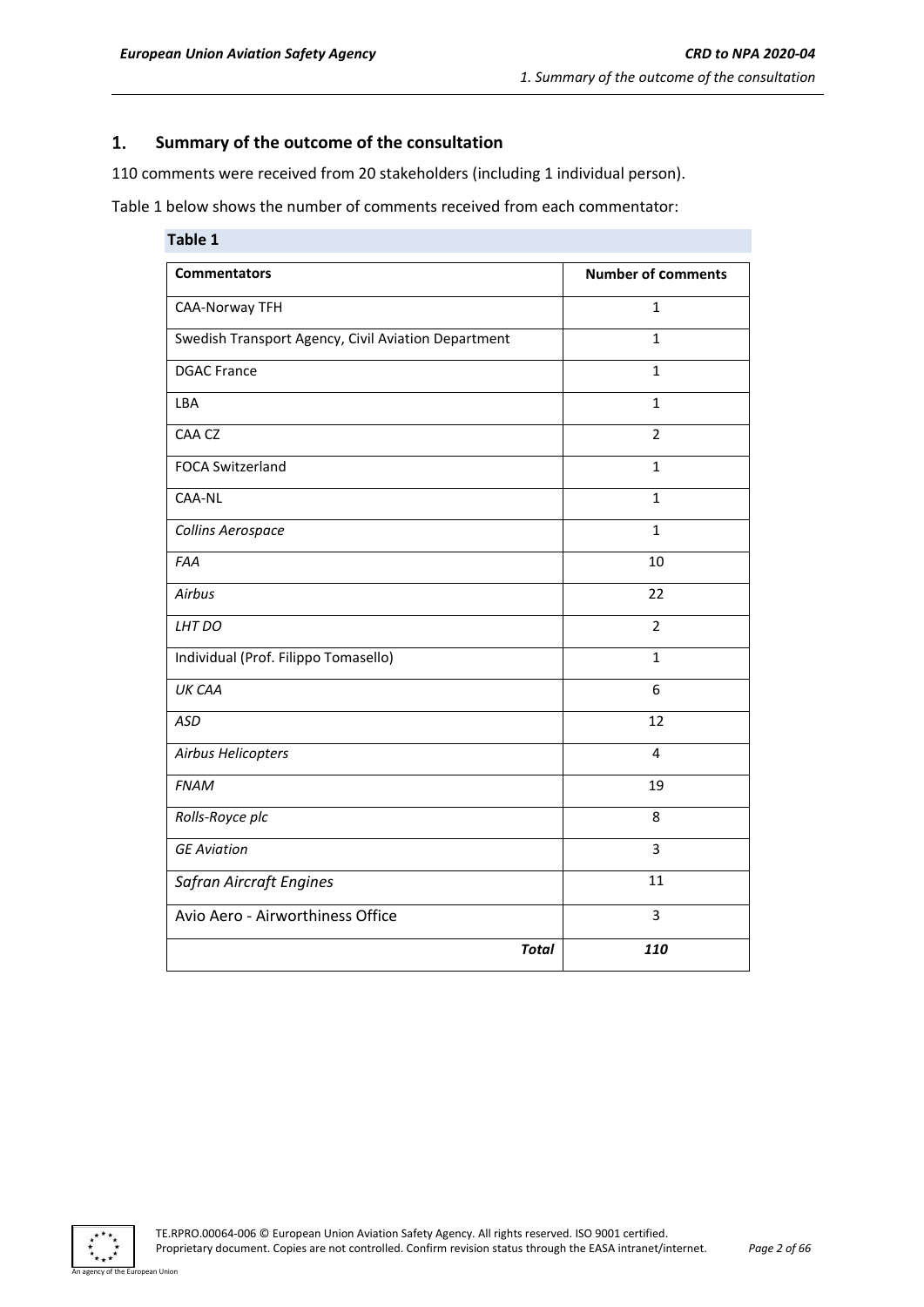The number of comments related to the three chapters of NPA 2020-04 are indicated in Table 2:

| Table 2                                              |                           |  |
|------------------------------------------------------|---------------------------|--|
| <b>Chapter of the NPA</b>                            | <b>Number of comments</b> |  |
| Chapter 1: About this NPA                            |                           |  |
| Chapter 2: In summary $-$ why and what               | 11                        |  |
| Chapter 3: Proposed amendments (draft EASA decision) | 92                        |  |
| Total                                                | 110                       |  |

The NPA subjects with the numbers of comments are listed in Table 3 below:

| Table 3                                                                              |                           |  |
|--------------------------------------------------------------------------------------|---------------------------|--|
| <b>NPA</b> segment                                                                   | <b>Number of Comments</b> |  |
| <b>General Comments</b>                                                              | 7                         |  |
| In Summary - Why and What                                                            | 11                        |  |
| AMC3 21.A.3A(a) Failures, malfunctions and defects                                   | 20                        |  |
| GM1 21.A.3A(a) Failures, malfunctions and defects                                    | 9                         |  |
| AMC1 21.A.3A(b)(1) and 21.A.3B(b) Failures, malfunctions<br>and defects              | 1                         |  |
| GM1 21.A.3A(b)(1) and 21.A.3B(b) Failures, malfunctions<br>and defects               | 1                         |  |
| AMC1 21.A.14(b) Demonstration of capability                                          | $\overline{2}$            |  |
| GM 21.A.15(d) Application                                                            | 5                         |  |
| GM 21.A.149 and 21.A.249 Transferability                                             | $\overline{2}$            |  |
| AMC1 21.A.163(d) Privileges                                                          | $\mathbf{1}$              |  |
| AMC 1 21.A.243(a) Data                                                               | $\overline{\phantom{a}}$  |  |
| AMC-ELA 1 21.A.263 Privileges and AMC-ELA 1 21.A.265(h)<br>Obligations of the holder | $\mathbf{1}$              |  |
| AMC 1 21.A.263(c)(1) Privileges                                                      | 18                        |  |
| AMC 2 21.A.263(c)(1) Privileges                                                      | 4                         |  |
| AMC 1 to 21.A.263(c)(2) Privileges                                                   | $\mathbf{1}$              |  |
| AMC1 21.A.263(c)(6) Privileges                                                       | 3                         |  |
| AMC1 21.A.265(a) Obligations of the holder                                           | 5                         |  |
| GM 21.A.265(b)                                                                       | 1                         |  |
| GM 21.A.439 Production of repair parts - Deletion                                    | 1                         |  |



.<br>Pan Union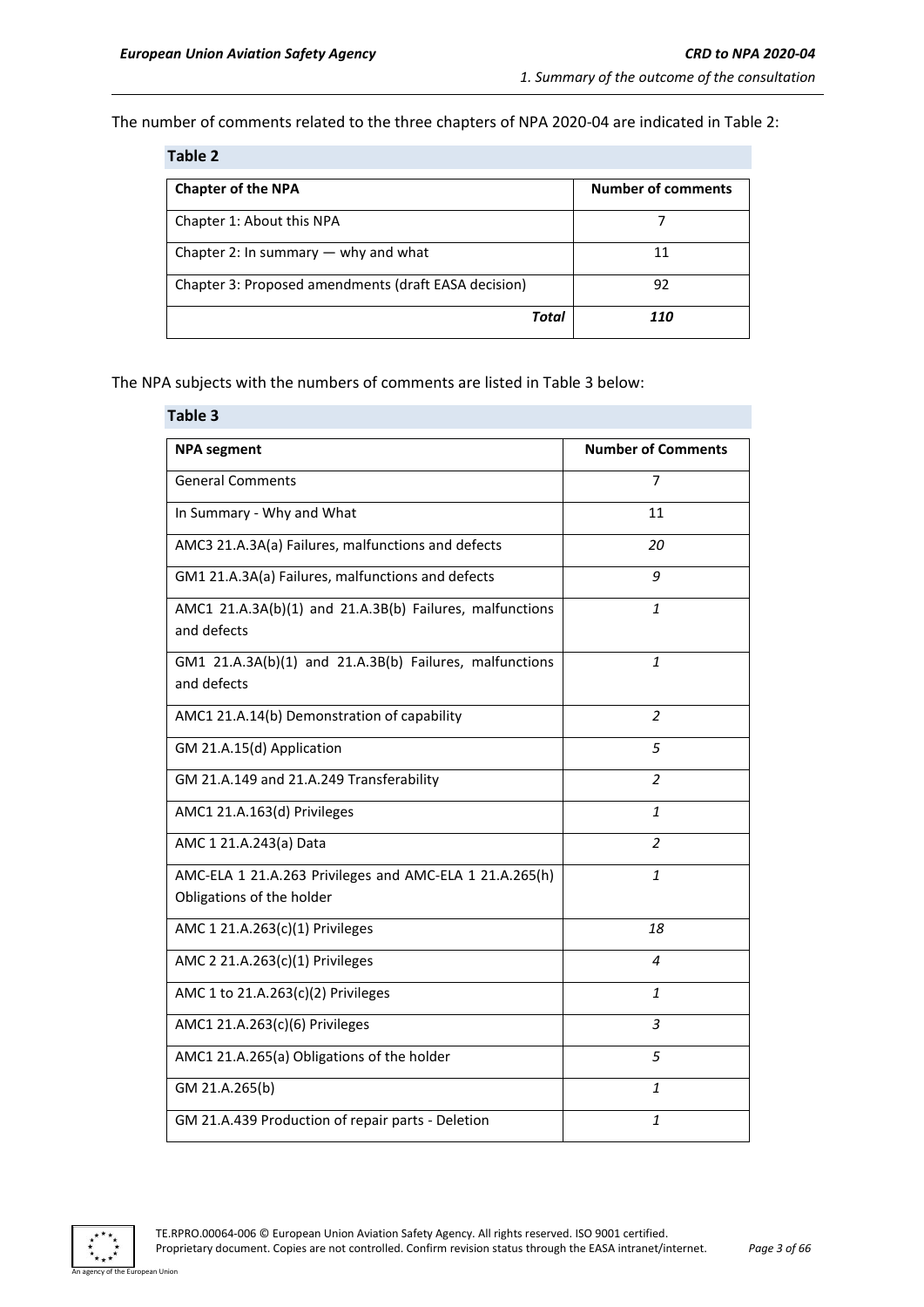| <b>NPA</b> segment                                        | <b>Number of Comments</b> |
|-----------------------------------------------------------|---------------------------|
| AMC1 21.A.709(b) Application for approval of<br>flight    | 1                         |
| conditions                                                |                           |
| GM1 21.A.804(a)(3) Identification of parts and appliances | 1                         |
| AMC1 21.A.804(b) Identification of parts and appliances   | $\mathfrak z$             |
| GM1 21.A.805 Identification of critical parts             | 6                         |
| GM1 21.B.75 Special conditions                            | 1                         |
| Comments to points 21.4174, 21.4.204, 21.4.181, 21.4.210  | 4                         |
| Total                                                     | 110                       |

The commentators were in general supportive of the proposed amendments to the AMC and GM to Part 21.

The nature of the comments received ranged from specific technical comments to observations aimed at improving the wording. EASA analysed the comments, and provided answers.

Several comments were statements, without providing a proposal for amendment. This increased the number of comments classified as 'Noted'.

Some organisations misinterpreted the relationship between minor change organisations and the system for continued airworthiness and reporting clarified in NPA 2020-04 (i.e. Section 2.3.3.1, and the associated AMC and GM to point 21.A.3.A(a)). EASA provided additional clarifications in the answers to those comments (i.e. when the minor design holder is aware of a potential unsafe condition related to their design, they must report it. The minor change classification remains the responsibility of the organisation). This increased the number of 'Not accepted' EASA responses.

EASA analysed, adapted and completed some information, in particular as regards the following:

- AMC3 21.A.3A(a),
- GM1 21.A.3B(b) *(previously GM1 21.A.3A(b)(1) and 21.A.3B(b) in the NPA)*,
- GM 21.A.3A(a),
- GM 21.A.3A(b),
- AMC1 & AMC2 to 21.A.263(c)(1),
- GM 21.A.265(b), and
- changed the references of 'AMC1 21.A.265(a)' to 'AMC*2* 21.A.265(a)' and of 'AMC 21.A.265(a)' to 'AMC*1* 21.A.265(a)'.

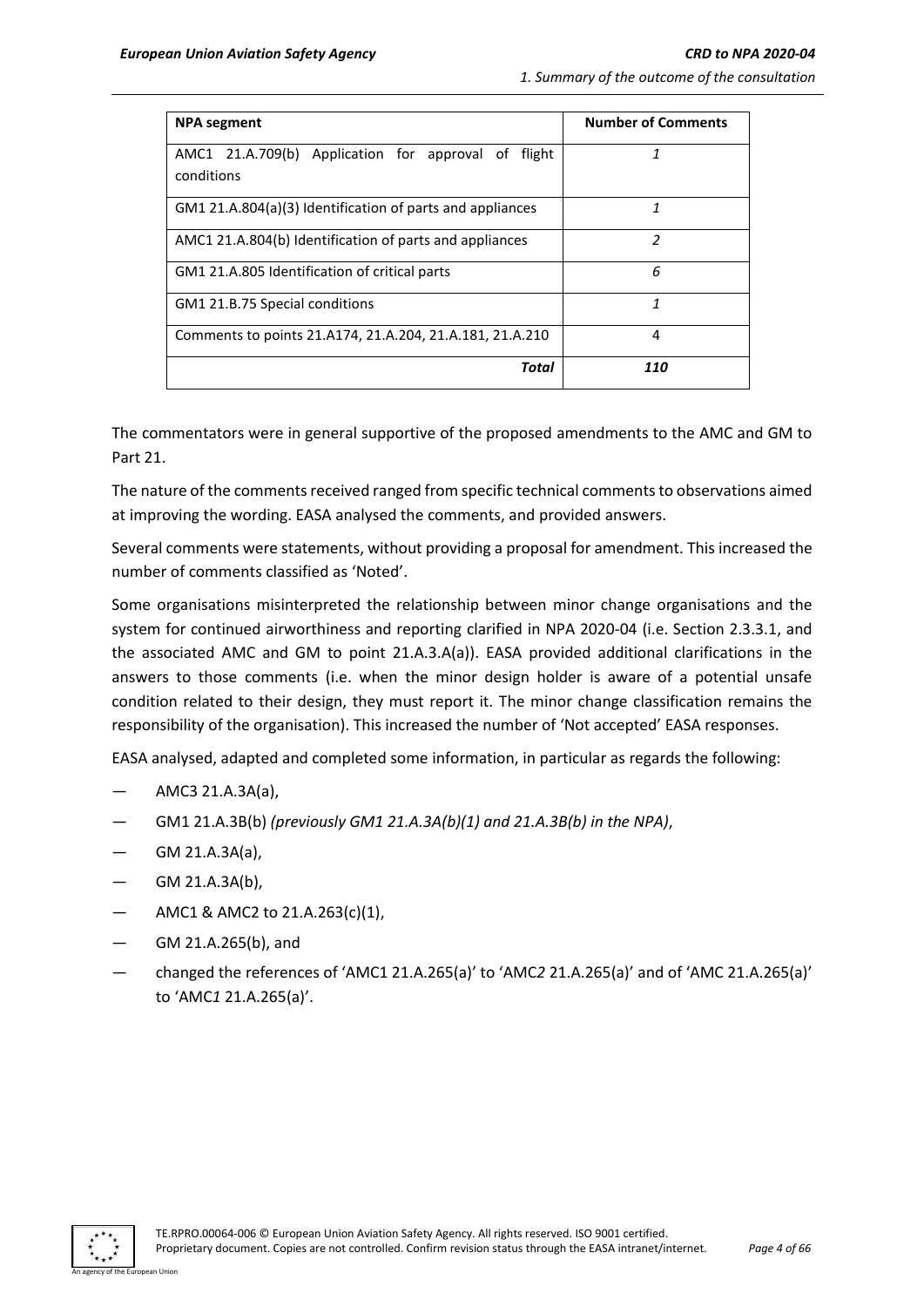The types of answer, with the numbers of occurrences and percentages, are shown in Table 4:

| Table 4                 |                              |       |
|-------------------------|------------------------------|-------|
| <b>Types of answers</b> | <b>Number of Occurrences</b> | %     |
| Noted                   | 45                           | 40.9% |
| Accepted                | 9                            | 8.2%  |
| Partially accepted      | 23                           | 20.9% |
| Not accepted            | 33                           | 30.0% |
| <b>Total</b>            | 110                          | 100 % |

The individual comments and the responses to them are contained in Chapter 2 of this Comment-Response Document (CRD).

The information associated with this CRD can be found in the related Explanatory Note to the Decision and the Annex to the Decision ('AMC and GM to Part 21 — Issue 2, Amendment 11').



n Hoio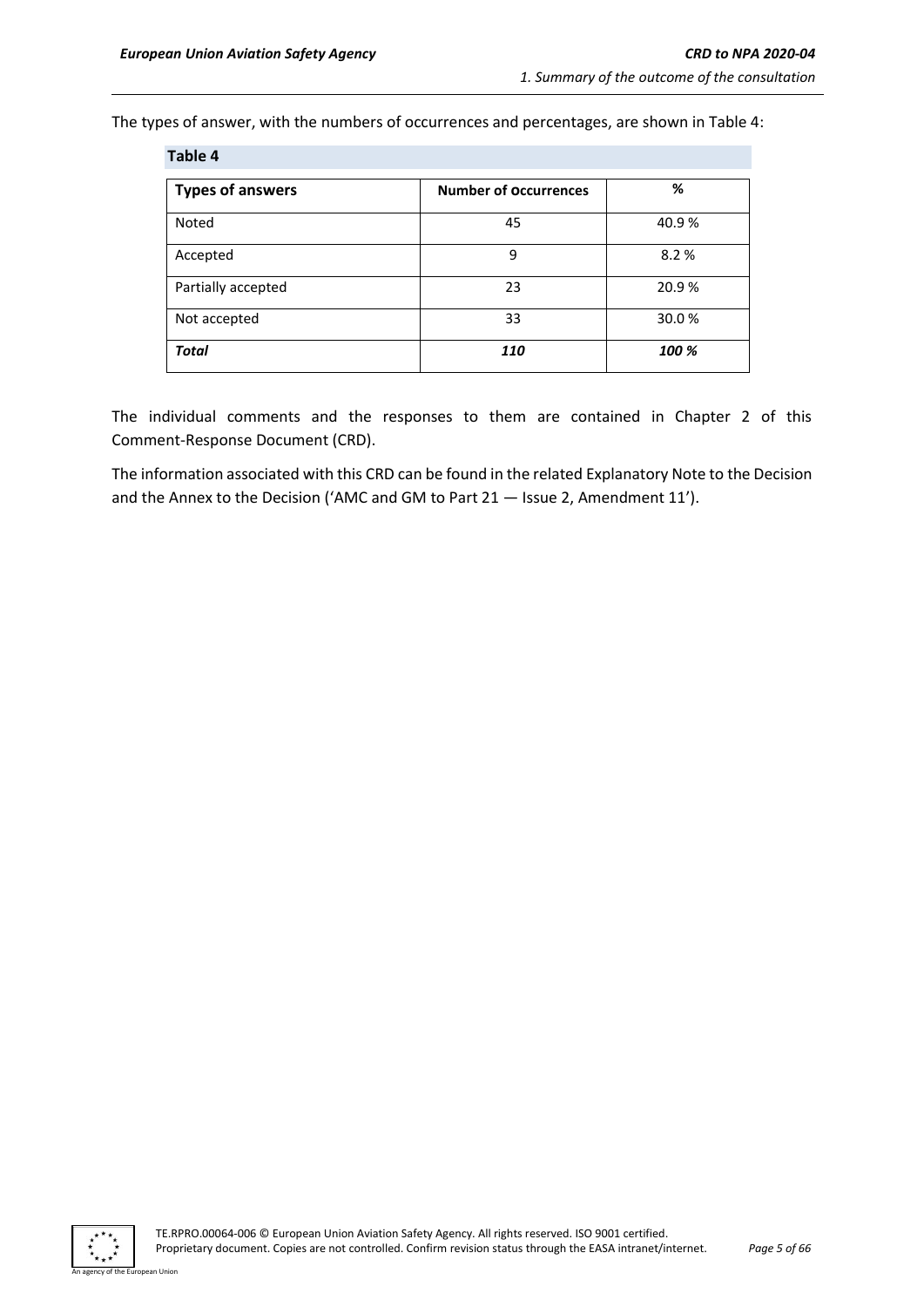#### <span id="page-5-0"></span> $2.$ **Individual comments and responses**

In responding to the comments, the following terminology has been applied to attest EASA's position:

- (a) **Accepted** EASA agrees with the comment and any proposed amendment is wholly transferred to the revised text.
- (b) **Partially accepted** EASA either partially agrees with the comment, or agrees with it but the proposed amendment is only partially transferred to the revised text.
- (c) **Noted** EASA acknowledges the comment, but no change to the existing text is considered to be necessary.
- (d) **Not accepted** The comment or proposed amendment is not agreed by EASA.

| (General Comments) |  |
|--------------------|--|
|                    |  |

| comment  | comment by: CAA-Norway TFH                                                                                                                                                    |
|----------|-------------------------------------------------------------------------------------------------------------------------------------------------------------------------------|
|          | CAA Norway has reviewed NPA 2020-04 and are pleased to note that the Safety<br>Recommendation issued by AIBN of Norway has been taken into account resulting in<br>a new AMC. |
|          | Otherwise we do not have any comments regarding the NPA and its contents.                                                                                                     |
| response | Noted                                                                                                                                                                         |

| comment  | comment by: Swedish Transport Agency, Civil Aviation Department<br>$\overline{2}$<br>(Transportstyrelsen, Luftfartsavdelningen)                                                                                                                                                            |
|----------|--------------------------------------------------------------------------------------------------------------------------------------------------------------------------------------------------------------------------------------------------------------------------------------------|
|          | Thank you for the opportunity to comment on NPA 2020-04, Regular update of the<br>Acceptable Means of Compliance and Guidance Material to Annex I (Part-21) to<br>Regulation (EU) No 748/2012 RMT.0031. Please be advised that there are no<br>comments from the Swedish Transport Agency. |
| response | Noted                                                                                                                                                                                                                                                                                      |
|          |                                                                                                                                                                                                                                                                                            |
| comment  | 3<br>comment by: DGAC France                                                                                                                                                                                                                                                               |
|          | Please note that DGAC France has no specific comments on this NPA.                                                                                                                                                                                                                         |

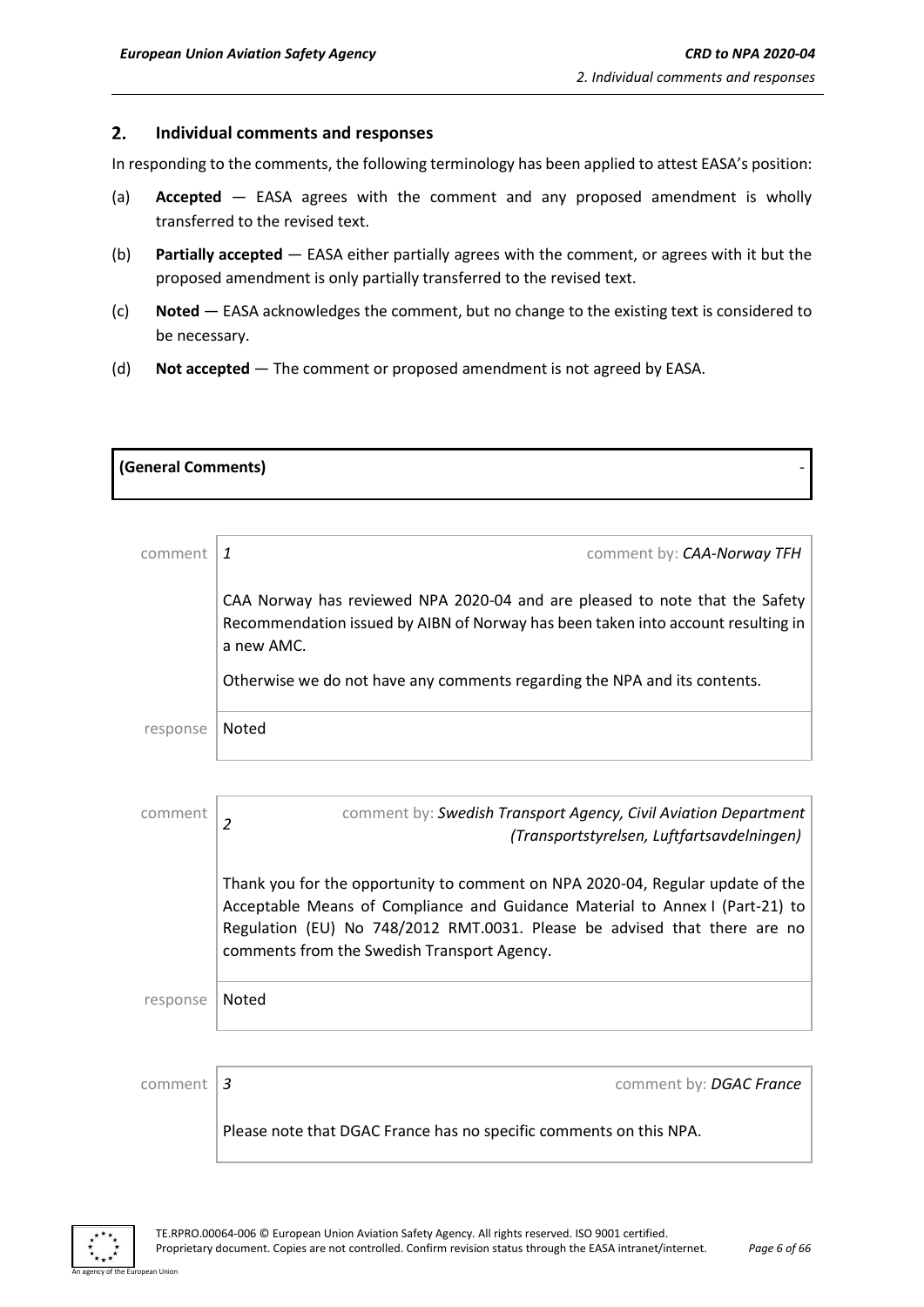| response | Noted                                                                                                                                                                                                                                                                                                                 |
|----------|-----------------------------------------------------------------------------------------------------------------------------------------------------------------------------------------------------------------------------------------------------------------------------------------------------------------------|
|          |                                                                                                                                                                                                                                                                                                                       |
| comment  | 36<br>comment by: LBA                                                                                                                                                                                                                                                                                                 |
|          | The LBA has no comments                                                                                                                                                                                                                                                                                               |
| response | Noted                                                                                                                                                                                                                                                                                                                 |
|          |                                                                                                                                                                                                                                                                                                                       |
| comment  | 39<br>comment by: CAA CZ                                                                                                                                                                                                                                                                                              |
|          | Some "relaxation or softening" of former duties - change from "must" to "should",<br>e.g. AMC1 21.A.263 (c)(6), para 2, etc. It is a question whether involved responsible<br>subjects, in the light of their financial aspects, will really apply this newly adopted<br>text of regulation from the point of safety. |
| response | Noted                                                                                                                                                                                                                                                                                                                 |
|          | AMC are acceptable means of compliance, and they can be those indicated in the<br>AMC or other means accepted by EASA. The mandatory aspects are contained in<br>Annex I (Part 21) to Regulation (EU) No 748/2012, and are indicated as being<br>mandatory by the use of 'must'.                                      |
|          |                                                                                                                                                                                                                                                                                                                       |
| comment  | 66<br>comment by: FOCA Switzerland                                                                                                                                                                                                                                                                                    |
|          | FOCA thanks EASA for the opportunity to comment on this NPA. We do not have any<br>specific comments at this stage.                                                                                                                                                                                                   |
| response | Noted                                                                                                                                                                                                                                                                                                                 |
|          |                                                                                                                                                                                                                                                                                                                       |
| comment  | 85<br>comment by: CAA-NL                                                                                                                                                                                                                                                                                              |
|          | Please be advised that we have no specific comments on this NPA                                                                                                                                                                                                                                                       |
| response | Noted                                                                                                                                                                                                                                                                                                                 |

### **2. In summary — why and what**  $p. 4-10$

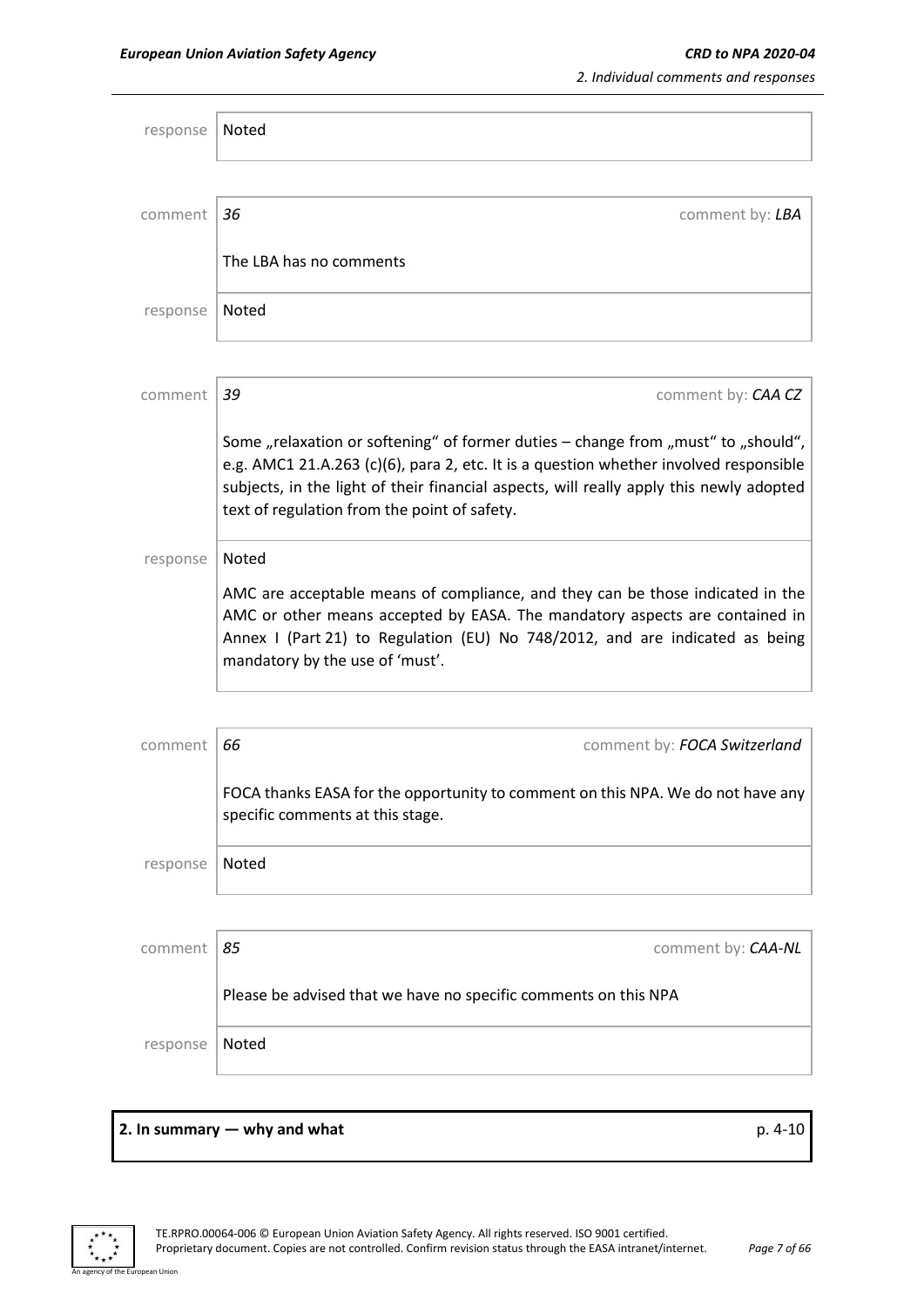*2. Individual comments and responses*

| comment |  |  |
|---------|--|--|
|         |  |  |

| comment $\mathsf{6}$ | comment by: FAA |
|----------------------|-----------------|
|                      |                 |

| Page | Paragraph<br>Number Number | <b>Referenced Text</b>                                                                                                                                                                                                                                                                                                                                                                                                                                                                                                                                                                                                                                                                                                                                   | Comment/Rationale<br>or Question                                                                                                                                                                                                                                                                                                                | Proposed<br>Resolution                                                                                                                                                                                                                                                                                                                          |
|------|----------------------------|----------------------------------------------------------------------------------------------------------------------------------------------------------------------------------------------------------------------------------------------------------------------------------------------------------------------------------------------------------------------------------------------------------------------------------------------------------------------------------------------------------------------------------------------------------------------------------------------------------------------------------------------------------------------------------------------------------------------------------------------------------|-------------------------------------------------------------------------------------------------------------------------------------------------------------------------------------------------------------------------------------------------------------------------------------------------------------------------------------------------|-------------------------------------------------------------------------------------------------------------------------------------------------------------------------------------------------------------------------------------------------------------------------------------------------------------------------------------------------|
|      | 5 2.3.1                    | When during the<br>overall inspection<br>of a part,<br>especially of a<br>part that is<br>considered<br>critical, its<br>condition is found<br>to be beyond the<br>serviceable limit,<br>a thorough<br>investigation and<br>analysis should<br>be performed to<br>understand the<br>reason why the<br>condition of the<br>part is not<br>consistent with<br>the expected<br>level of wear. In<br>addition, the TC<br>holder should<br>assess whether a<br>change to the<br>design (e.g. to<br>improve the<br>durability of the<br>part) or to the<br>instructions for<br>continuing<br>airworthiness<br>(e.g. to change<br>the inspection or<br>replacement<br>frequency) are<br>necessary, in<br>order to maintain<br>an acceptable<br>level of safety. | This a continual<br>reevaluation of when<br>parts do not meet<br>their intended life<br>limits (pulled earlier<br>than expected). This<br>could have a<br>significant<br>unintended<br>consequence of<br>repaired and<br>overhauled parts.<br>This could have<br>implications on what<br>would be acceptable<br>via the bilateral<br>agreement. | There needs to be<br>an<br>acknowledgment<br>that some parts<br>may not meet<br>their limits of<br>service based the<br>assumed usage<br>spectrum required<br>by<br>regulations. Also<br>for critical PMA<br>parts or repairs<br>that are not<br>supported by the<br>OEM, the<br>requirement as<br>written could<br>produce an undue<br>burden. |

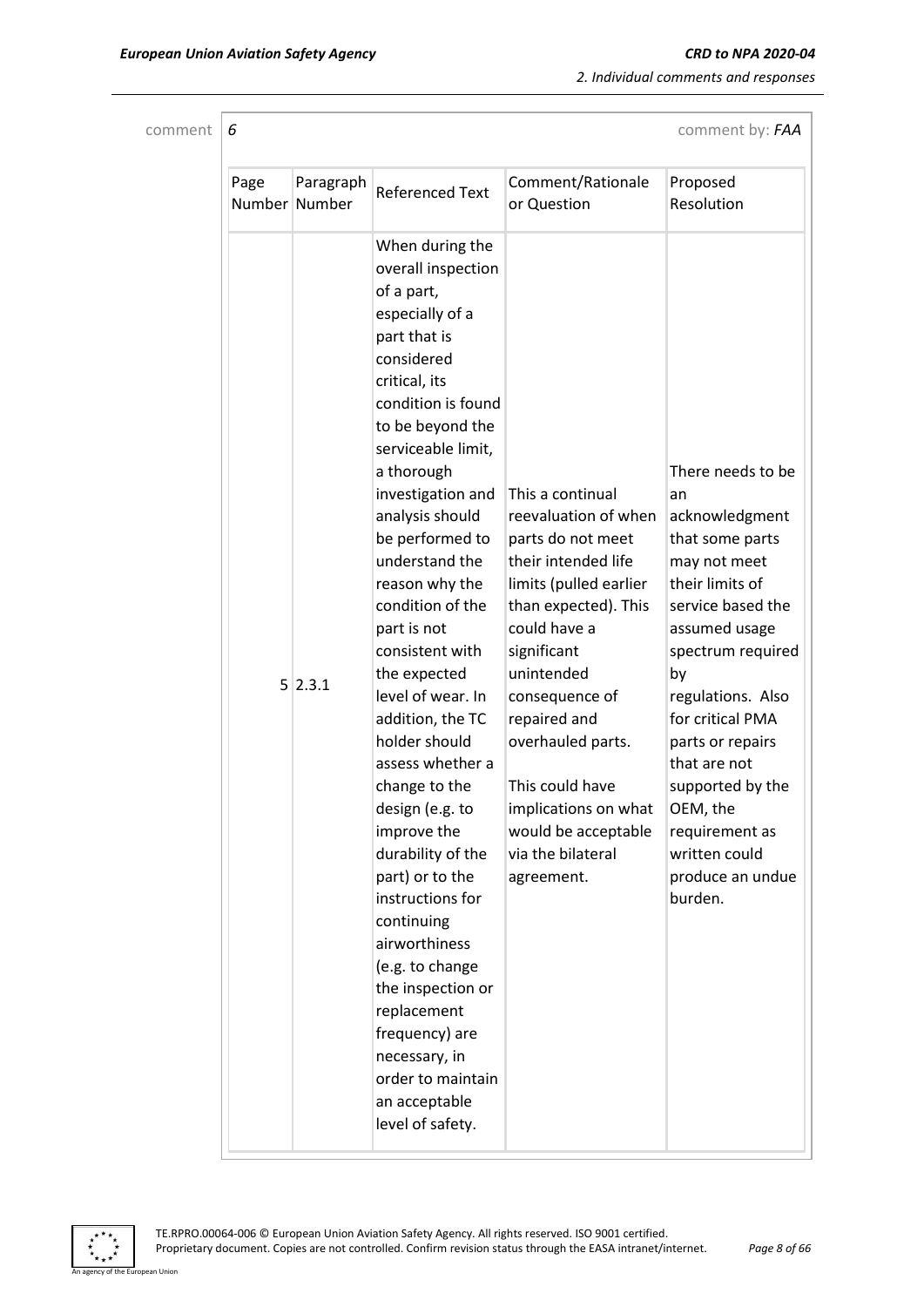|             | According to the<br>criteria for the  |                                         |                        |
|-------------|---------------------------------------|-----------------------------------------|------------------------|
|             | classification of                     |                                         |                        |
|             |                                       |                                         |                        |
|             | design changes<br>(defined in point   |                                         |                        |
|             | 21.A.91), and of                      |                                         |                        |
|             | repairs (defined                      |                                         |                        |
|             | in point                              |                                         |                        |
|             | 21.A.435), minor                      |                                         |                        |
|             | changes and                           |                                         |                        |
|             | minor repairs                         |                                         |                        |
|             | have no                               |                                         |                        |
|             | appreciable effect The change is      |                                         |                        |
|             | on the                                | associating the                         |                        |
|             | characteristics                       | criteria in 21.A.3A(a)                  |                        |
|             | affecting the                         | to minor                                |                        |
|             | airworthiness of                      | changes/minor                           |                        |
|             | the product.                          | repairs which may not                   |                        |
|             | Consequently,                         | be the case. Also,                      |                        |
|             | the design                            | there are changes                       |                        |
|             | approval holder                       | made under minor                        |                        |
|             |                                       | of a minor change change processes that | Any<br>events/defects, |
| $6$ 2.3.3.1 | or of a minor                         | are relevaent and                       | etc that meet the      |
|             | repair has no                         | should be                               | cirteria should be     |
|             | obligations                           | reported. It would                      | reported.              |
|             | related to the                        | also be very difficult                  |                        |
|             | continued                             | to deliniate events                     |                        |
|             | airworthiness of                      | which were prompted                     |                        |
|             | the part affected                     | by changes done via                     |                        |
|             | by the change or                      | the major change                        |                        |
|             | repair. In order to process and those |                                         |                        |
|             | make this                             | being done under the                    |                        |
|             | concept clearer, it minor change      |                                         |                        |
|             | is proposed to                        | process.                                |                        |
|             | modify GM                             |                                         |                        |
|             | 21.A.3A(a) to                         |                                         |                        |
|             | clarify that                          |                                         |                        |
|             | organisations                         |                                         |                        |
|             | that only design<br>minor changes     |                                         |                        |
|             | and minor repairs                     |                                         |                        |
|             | do not have to                        |                                         |                        |
|             | comply with the                       |                                         |                        |
|             |                                       |                                         |                        |
|             |                                       |                                         |                        |
|             | requirements                          |                                         |                        |
|             | defined in point<br>21.A.3A(a).       |                                         |                        |

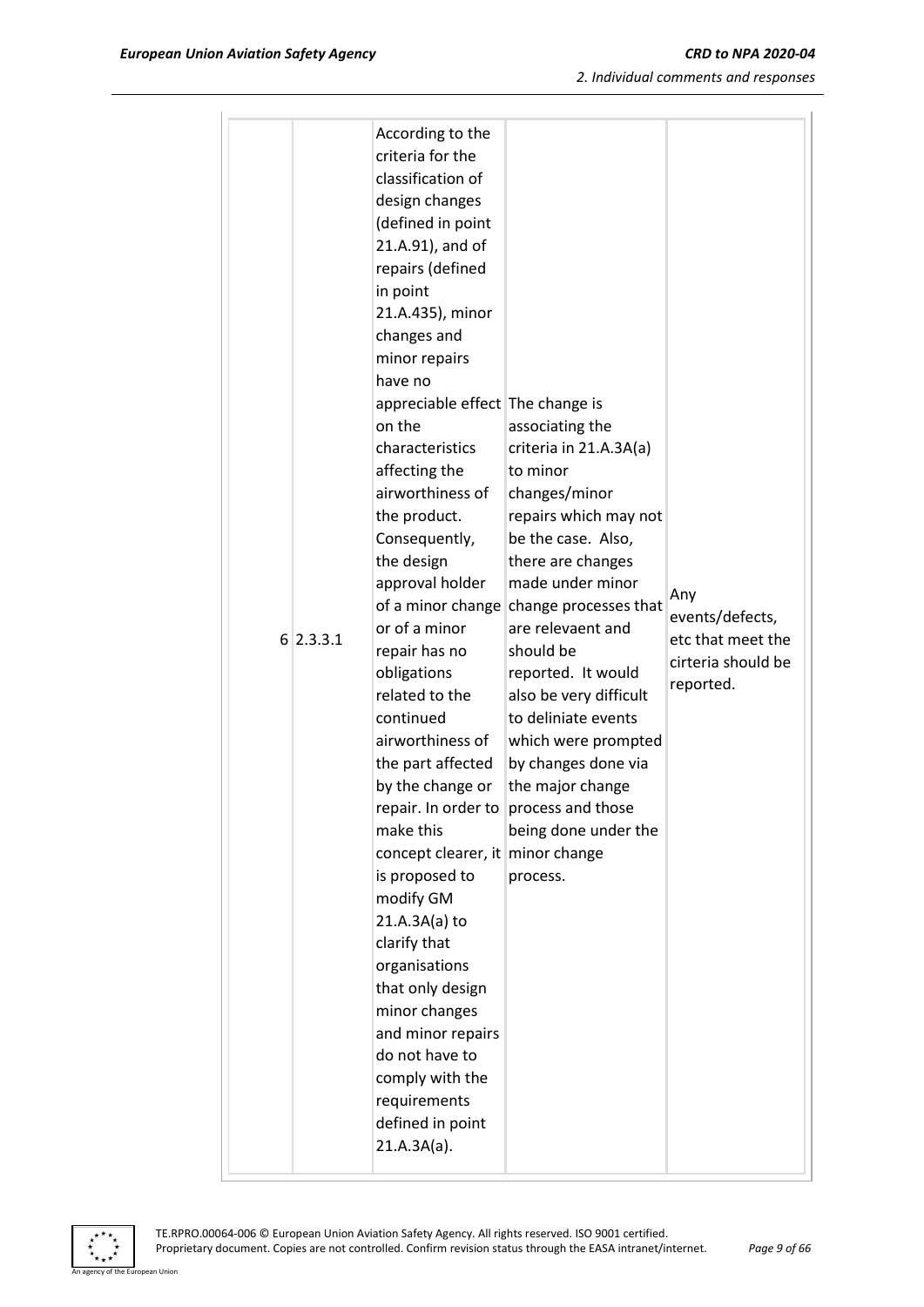| 6 2.3.2     | Certain recurrent<br>Part 21<br>implementation<br>issues<br>the design<br>definition of<br>changes and<br>repairs, it is<br>proposed to<br>amend AMC1<br>$21.A.263(c)(1)$ to<br>highlight the<br>need to identify<br>the pre-mod (pre- to EASA could<br>repair)<br>configuration to<br>be affected by<br>the change<br>(repair), including<br>parts, appliances,<br>and systems, but<br>also other type<br>certificate (TC)<br>constituents<br>(operational<br>suitability data<br>(OSD)<br>constituents,<br>manuals, etc.)<br>that might be<br>affected. | A given repair on a<br>part being exported<br>potentially be<br>ineligible for export<br>since these aspects<br>may or may not have<br>been addressed.                                                                                                                                                  |  |
|-------------|-----------------------------------------------------------------------------------------------------------------------------------------------------------------------------------------------------------------------------------------------------------------------------------------------------------------------------------------------------------------------------------------------------------------------------------------------------------------------------------------------------------------------------------------------------------|---------------------------------------------------------------------------------------------------------------------------------------------------------------------------------------------------------------------------------------------------------------------------------------------------------|--|
| $6$ 2.3.3.1 | Clarifications on<br>the ways to<br>implement<br>certain Part 21<br>requirements<br>According to the<br>criteria for the<br>classification of<br>design changes<br>(defined in point<br>21.A.91), and of<br>repairs (defined<br>in point                                                                                                                                                                                                                                                                                                                  | A fair point, however,<br>there could be some<br>areas in that this<br>section defines a<br>minor change as<br>something that<br>NOTHING should be<br>affected within the<br>ICA. A minor change<br>could have a unique<br>ICA due to a specific<br>part overhaul<br>procedure that differs<br>from the |  |

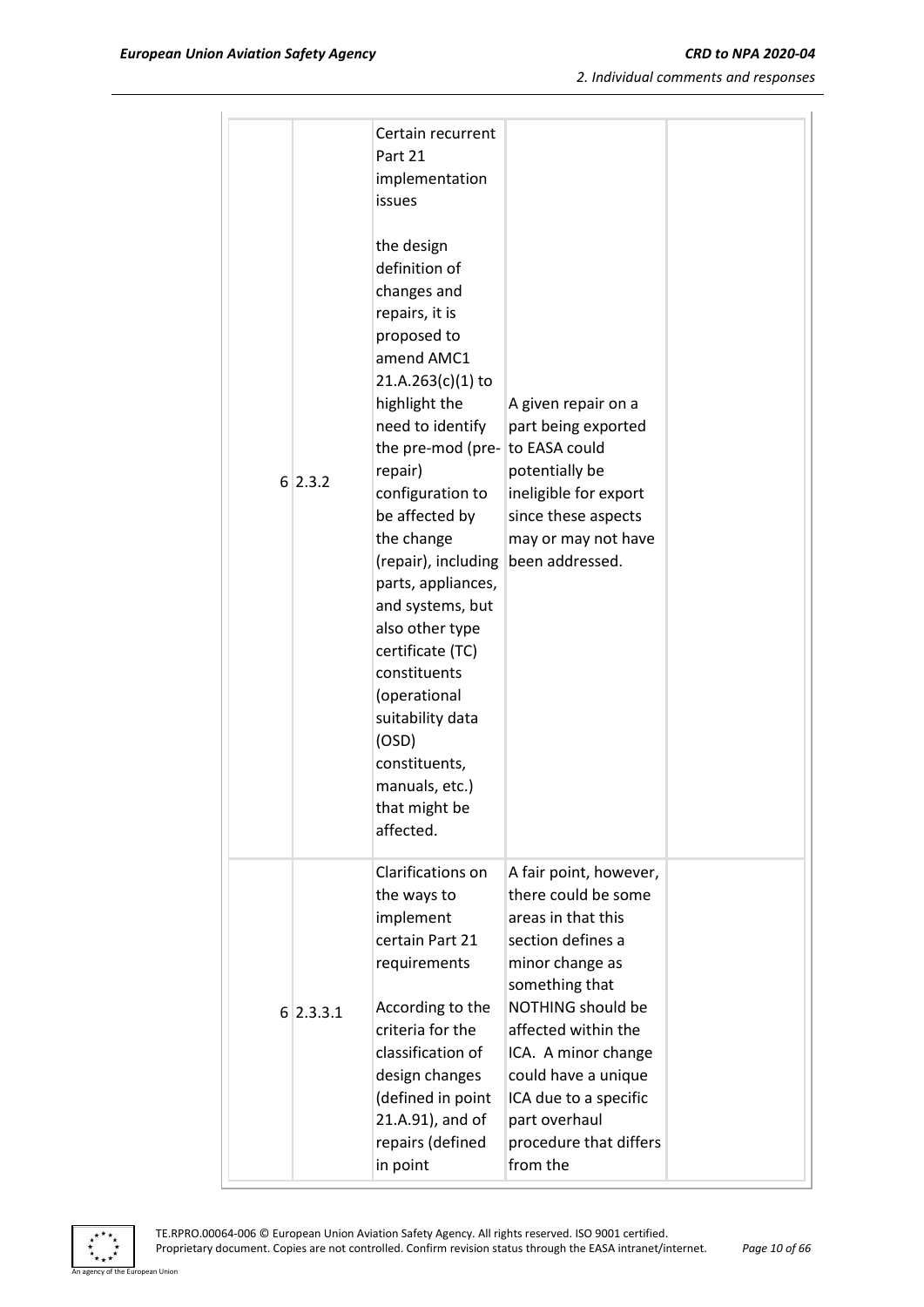|           | 21.A.435), minor<br>changes and<br>minor repairs<br>have no<br>appreciable effect<br>on the<br>characteristics<br>affecting the<br>airworthiness of                                                | OEM. Especially on<br>alternative PMA<br>parts.                                                                                                                                       |  |
|-----------|----------------------------------------------------------------------------------------------------------------------------------------------------------------------------------------------------|---------------------------------------------------------------------------------------------------------------------------------------------------------------------------------------|--|
|           | the product.<br>Consequently,<br>the design<br>approval holder<br>of a minor change<br>or of a minor<br>repair has no<br>obligations<br>related to the<br>continued                                |                                                                                                                                                                                       |  |
|           | airworthiness of<br>the part affected<br>by the change or<br>repair. In order to<br>make this<br>concept clearer, it<br>is proposed to<br>modify GM                                                |                                                                                                                                                                                       |  |
|           | $21.A.3A(a)$ to<br>clarify that<br>organizations<br>that only design<br>minor changes<br>and minor repairs<br>do not have to<br>comply with the<br>requirements<br>defined in point<br>21.A.3A(a). |                                                                                                                                                                                       |  |
| 7 2.3.3.4 | Point $(a)(3)$ of<br>point 21.A.804<br>mandates<br>manufacturers to<br>apply a European<br>part approval<br>(EPA) marking to<br>parts or                                                           | Point (a)(3) essentially<br>states that a marking<br>to parts or appliances<br>produced in<br>accordance with the<br>approved TC holder<br>(3rd party PMA parts<br>would be a concern |  |

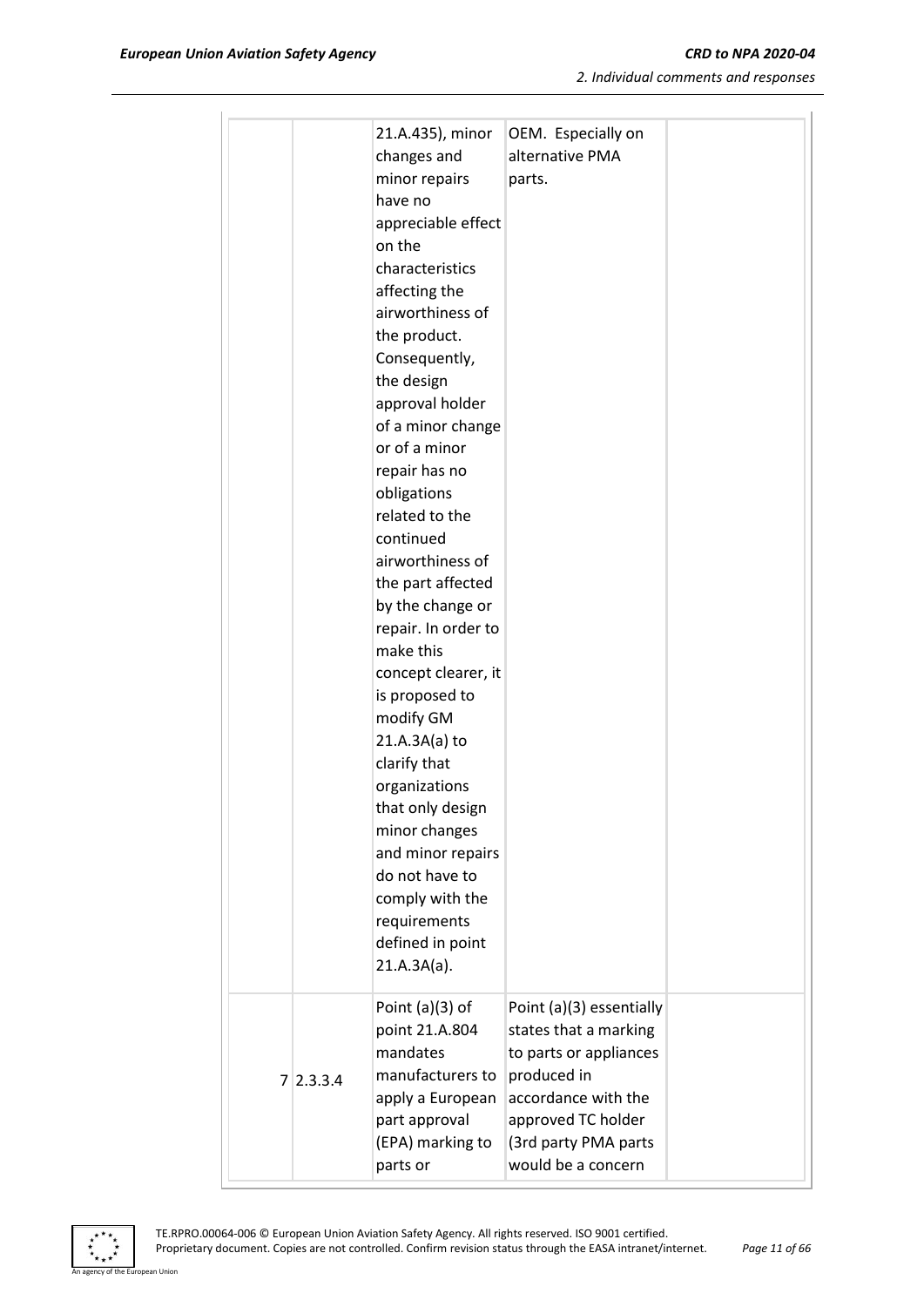|                                   | appliances<br>produced in<br>accordance with<br>approved design<br>data that does<br>not belong to the<br>TC holder of the<br>related product,<br>except for<br>European<br>technical<br>standard order<br>(ETSO) articles.<br>EASA has<br>received several<br>questions on the<br>applicability of<br>this requirement<br>in cases of<br>repairs. In such<br>cases, if the<br>repair design<br>does not need to<br>incorporate new<br>parts, the EPA<br>marking is not<br>required. The EPA<br>marking only<br>applies to the<br>new parts to be<br>incorporated as<br>defined in the<br>repair scheme.<br>The new GM1<br>$21.A.804(a)(3)$ is<br>proposed to<br>include this<br>clarification. | here that likely do not<br>make this marking in<br>the US system).<br>Somewhat of a<br>general<br>comment. They are<br>very intent of insure a<br>documentation of<br>PMA parts being<br>accounted for<br>whether it is<br>supported by the<br>OEM TDH. There has<br>been issues in the<br>past on 3rd party<br>PMA parts and<br>repairs that did not<br>conform to this<br>standard. It likely will<br>create and SEI within<br>the bilateral that is<br><b>NOT aircraft</b><br>certification. |  |
|-----------------------------------|-------------------------------------------------------------------------------------------------------------------------------------------------------------------------------------------------------------------------------------------------------------------------------------------------------------------------------------------------------------------------------------------------------------------------------------------------------------------------------------------------------------------------------------------------------------------------------------------------------------------------------------------------------------------------------------------------|-------------------------------------------------------------------------------------------------------------------------------------------------------------------------------------------------------------------------------------------------------------------------------------------------------------------------------------------------------------------------------------------------------------------------------------------------------------------------------------------------|--|
| 2.3.3.5<br><b>GMA</b><br>21.A.149 | Transferability<br>If the transfer is<br>the result of a<br>change in<br>ownership, then<br>the transfer is<br>considered a<br>significant change transfer it as a                                                                                                                                                                                                                                                                                                                                                                                                                                                                                                                              | The consequence is<br>that all transfers of<br>approvals unless thru<br>bankruptcy will<br>require a<br>reapplication as EASA<br>will require define the                                                                                                                                                                                                                                                                                                                                        |  |



8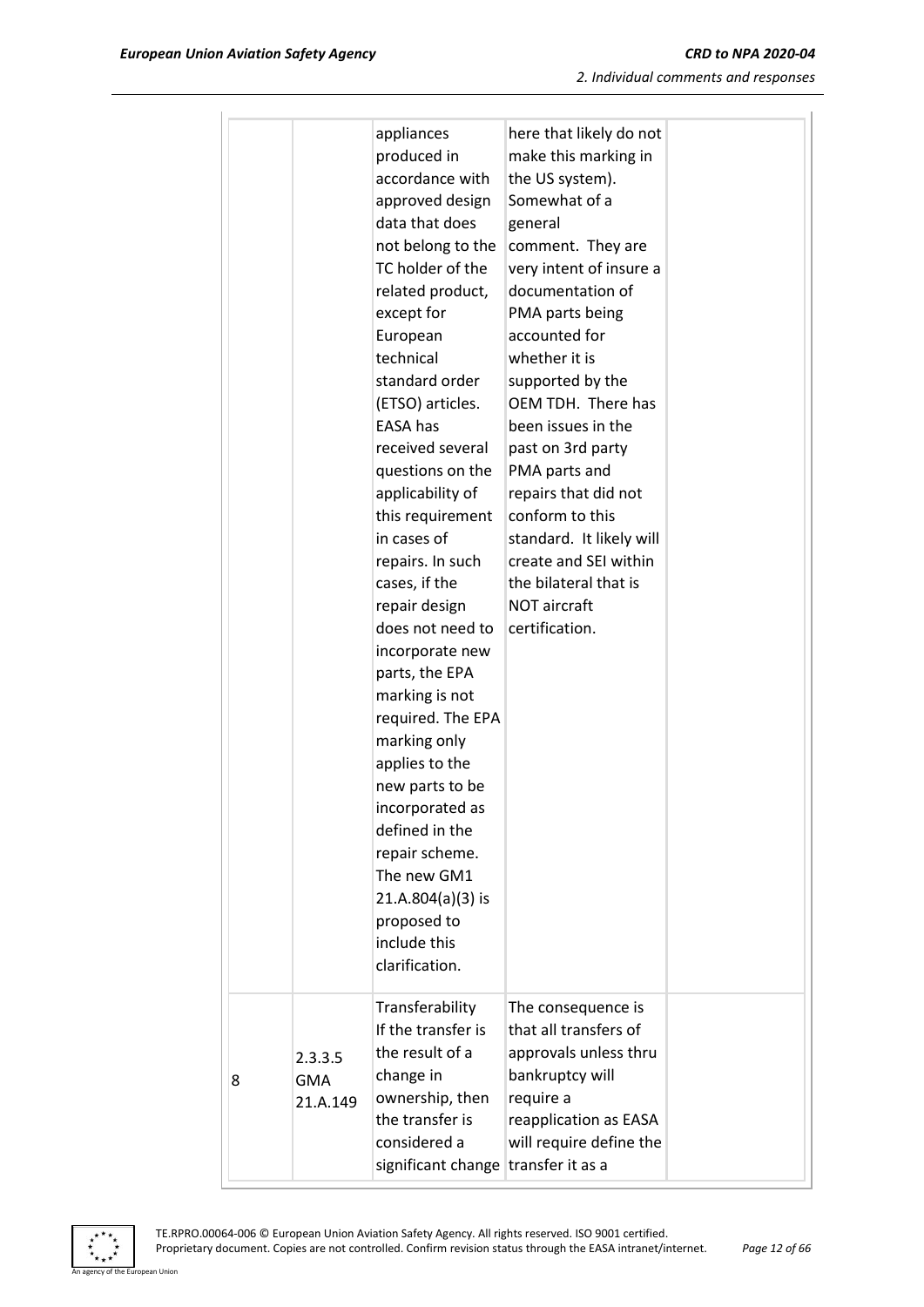| 2. Individual comments and responses |  |  |  |
|--------------------------------------|--|--|--|
|--------------------------------------|--|--|--|

|    |                   | requiring the POA<br>or DOA holder to<br>apply for an<br>approval<br>according to<br>point 21.A.147 or<br>21.A.247.                                                                                                                                                                                                                                                                                                             | significant<br>change. The impact<br>of transfers of<br>approvals to other<br>TDH could be affected<br>from a bilateral<br>standpoint. |                                                        |
|----|-------------------|---------------------------------------------------------------------------------------------------------------------------------------------------------------------------------------------------------------------------------------------------------------------------------------------------------------------------------------------------------------------------------------------------------------------------------|----------------------------------------------------------------------------------------------------------------------------------------|--------------------------------------------------------|
| 10 | GM1<br>21.A.3A(a) | Minor change<br>and minor repair<br>approval holders<br>do not have to<br>comply with the<br>requirements in<br>point 21.A.3A(a)<br>since according to<br>the classification<br>criteria for design<br>changes and<br>repairs (see<br>points 21.A.91<br>and 21.A.435),<br>minor changes<br>and minor repairs<br>have no<br>appreciable effect<br>on the<br>characteristics<br>affecting the<br>airworthiness of<br>the product. | Similar comment on<br>page 20 Section 2.2                                                                                              | These two should<br>be kept separate<br>and not mixed. |

#### response **#1 Page 5, paragraph 2.3.1**

#### Noted

The rule and the intention are related to failures, malfunctions, defects or other occurrences which cause or might cause adverse effects on continuing airworthiness.

Regarding critical components\* and PMA from the US, the information stated in the TIP will apply.

\* *This means a part identified as critical by the design approval holder (DAH) during the product certification process or otherwise by the Authority for the State of Design (SoD). Typically, such components include parts for which a replacement time, inspection interval,* 

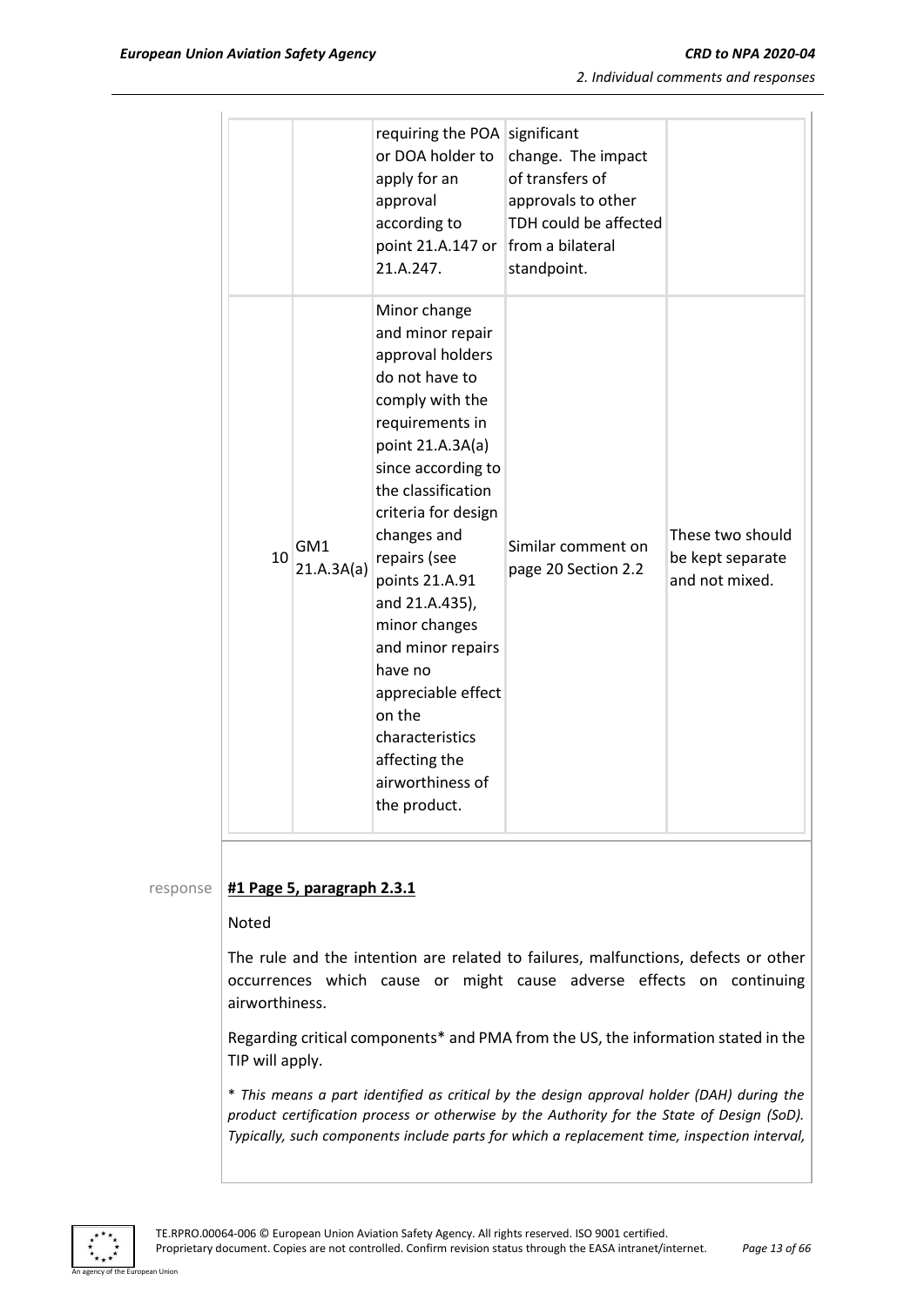*or related procedure is specified in the Airworthiness Limitations section or certification maintenance requirements of the manufacturer's maintenance manual or Instructions for Continued Airworthiness.*

Please also refer to the answer to comment #73.

The final version of the AMC reflects the EASA position (please also refer to the answer to comment #70).

#### **#2 Page 6, paragraph 2.3.3.1**

Noted

Please refer to the answer to comment #86, which is also related to this comment.

#### **#3 Page 6, paragraph 2.3.2**

Noted

The clarification on point 21.A.263(c)(1) does not apply to FAA-approved repairs accepted under the BASA/TIP.

#### **#4 Page 6, paragraph 2.3.3.1**

Noted

Please refer to the answer to comment #86, which is related to this comment.

The proposed change does not affect what is accepted under the BASA/TIP (for example, refer to Section 2.3.4 of TIP rev 6, with the associated considerations).

#### **#5 Page 7, paragraph 2.3.3.4**

Noted

The clarification on point 21.A.804(a)(3) does not apply to FAA parts accepted under the BASA/TIP.

Regarding PMA, the information stated in the TIP will apply.

#### **#6 Page 8, paragraph 2.3.3.5 GMA 21.A.149**

Noted

EASA emphasises the transferability aspects for POA/DOA in the EU under Part 21. With bilateral partners, bilateral considerations apply (for example, bilateral agreements and the TIP with the US/FAA).

#### **#7 Page 10, paragraph GM1 21.A.3A(a)**

Not accepted

For a minor change or minor repair, the airworthiness is not affected by those kinds of changes (no impact on airworthiness, ICAs not affected).

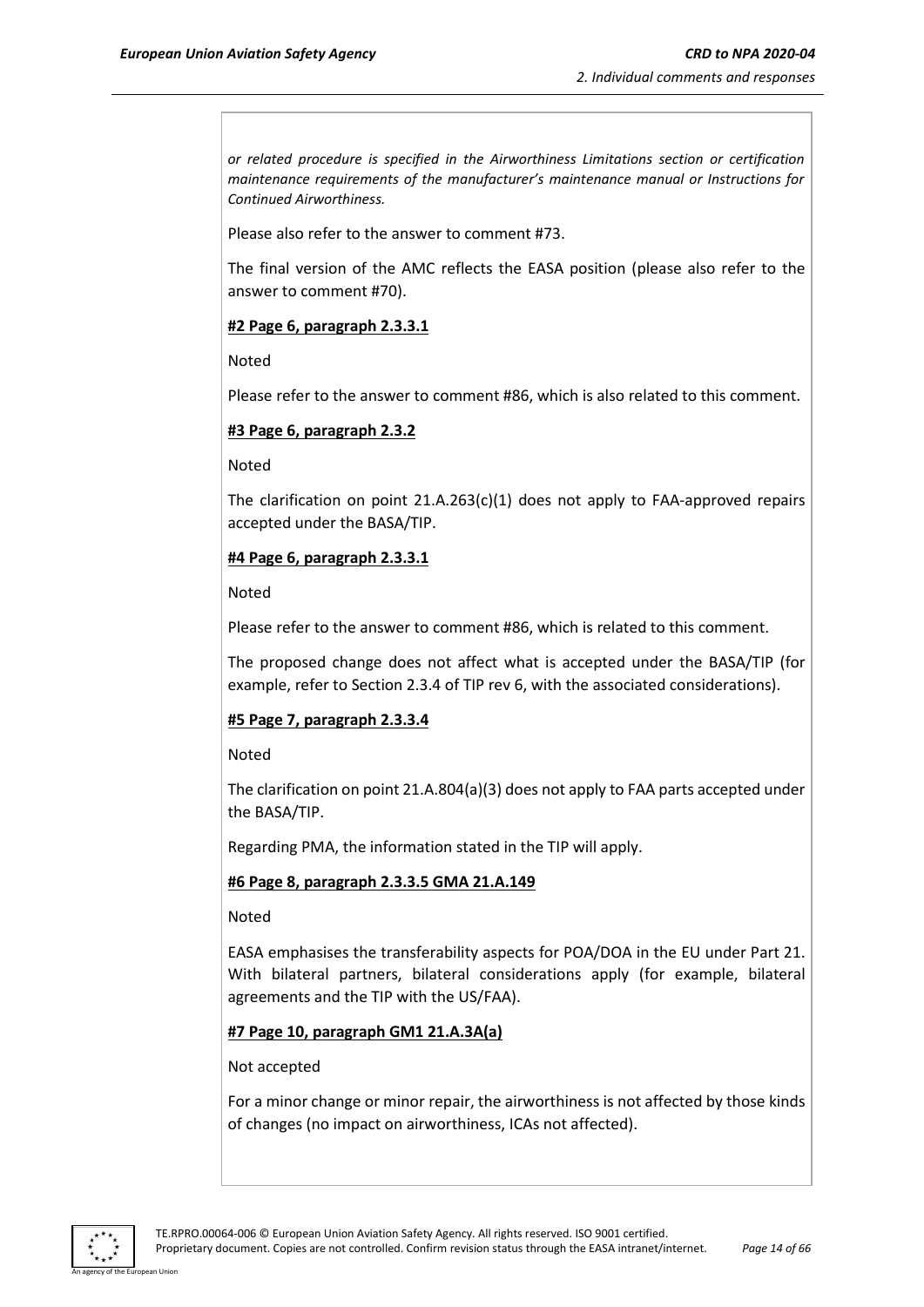The general principle for minor classification considerations (repairs, changes) has not changed, and the associated general wording can be applied accordingly.

Please also refer to the answer to comment #86, which is also related to this comment.

comment 21 comment 21

§2.3.1 (4) clarifications related to the marking of parts and the definition of critical parts with reference to AMC3 21.A.3A(a)

#### EASA publication draft text:

When during the overall inspection of a part, especially of a part that is considered critical, its condition is found to be beyond the serviceable limit, a thorough investigation and analysis should be performed to understand the reason why the condition of the part is not consistent with the expected level of wear.

#### Comments/discussion:

This directly suggests that wear beyond the serviceable limit is "not consistent with expected level of wear". But in fact when we have a fuel nozzle design where we expect wear of an air cap and set limits, we expect that wear and have a maximum allowed when it can no longer be used or repaired and must be replaced. Thus the level of wear is expected and consistent with that expectation. Thus simply having wear beyond a service limit does not imply lack of diligence in the design and understanding of its capability. Thus I do believe we should consider making a recommendation for this statement to be revised.

#### Proposed text:

In instances which critical component conditions beyond serviceable limits is anticipated and expected, further investigation is not necessary as long as the condition is consistent with expected levels.

#### response  $\vert$  Not accepted

The proposed text could lead to confusion, knowing that the intention is to ensure that the associated actions, investigations and analyses are performed. Furthermore, EASA has reworded the associated section.

Please refer to the answer to comment #73.

comment *34* comment by: *UK CAA*

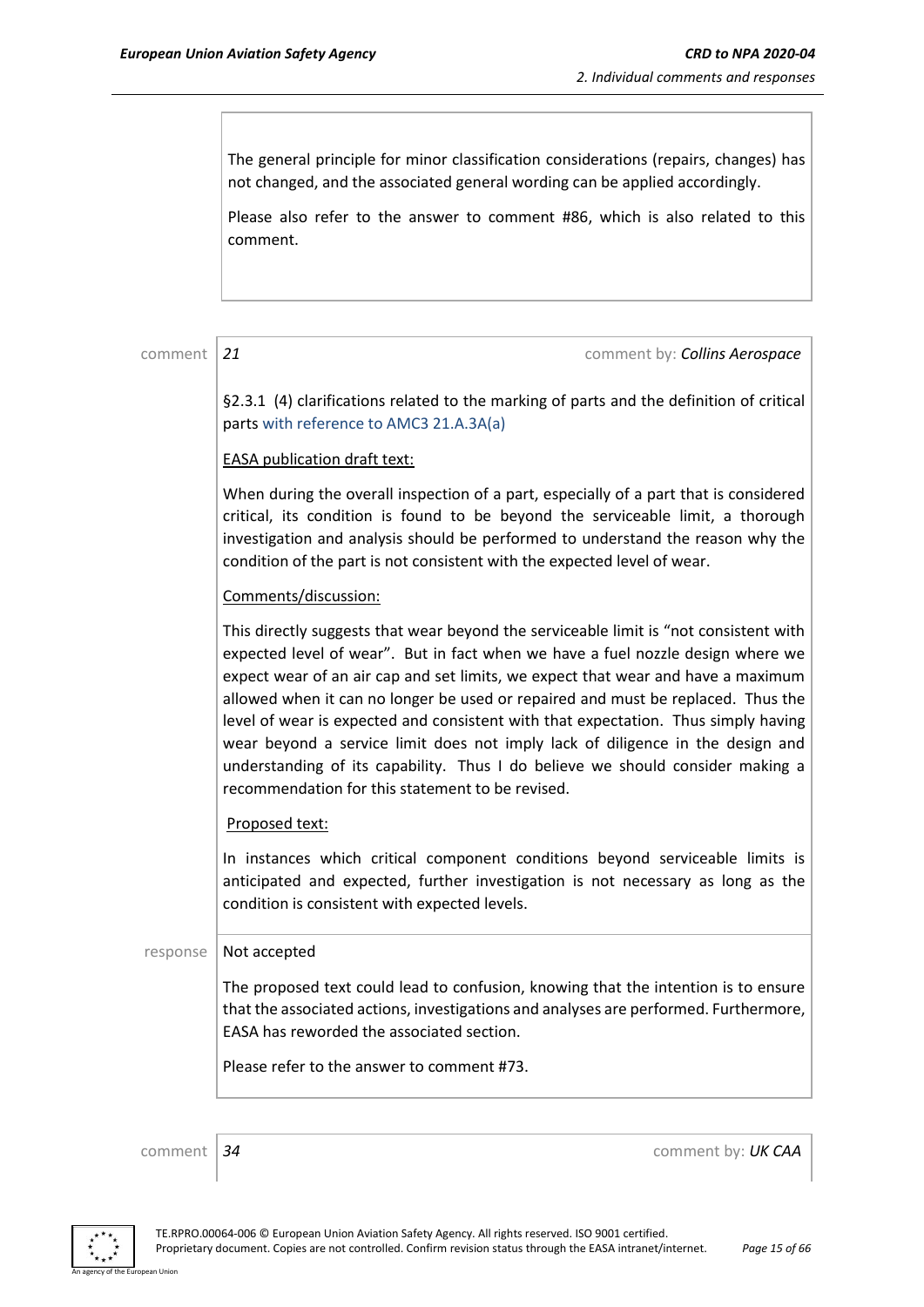#### **Page No:** 6

**Paragraph No:** 2.3.3.1 Clarifications related to point 21.A.3A

**Comment:** The first paragraph reads:

*"According to the criteria for the classification of design changes (defined in point 21.A.91), and of repairs (defined in point 21.A.435), minor changes and minor repairs have no appreciable effect on the characteristics affecting the airworthiness of the product. Consequently, the design approval holder of a minor change or of a minor repair has no obligations related to the continued airworthiness of the part affected by the change or repair. In order to make this concept clearer, it is proposed to modify GM 21.A.3A(a) to clarify that organisations that only design minor changes and minor repairs do not have to comply with the requirements defined in point 21.A.3A(a)."*

This interpretation seems to be the subject of a difference of opinion for the following reasons:-

1. The GM is in direct conflict with the requirement of 21.A.3A(a) itself:

 *"The holder of a type-certificate, restricted type-certificate, supplemental type-certificate, European Technical Standard Order (ETSO) authorisation, major repair design approval or any other relevant approval deemed to have been issued under this Regulation shall have a system for collecting, investigating and analysing reports of and information related to failures, malfunctions, defects or other occurrences which cause or might cause adverse effects on the continuing airworthiness of the product, part or appliance …."*

The design approval holder of a minor change or minor repair has 'an approval issued under this Regulation', therefore the need for a system applies. This cannot be contradicted by GM.

2. The logic a minor change or minor repair not having an appreciable effect on airworthiness and therefore no need for the DOA system to monitor only holds true *while the classification itself is correct*. As explained in point 3. below, this level of DOA cannot be expected to have the competency of the larger organisations undertaking TC and STC and therefore the underlying assumption that the classification will always be correct is not justified.

3. Exempting an entire class of DOA Holder (which by virtue of only having approval limited to minor changes and minor repairs cannot be expected to have the level of expertise of a larger organisation) from the need to have an occurrence reporting and monitoring system in the interests of safety is contrary to the aim of maintaining a high and uniform level of safety. If the obligation related to the continued airworthiness of a part affected by such a change does not rest with the DOA (a point to note is that these changes by their nature will not have been reviewed by the TC/STC Holder or by EASA as they will have been classified and approved under the privilege) it means that this legal responsibility and burden in case of actual airworthiness impairment will rest with the Agency itself.

Therefore we recommend the GM should be clarified that all organisations with the privilege to introduce design changes via privilege without reference to the TC/STC

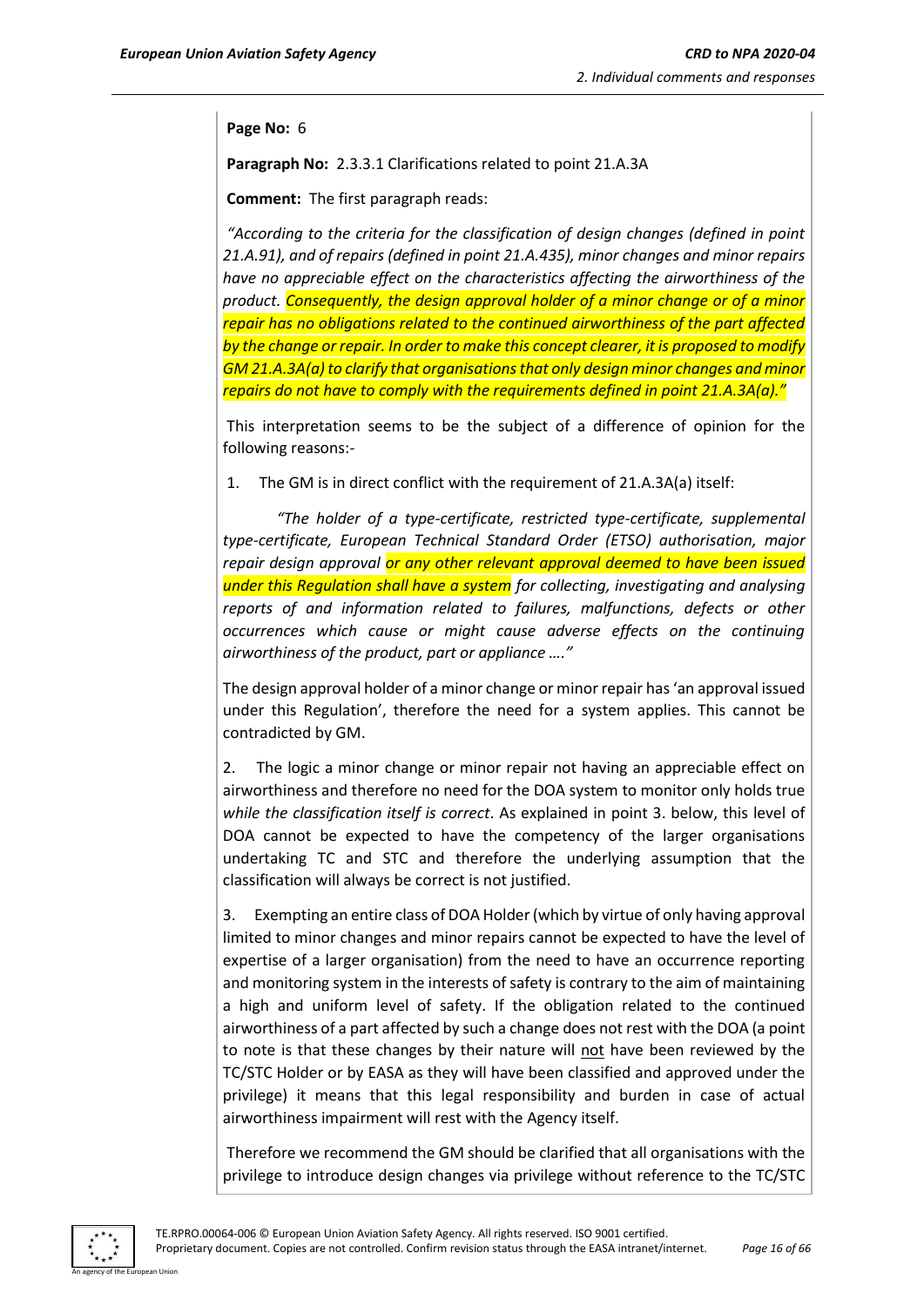holder or the Agency itself will have a system under 21.A.3A(a) in line with the regulation, not the other way around.

**Justification:** The GM as written contradicts the Regulation

response | Not accepted

Please refer to the answer to comment #86, which is related to this comment.

| comment  | 73<br>comment by: GE Aviation                                                                                                                                                                                                                                                                                                                                                                                                                              |
|----------|------------------------------------------------------------------------------------------------------------------------------------------------------------------------------------------------------------------------------------------------------------------------------------------------------------------------------------------------------------------------------------------------------------------------------------------------------------|
|          | GE Aviation would have expected the safety recommendation to read                                                                                                                                                                                                                                                                                                                                                                                          |
|          | 2.3.1. Safety recommendation                                                                                                                                                                                                                                                                                                                                                                                                                               |
|          | When during the overall inspection of a critical part, its condition is found to be<br>beyond the serviceable limit and could cause a hazardous effect, an investigation and<br>analysis should be performed to understand the reason why the condition of the part<br>is not consistent with the expected level of wear.                                                                                                                                  |
| response | Partially agreed                                                                                                                                                                                                                                                                                                                                                                                                                                           |
|          | Original text: When during the overall inspection of a part, especially of a part that is<br>considered critical, its condition is found to be beyond the serviceable limit, a<br>thorough investigation and analysis should be performed to understand the reason<br>why the condition of the part is not consistent with the expected level of wear.                                                                                                     |
|          | The text mentioned in the comment is adapted as follows:                                                                                                                                                                                                                                                                                                                                                                                                   |
|          | According to this methodology, when during the overhaul inspection of a part,<br>especially one whose failure could lead to an unsafe condition or could impact the<br>continued airworthiness or which is considered critical, or if it is found to be beyond<br>the serviceable limit, an investigation and analysis should be performed to<br>understand the reason why the condition of the part is not consistent with the<br>expected level of wear. |
|          | The complete EASA position related to 2.3.1 is reflected in the Explanatory Note to<br>the ED Decision associated with NPA 2020-04.                                                                                                                                                                                                                                                                                                                        |
|          | The final version of the AMC reflects the EASA position (please also refer to the<br>answer to comment #70).                                                                                                                                                                                                                                                                                                                                               |
|          |                                                                                                                                                                                                                                                                                                                                                                                                                                                            |
| comment  | comment by: Avio Aero - Airworthiness Office<br>83                                                                                                                                                                                                                                                                                                                                                                                                         |

Avio Aero would have expected the safety recommendation to read



n Hoio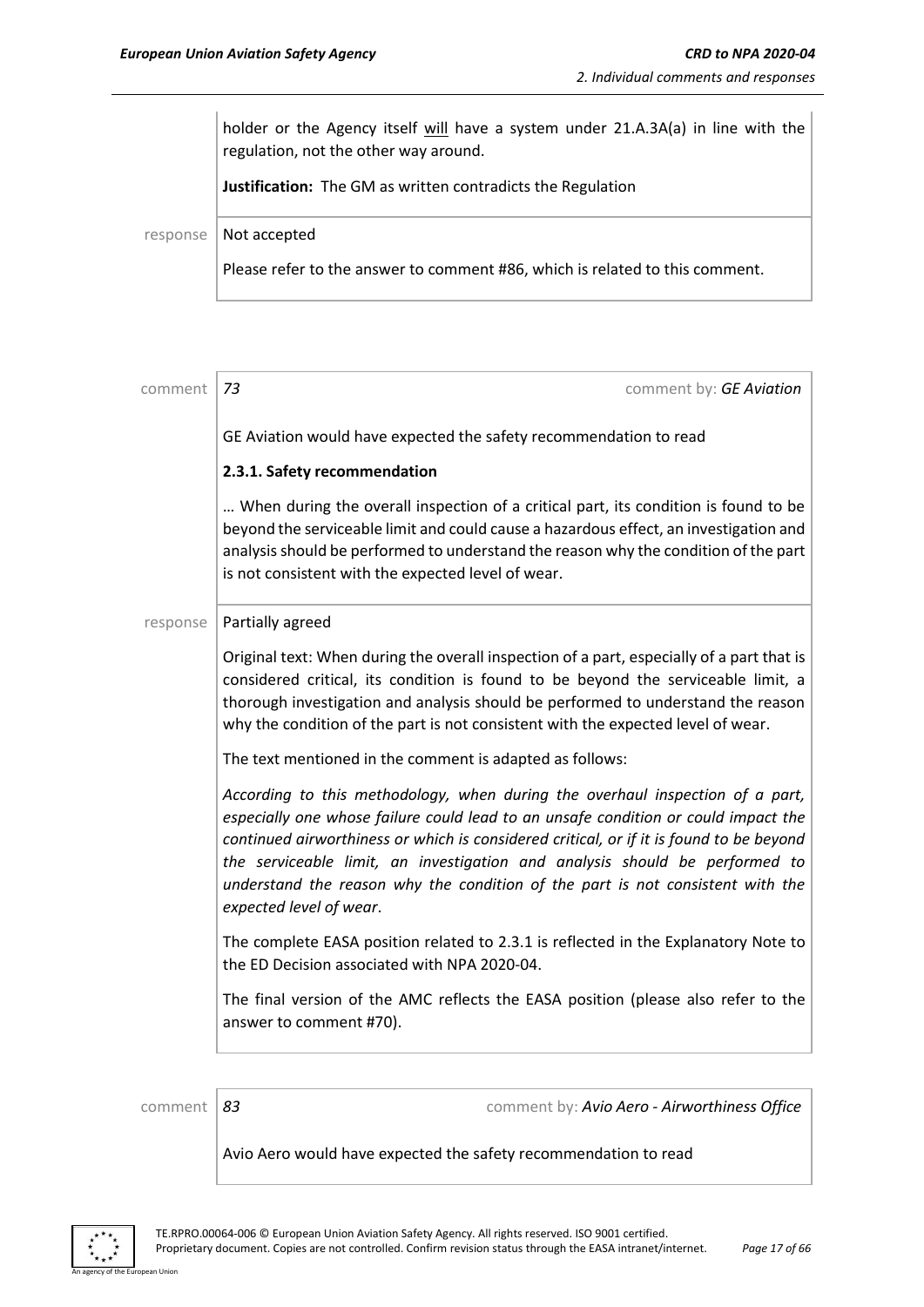#### **2.3.1. Safety recommendation**

… When during the overall inspection of a critical part, its condition is found to be beyond the serviceable limit and could cause a hazardous effect, an investigation and analysis should be performed to understand the reason why the condition of the part is not consistent with the expected level of wear.

response | Partially accepted

This is the same as comment #73.

Please refer to the answer to comment #73.

## **3. Proposed amendments — Draft acceptable means of compliance and guidance material (draft EASA decision)** p. 11-34

comment **5** comment **5** 

| Page<br>Number Number | Paragraph                          | Referenced Text                                                                                                                                                                                                                                                 | Comment/Rationale or<br>Question                                                                                                                                                                                                      | Proposed<br>Resolution                                          |
|-----------------------|------------------------------------|-----------------------------------------------------------------------------------------------------------------------------------------------------------------------------------------------------------------------------------------------------------------|---------------------------------------------------------------------------------------------------------------------------------------------------------------------------------------------------------------------------------------|-----------------------------------------------------------------|
| 19                    | AMC <sub>1</sub><br>21.A.263(c)(1) | <b>PROCEDURE FOR</b><br>THE CLASSIFICATION<br>OF CHANGES TO A<br>TC, APU ETSO, OR<br>TO THAT PART OF<br>THE PRODUCT<br><b>COVERED BY AN</b><br>STC, AND REPAIR<br><b>DESIGNS</b>                                                                                | It appears that the<br>process for evaluating<br>repairs is being<br>intermixed with part<br>21 type design changes<br>and classifications.                                                                                           | These two<br>should be<br>kept<br>separate<br>and not<br>mixed. |
|                       | 20 Section 2.2                     | the definition of the<br>change or repair to<br>the affected items<br>and to the other<br>affected<br>constituents of the<br>TC and of the pre-<br>existing change(s) to<br>the TC, if applicable,<br>in accordance with<br>the provisions of<br>point 21.A.31; | It appears that the<br>process for evaluating<br>repairs is being<br>intermixed with part<br>21 type design changes<br>and classifications;<br>however, section 2.3<br>seems to direct to<br>criteria in 21.A.435 and<br>GM 21.A.435. | These two<br>should be<br>kept<br>separate<br>and not<br>mixed. |

n Hoic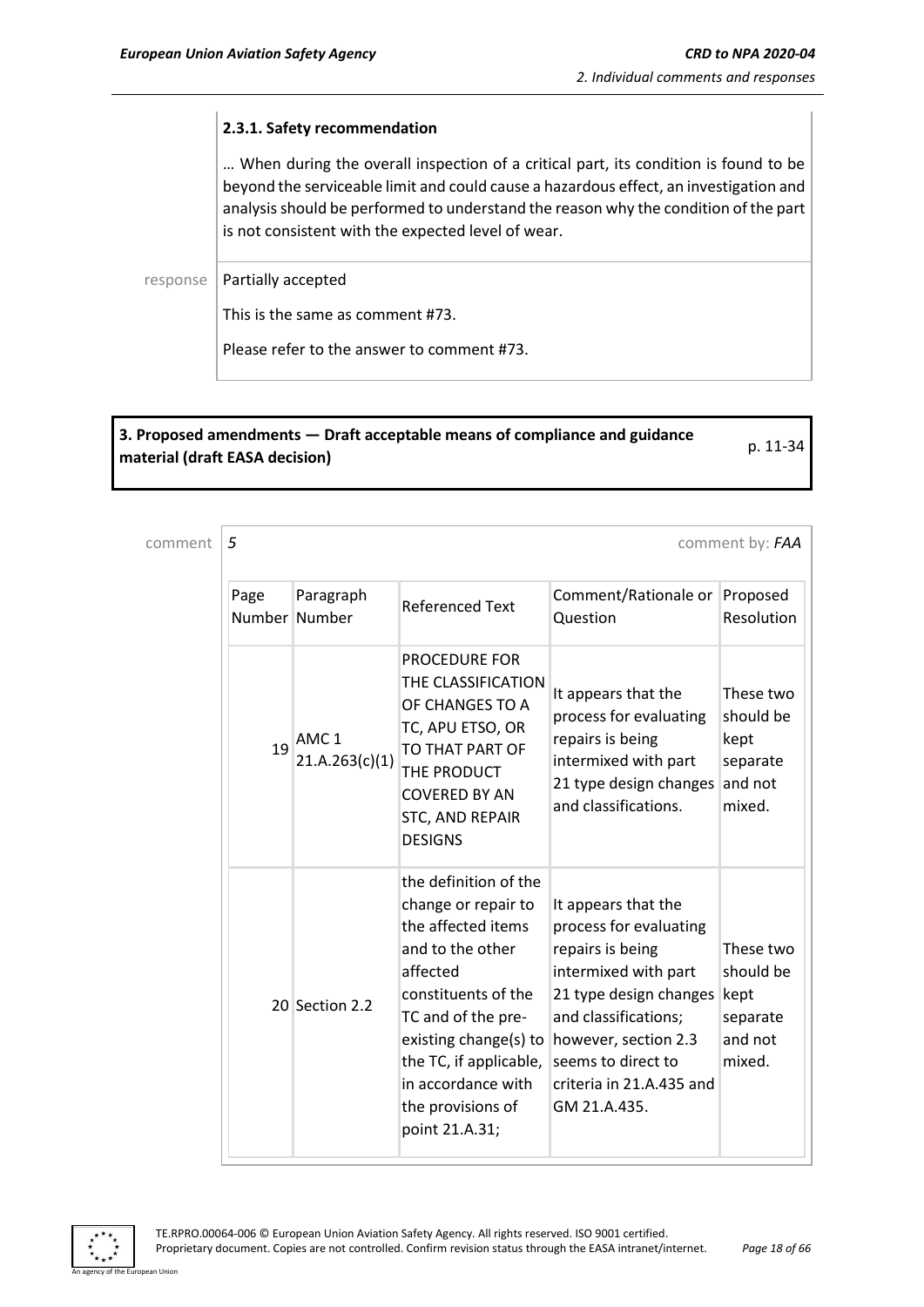|          | PROCEDURE FOR<br>THE CLASSIFICATION<br>OF CHANGES TO A                                                                                                                                                                                                                                                                                                                                                        |                                                                                                                                                                                                                                      |  |
|----------|---------------------------------------------------------------------------------------------------------------------------------------------------------------------------------------------------------------------------------------------------------------------------------------------------------------------------------------------------------------------------------------------------------------|--------------------------------------------------------------------------------------------------------------------------------------------------------------------------------------------------------------------------------------|--|
|          | <b>TYPE CERTIFICATE</b><br>(TC) OR TO A<br>SUPPLEMENTAL<br><b>TYPE CERTIFICATE</b><br>(STC), AND OF<br><b>REPAIR DESIGNS AS</b><br>'MINOR' OR<br>'MAJOR'<br>The final<br>classification may<br>$be: - major$<br>changes significant<br>to a $TC$ ; $-$ major                                                                                                                                                  | The scope does not<br>define where the<br>changes to the type<br>design may substantial<br>to not be acceptable as<br>a change to the<br>approved type<br>design. In addition,<br>the major changes to<br>the significant to the     |  |
| $21$ 2.5 | changes not<br>significant to a TC or revision to the type<br>major repairs; $-$<br>minor changes to a<br>TC or minor repairs<br>where additional<br>work is necessary to<br>demonstrate<br>compliance with the<br>certification basis,<br>the operational<br>suitability data<br>certification basis,<br>where applicable,<br>and the<br>environmental<br>protection<br>requirements; and<br>- minor changes | TC/STC may require a<br>certificate.<br>This is more a scope<br>question of its to all<br>classification of<br>changes or only those<br>required to repairs and<br>alterations. The reader<br>is considering this as all<br>changes. |  |

#### response |  $#1$  (Page #19): Not accepted

Please refer to the answer to comment #6 (Item #7)

#2 (Page #20): Not accepted

In addition to answer #1 here, Section 2.3 is also applicable to changes, as indicated in the text (NPA 2020-04 Section 2.3.2). The general intention is the same.



n Hoio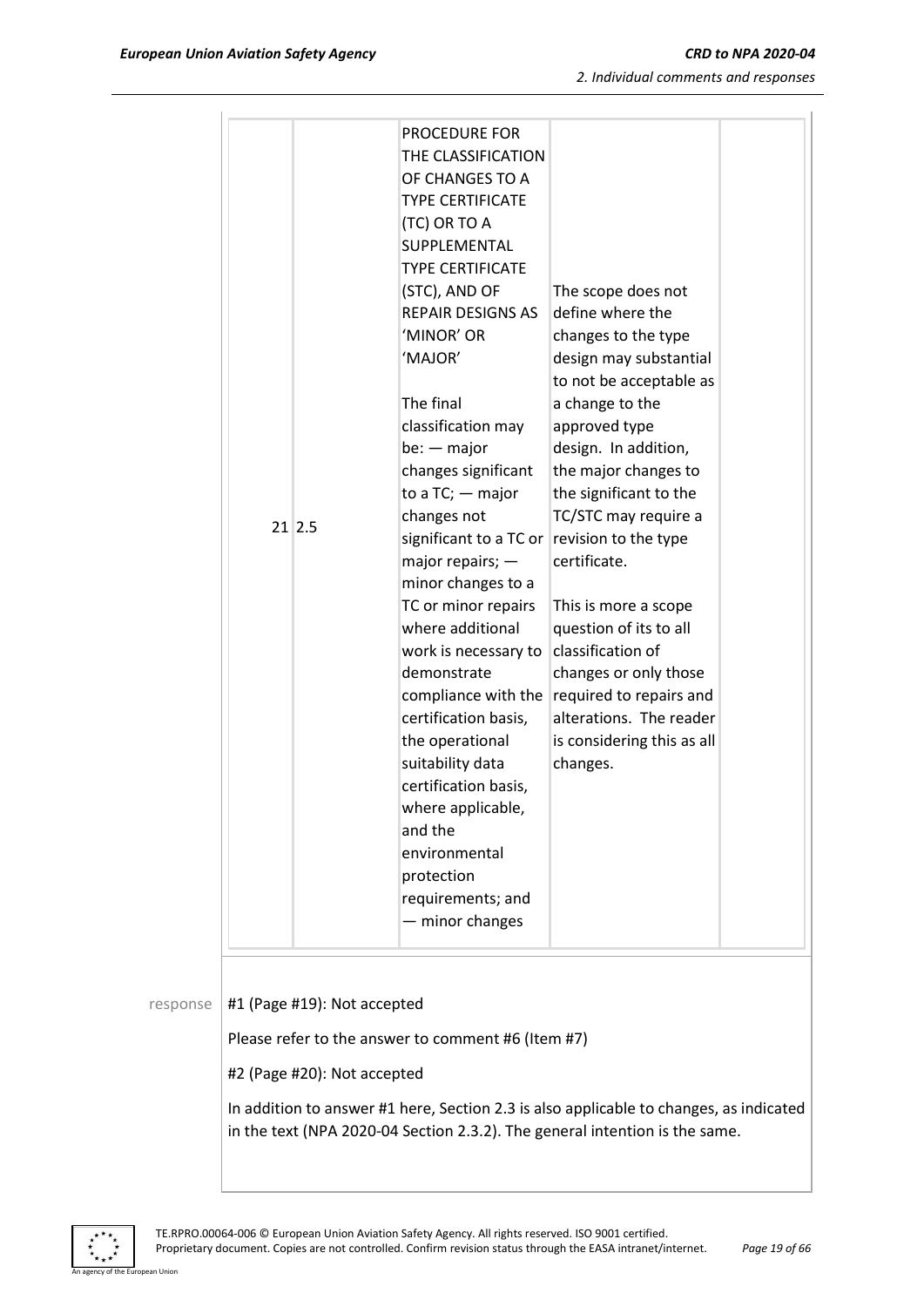Please also refer to the answer to comment #6 (Item #7)

#3 (Page #21): Noted

The misunderstanding for which the comment requests clarification occurs infrequently, so it was not considered necessary to clarify these aspects.

| comment  | comment by: AIRBUS<br>7                                                                                                                                                                                                                                                                                                                                                |  |  |  |  |
|----------|------------------------------------------------------------------------------------------------------------------------------------------------------------------------------------------------------------------------------------------------------------------------------------------------------------------------------------------------------------------------|--|--|--|--|
|          | PAGE / PARAGRAPH / SECTION THE COMMENT IS RELATED TO:                                                                                                                                                                                                                                                                                                                  |  |  |  |  |
|          | AMC3 21.A.3A(a) Failures, malfunctions and defects                                                                                                                                                                                                                                                                                                                     |  |  |  |  |
|          | PROPOSED TEXT / COMMENT: Suggested change                                                                                                                                                                                                                                                                                                                              |  |  |  |  |
|          | The first sentence in the first paragraph should read: The 'investigation' and 'analysis'<br>functions of the system should include means to identify adverse trends in the<br>collected failures, malfunctions, defects or other occurrences, to investigate the<br>associated root cause(s), and to identify the required any necessary corrective<br>$action(s).$ " |  |  |  |  |
|          | RATIONALE / REASON for comment: Justification                                                                                                                                                                                                                                                                                                                          |  |  |  |  |
|          | Requirement 21.A.3A(a) asks for a system for collecting, investigating and analysing<br>reports of failures, malfunctions, defects or other occurrences which cause or might<br>cause adverse effects on the continuing airworthiness of the product, part or<br>appliance.                                                                                            |  |  |  |  |
|          | "required" actions are those relevant to the requirement 21.A.3A(c)2 where "the<br>Agency finds that an action is required to correct the deficiency,"                                                                                                                                                                                                                 |  |  |  |  |
|          | Therefore "required" actions cannot be associated to 21.A.3A(a).                                                                                                                                                                                                                                                                                                       |  |  |  |  |
| response | Accepted                                                                                                                                                                                                                                                                                                                                                               |  |  |  |  |
|          | The wording ('the required', 'any necessary') is equivalent (require = make<br>necessary). The final version of the AMC reflects the official EASA position.                                                                                                                                                                                                           |  |  |  |  |
|          |                                                                                                                                                                                                                                                                                                                                                                        |  |  |  |  |
| comment  | comment by: AIRBUS<br>8                                                                                                                                                                                                                                                                                                                                                |  |  |  |  |

**PAGE / PARAGRAPH / SECTION THE COMMENT IS RELATED TO:**

AMC3 21.A.3A(a) Failures, malfunctions and defects



an Hinio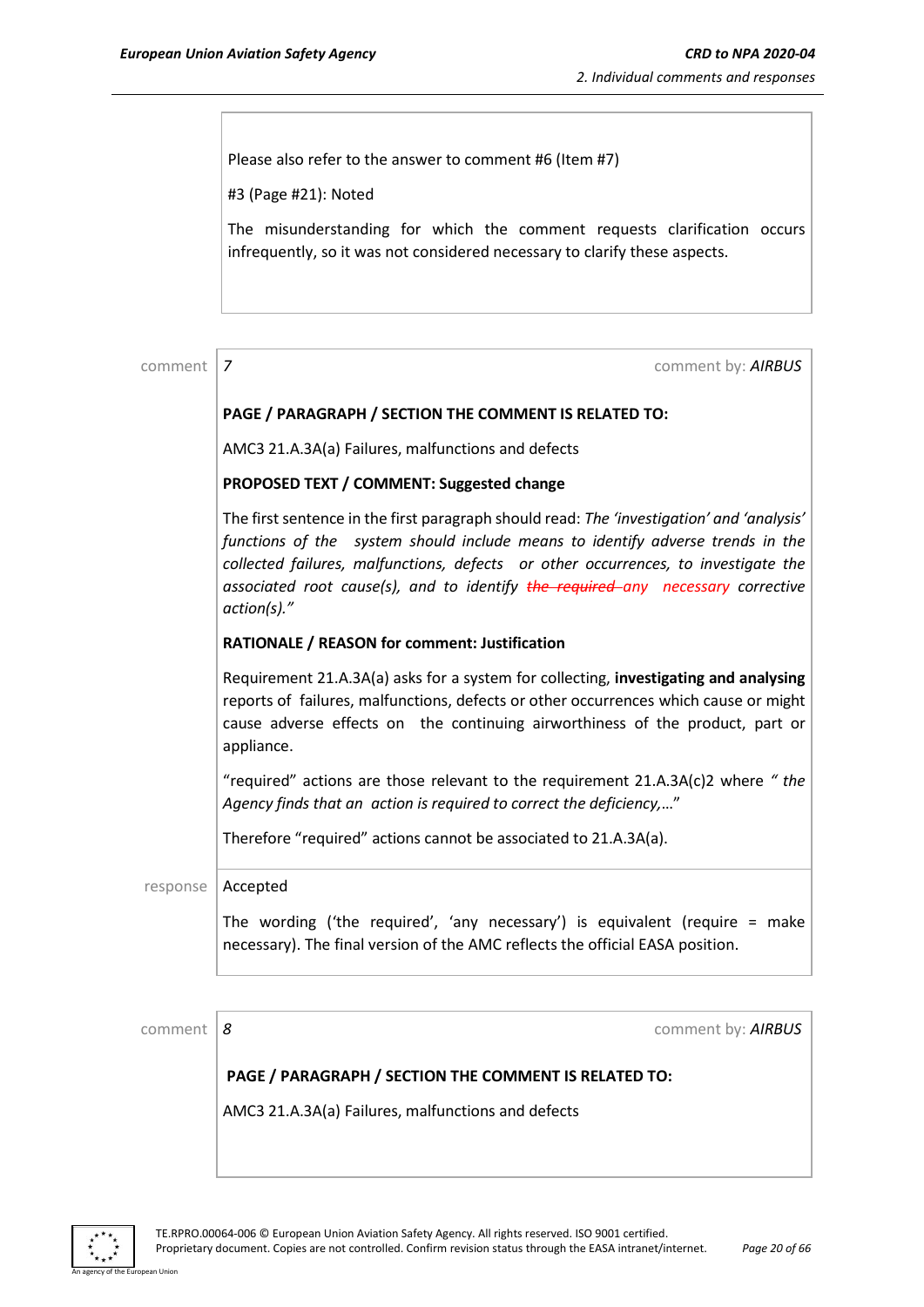#### **PROPOSED TEXT / COMMENT: Suggested change**

The first sentence in the second paragraph should read: *"In particular, the system should allow that critical parts found to be beyond serviceable limits which are made available to the holder of a type- certificate, restricted type-certificate, supplemental type-certificate, European Technical Standard Or- der (ETSO) authorization, or major repair design approval can be thoroughly investigated so that ...'*

#### **RATIONALE / REASON for comment: Justification**

Only parts and associated data made available to the holder of a type-certificate, restricted type-certificate, supplemental type-certificate, European Technical Standard Order (ETSO) authorization, or major repair design approval can be investigated.

response | Partially accepted

Please refer to the answer to comment #70.

comment **9** comment **9** comment **9** comment **9** comment **9** comment **9** comment **9** comment **9** comment **9** comment **9** comment **9** comment **9** comment **9** comment **9** comment **9** comment **9** comment **9** comment **9** commen **PAGE / PARAGRAPH / SECTION THE COMMENT IS RELATED TO:** Page 12 of 36, item 4.4 "Statement" AMC1 21.A.14(b) "Demonstration of capability" **PROPOSED TEXT / COMMENT: Suggested change** The statement: *"The data and information should include a statement: confirming that the documenta- tion has been produced in accordance with an accepted alternative procedure to that used by the DOA holder"* needs to be further clarified. It is proposed to change the statement as follows: "*The data and information should include a state- ment: confirming that the documentation has been produced in accordance with an accepted alterna- tive procedure accepted by the EASA to that used by the DOA holder"* **RATIONALE / REASON for comment: Justification** To which organization the wording "**the DOA holder**" is referring to? What is the purpose of this statement?  $response$  Partially accepted Point 21.A.14(b) is related to alternative procedures. This point now includes 'accepted by EASA', as suggested, and states:

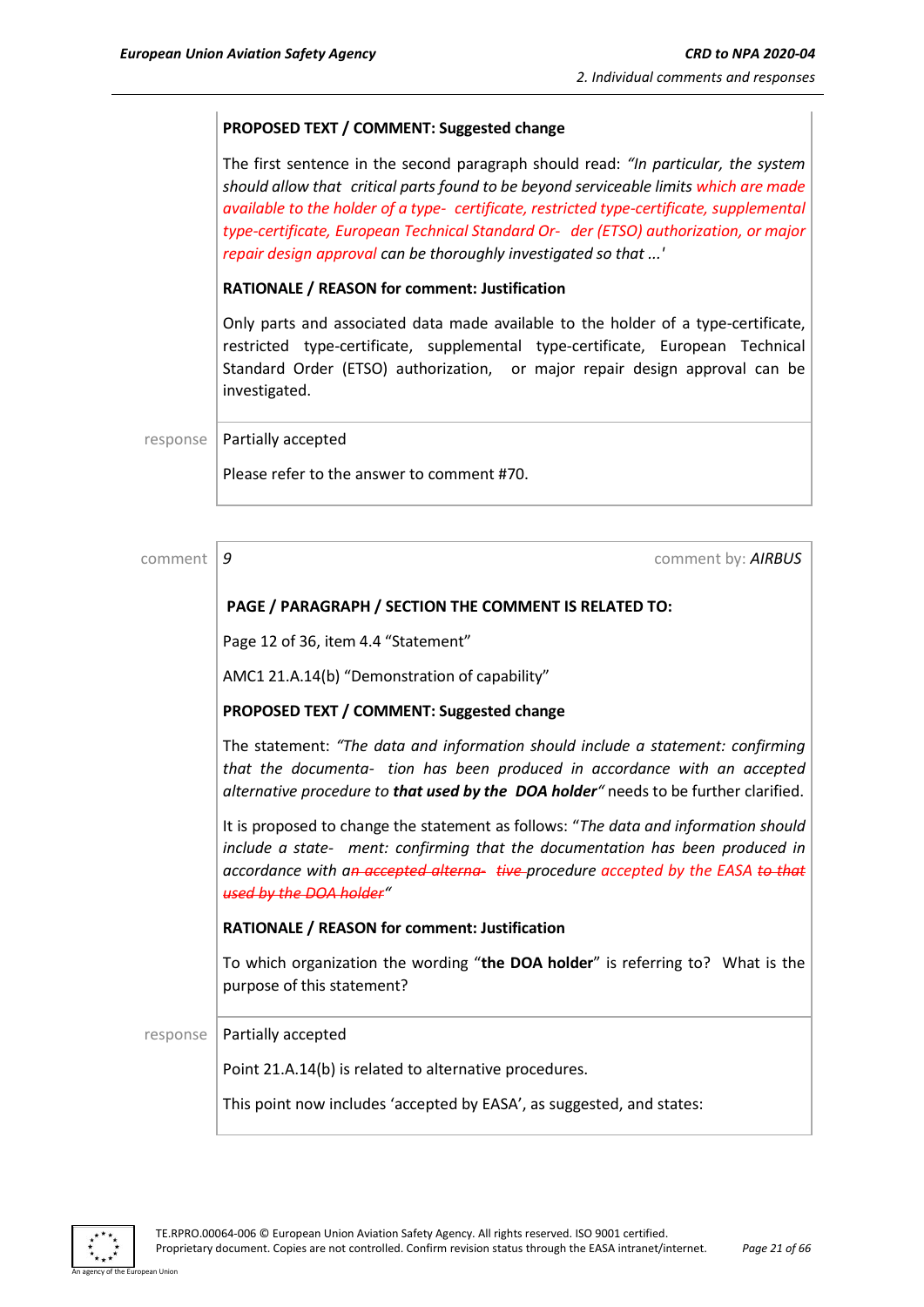'The data and information should include a statement: confirming that the documentation has been produced *by the design approval holder* in accordance with *the associated procedures accepted by EASA.*'

| comment  | 10<br>comment by: AIRBUS                                                                                                                                                                                                                                                                                                                                                                                         |  |  |  |  |
|----------|------------------------------------------------------------------------------------------------------------------------------------------------------------------------------------------------------------------------------------------------------------------------------------------------------------------------------------------------------------------------------------------------------------------|--|--|--|--|
|          | PAGE / PARAGRAPH / SECTION THE COMMENT IS RELATED TO:                                                                                                                                                                                                                                                                                                                                                            |  |  |  |  |
|          | Page 18 of 36                                                                                                                                                                                                                                                                                                                                                                                                    |  |  |  |  |
|          | GM 21.A.149 and 21.A.249 "Transferability"                                                                                                                                                                                                                                                                                                                                                                       |  |  |  |  |
|          |                                                                                                                                                                                                                                                                                                                                                                                                                  |  |  |  |  |
|          | PROPOSED TEXT / COMMENT: Suggested change                                                                                                                                                                                                                                                                                                                                                                        |  |  |  |  |
|          | Within the last paragraph, the wording should be changed as follows:                                                                                                                                                                                                                                                                                                                                             |  |  |  |  |
|          | "Another example of a transfer of ownership, which may be exceptionally accepted<br>under points                                                                                                                                                                                                                                                                                                                 |  |  |  |  |
|          | 21.A.149 or 21.A.249, may be the event of receivership (bankruptcy, insolvency or<br>other equivalent legal process). In this case, there is no change should be implemented<br>to the production or design organisation, except that the custodial responsibility for<br>its property, including its tangible and intangi- ble assets and rights, is transferred to<br>a receiver or insolvency administrator." |  |  |  |  |
|          | RATIONALE / REASON for comment: Justification                                                                                                                                                                                                                                                                                                                                                                    |  |  |  |  |
|          | Clarify that "no change" to the production or design organization, is a condition to<br>allow the transfer of ownership.                                                                                                                                                                                                                                                                                         |  |  |  |  |
| response | Not accepted                                                                                                                                                                                                                                                                                                                                                                                                     |  |  |  |  |
|          | The transferability by itself (or definition/fact) considers no change to the production<br>or design organisation, with the exception indicated in the draft AMC wording. For<br>this reason, 'there is no change' is considered to be better than the suggested text<br>'no change should be implemented'.                                                                                                     |  |  |  |  |

comment  $11$  comment by: **AIRBUS** 

**PAGE / PARAGRAPH / SECTION THE COMMENT IS RELATED TO:**

Page 18 of 36

AMC1 21.A.243(a) Data

**PROPOSED TEXT / COMMENT: Suggested change**



n Hoio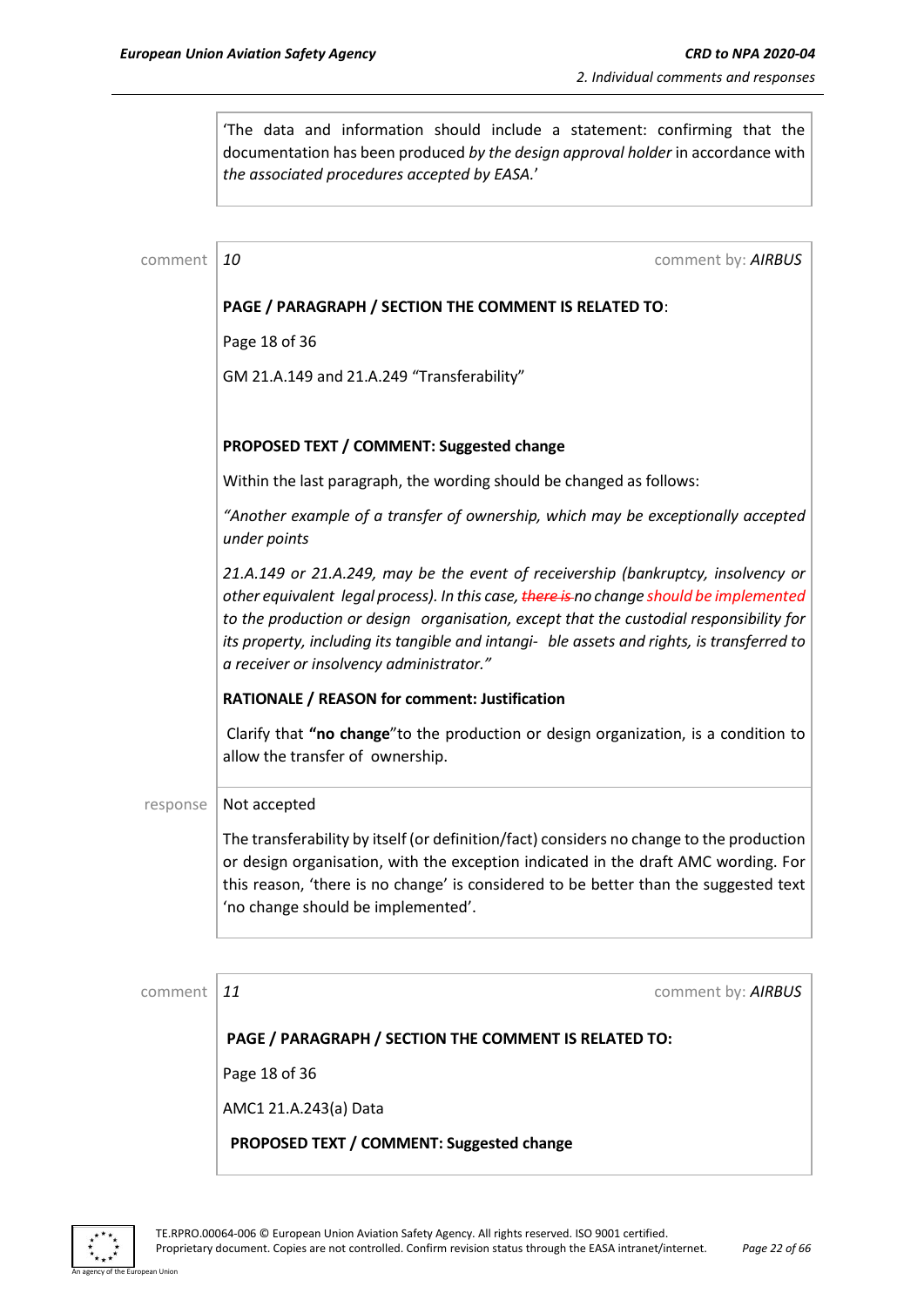The following statement should be removed: *"The reports should include both mandatory and volun- tary occurrence reports from organisations and natural persons involved in the operation and mainte- nance of the product, part or appliance"*

#### **RATIONALE / REASON for comment: Justification**

This statement is not applicable to approved design organizations but to the organizations involved in the operations and maintenance of the product, part or appliance. Part 21 and associated AMC/GMs are not applicable to these organizations.

response | Partially accepted

The text states that the reports are from organisations and persons involved in operation and maintenance, which is consistent with this comment. The word 'collected' has been added so that it now reads 'collected reports'.

comment **12** comment **12** comment **12** comment **12** comment **12** comment **12** comment **12** 

#### **PAGE / PARAGRAPH / SECTION THE COMMENT IS RELATED TO:**

Page 19 of 36

AMC1 21.A.263(c)1 Privileges

**PROPOSED TEXT / COMMENT: Suggested change** The following statement should be changed as follows: *"2.1 Content*

*The procedure should address the following points:*

*…*

- *acceptance determination of the classification by authorised signatories; "*

#### **RATIONALE / REASON for comment: Justification**

Usually the word "acceptance" means that at first a proposal is made and then the proposal is re- viewed and "accepted". There is no request for a two-step approach in the implementation of this DOA privilege. Thus, to avoid any misinterpretation by DOA holders and/or competent Authority in charge of the DOA holder oversight, it is proposed to replace "acceptance" by "determination"

response | Not accepted

The step before the acceptance of the classification is the justification of the classification.

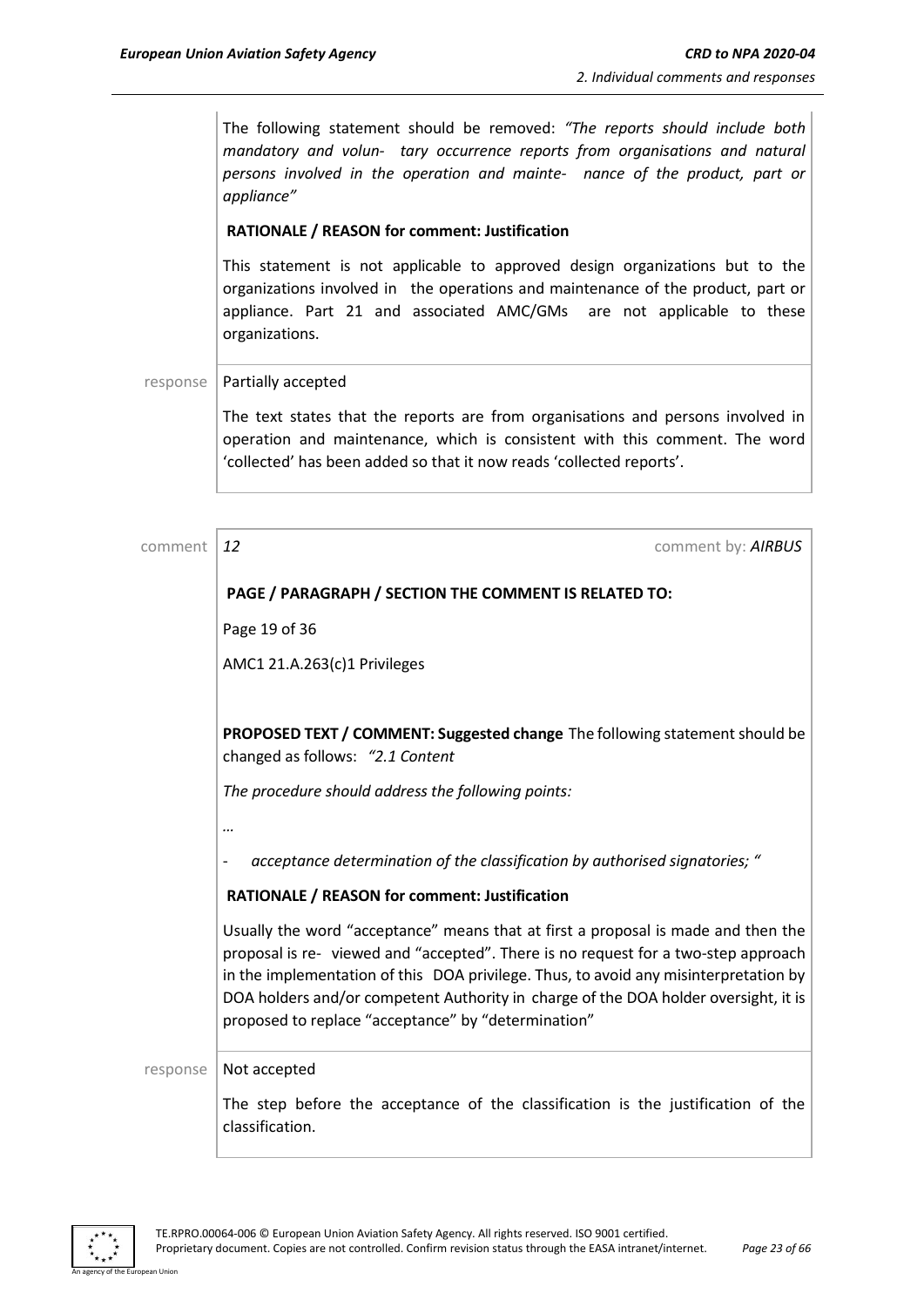In other words, the sentence 'acceptance of the classification by authorised signatories' is appropriate in that sense, and can remain after the justification.

On the other hand, EASA harmonised that wording in the NPA document (for example, on pages 20, 21, 22, 23), referring to both '*justification of the classification*' and '*acceptance of the classification by authorised signatories*'.

The meaning of the 'first proposal' as indicated in the comment, is in the 'justification of the classification'.

| comment  | 13<br>comment by: AIRBUS                                                                                                                                                                                                              |
|----------|---------------------------------------------------------------------------------------------------------------------------------------------------------------------------------------------------------------------------------------|
|          | PAGE / PARAGRAPH / SECTION THE COMMENT IS RELATED TO:                                                                                                                                                                                 |
|          | Page 20 of 36                                                                                                                                                                                                                         |
|          | AMC1 21.A.263(c)(1) "Privileges", item 2.2.                                                                                                                                                                                           |
|          | PROPOSED TEXT / COMMENT: Suggested change                                                                                                                                                                                             |
|          | The statement:                                                                                                                                                                                                                        |
|          | "The procedure should request the applicant to record a justification that the<br>information, on which those identifications is based, is adequate"                                                                                  |
|          | needs to be further clarified.                                                                                                                                                                                                        |
|          | <b>RATIONALE / REASON for comment: Justification</b>                                                                                                                                                                                  |
|          | What "a justification that the information is adequate" means for changes made by<br>TC, APU ETSO, STC to their own designs?                                                                                                          |
| response | Not accepted                                                                                                                                                                                                                          |
|          | The originally proposed sentence is followed by the sentence: 'This may be done by<br>either using the DOA holder's own resources, or through an arrangement with the<br>TC holder [].'                                               |
|          | Please note that EASA further considered AMC1 21.A.263(c)(1) - paragraph 2.2,<br>which is also related to appropriate information, and also included AD<br>considerations. This is reflected in the final AMC1 & AMC2 21.A.263(c)(1). |
|          |                                                                                                                                                                                                                                       |
| comment  | 14<br>comment by: AIRBUS                                                                                                                                                                                                              |
|          | PAGE / PARAGRAPH / SECTION THE COMMENT IS RELATED TO:                                                                                                                                                                                 |

Page 20 of 36

AMC1 21.A.263(c)(1) "Privileges", item 2.2.

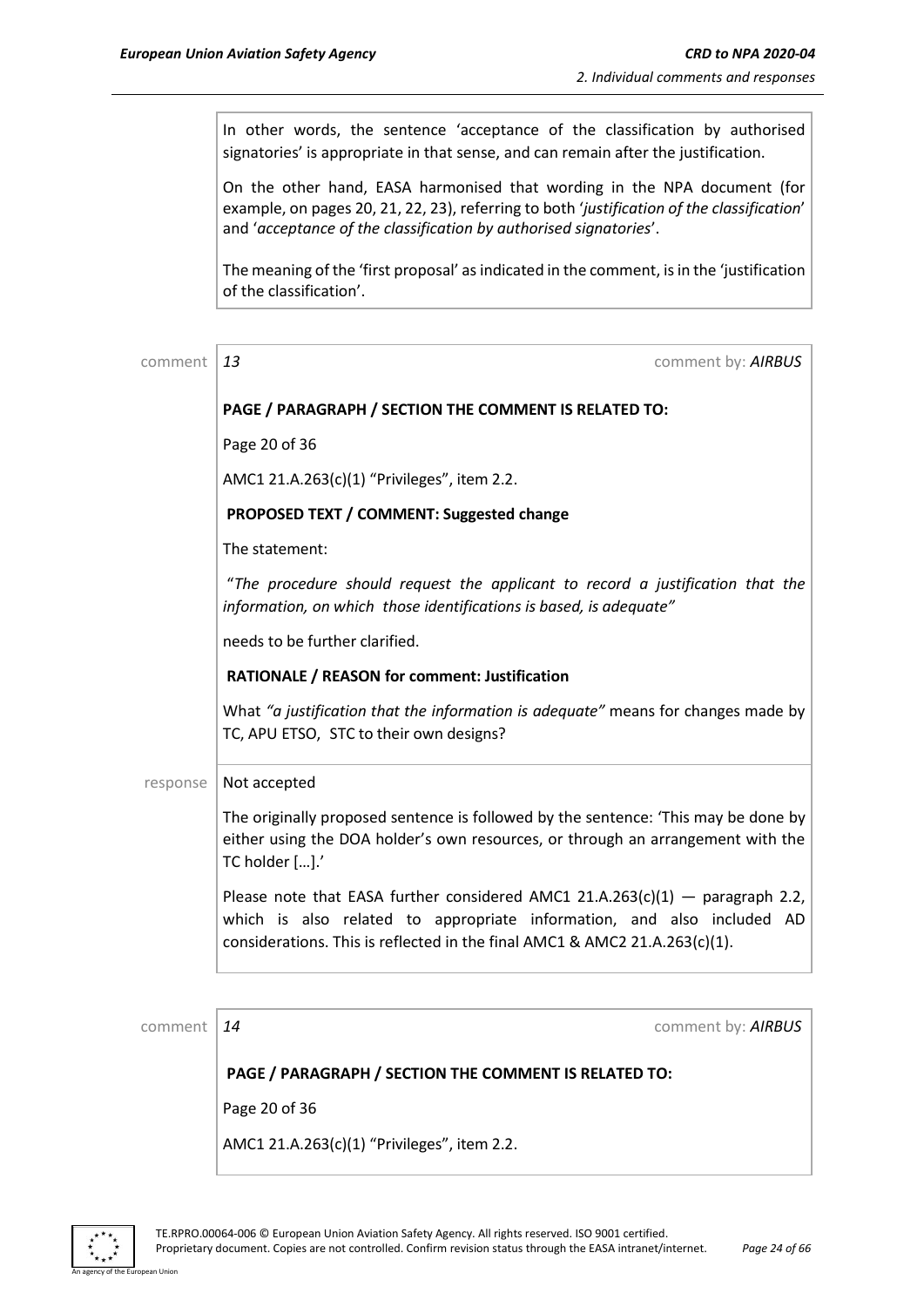#### **PROPOSED TEXT / COMMENT: Suggested change**

The statement:

"*The procedure should request the applicant to record a justification that the information, on which those identifications is based, is adequate"*

needs to be further clarified.

#### **RATIONALE / REASON for comment: Justification**

What *"a justification that the information is adequate"* means for changes made by TC, APU ETSO, STC to their own designs?

response | Not accepted

Please refer to the answer to comment #13 (same context).

| comment  | 15<br>comment by: AIRBUS                                                                                                                                                                                                                                                                                                                                                                                      |
|----------|---------------------------------------------------------------------------------------------------------------------------------------------------------------------------------------------------------------------------------------------------------------------------------------------------------------------------------------------------------------------------------------------------------------|
|          | PAGE / PARAGRAPH / SECTION THE COMMENT IS RELATED TO:                                                                                                                                                                                                                                                                                                                                                         |
|          | AMC2 21.A.263(c)1 Privileges, item 5                                                                                                                                                                                                                                                                                                                                                                          |
|          | PROPOSED TEXT / COMMENT: Suggested change                                                                                                                                                                                                                                                                                                                                                                     |
|          | The following statement should be changed as follows:                                                                                                                                                                                                                                                                                                                                                         |
|          | "5. acceptance determination of the classification by authorised signatories; "                                                                                                                                                                                                                                                                                                                               |
|          | RATIONALE / REASON for comment: Justification                                                                                                                                                                                                                                                                                                                                                                 |
|          | Usually the word "acceptance" means that at first a proposal is made and then the<br>proposal is re- viewed and "accepted". There is no request for a two-step approach<br>in the implementation of this DOA privilege. Thus, to avoid any misinterpretation by<br>DOA holders and/or competent Authority in charge of the DOA holder oversight, it is<br>proposed to replace "acceptance" by "determination" |
| response | Not accepted                                                                                                                                                                                                                                                                                                                                                                                                  |
|          | Please refer to the answer to comment #12 (similar comment).                                                                                                                                                                                                                                                                                                                                                  |
|          |                                                                                                                                                                                                                                                                                                                                                                                                               |
| comment  | 16<br>comment by: AIRBUS                                                                                                                                                                                                                                                                                                                                                                                      |
|          |                                                                                                                                                                                                                                                                                                                                                                                                               |

#### **PAGE / PARAGRAPH / SECTION THECOMMENT IS RELATED TO:**

Page 30 of 36



n Linic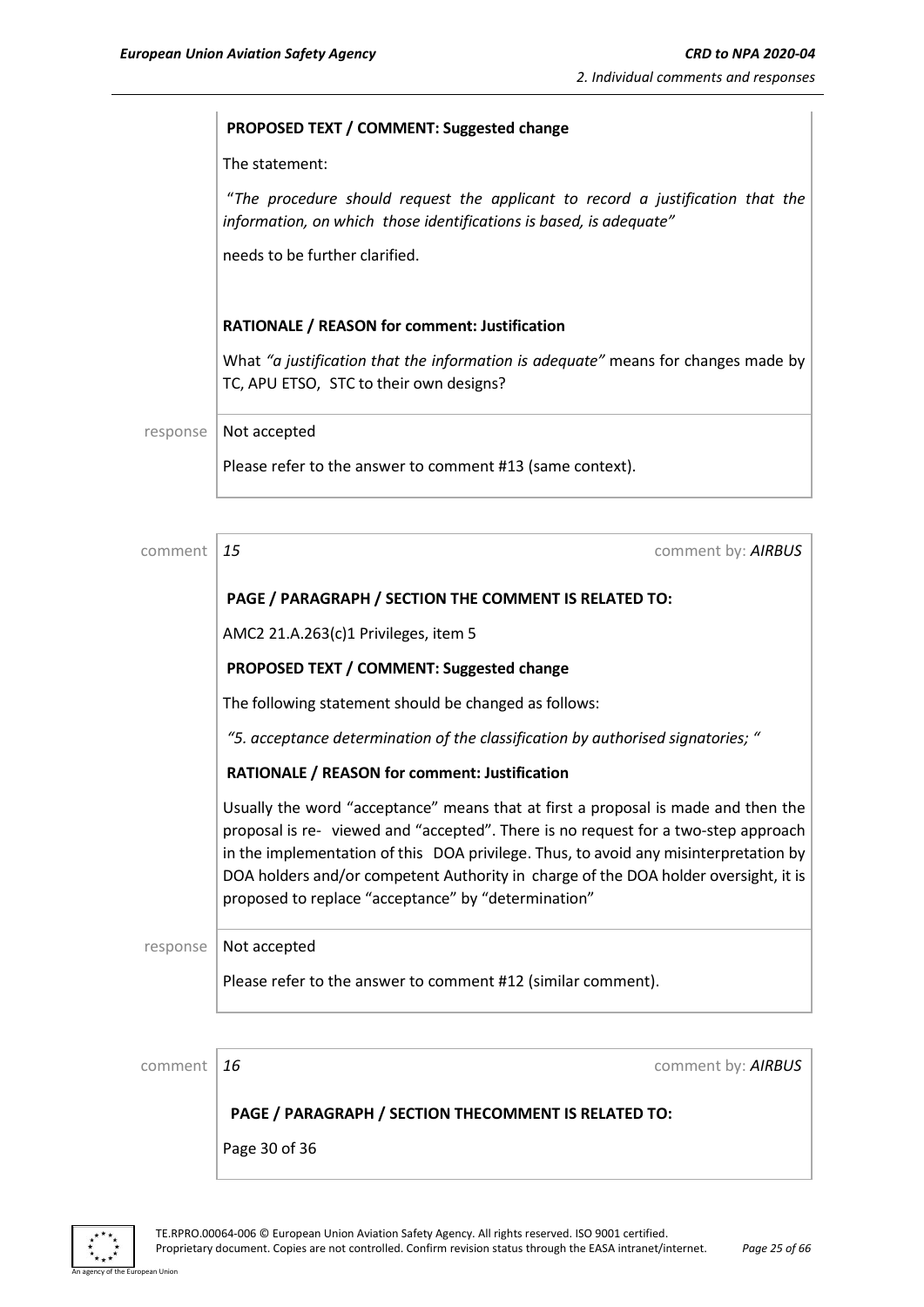#### **PROPOSED TEXT / COMMENT: Suggested change**

Removal of GM 21.A.439 "Production of repair parts", GM 21.A.441 "Repair embodiment" and GM

21.A.443 "Limitations" as requested by the ASD DOA Task Force 3, is acknowledged and appreciated.

#### **RATIONALE / REASON for comment: Justification**

GM 21A439 is not needed as redundant with the wording in the requirement itself. GM 21A441 is not needed as redundant with the wording in the requirement itself. GM 21A443 is not needed as redundant with the wording in the requirement itself.

Furthermore compliance with operations rules is not relevant to Part 21 Subpart M repair design approval holders.

response | Noted

comment *17* comment by: *AIRBUS*

### **PAGE / PARAGRAPH / SECTION THE COMMENT IS RELATED TO:**

Page 30 of 36

AMC1 21.A.265(a) "Obligations of the holder"

#### **PROPOSED TEXT / COMMENT: Suggested change**

Update current AMC 21.A.265(a) "Administration of the Handbook" to avoid misinterpretation of the word "document" and align to the new proposed text in AMC1 21.A.265(a) in order to consider changing the wording "document" by "document, data or online/electronic documentary units".

Update current GM 21.A.265(b) "Use of the Handbook" to clarify the acceptable means for signature of online/electronic handbooks.

#### **RATIONALE / REASON for comment: Justification**

This new proposed AMC1 21.A.265(a) clarifies that a handbook might be an online/electronic system. Then, to avoid any misinterpretation of the word "document", current AMC 21.A.265(a) "Administration of the Handbook" should be updated.

Current GM 21.A.265(b) "Use of the Handbook" should be updated as well regarding signature means for online/electronic handbook system.

response **#1 Update current AMC 21.A.265(a):** Partially accepted

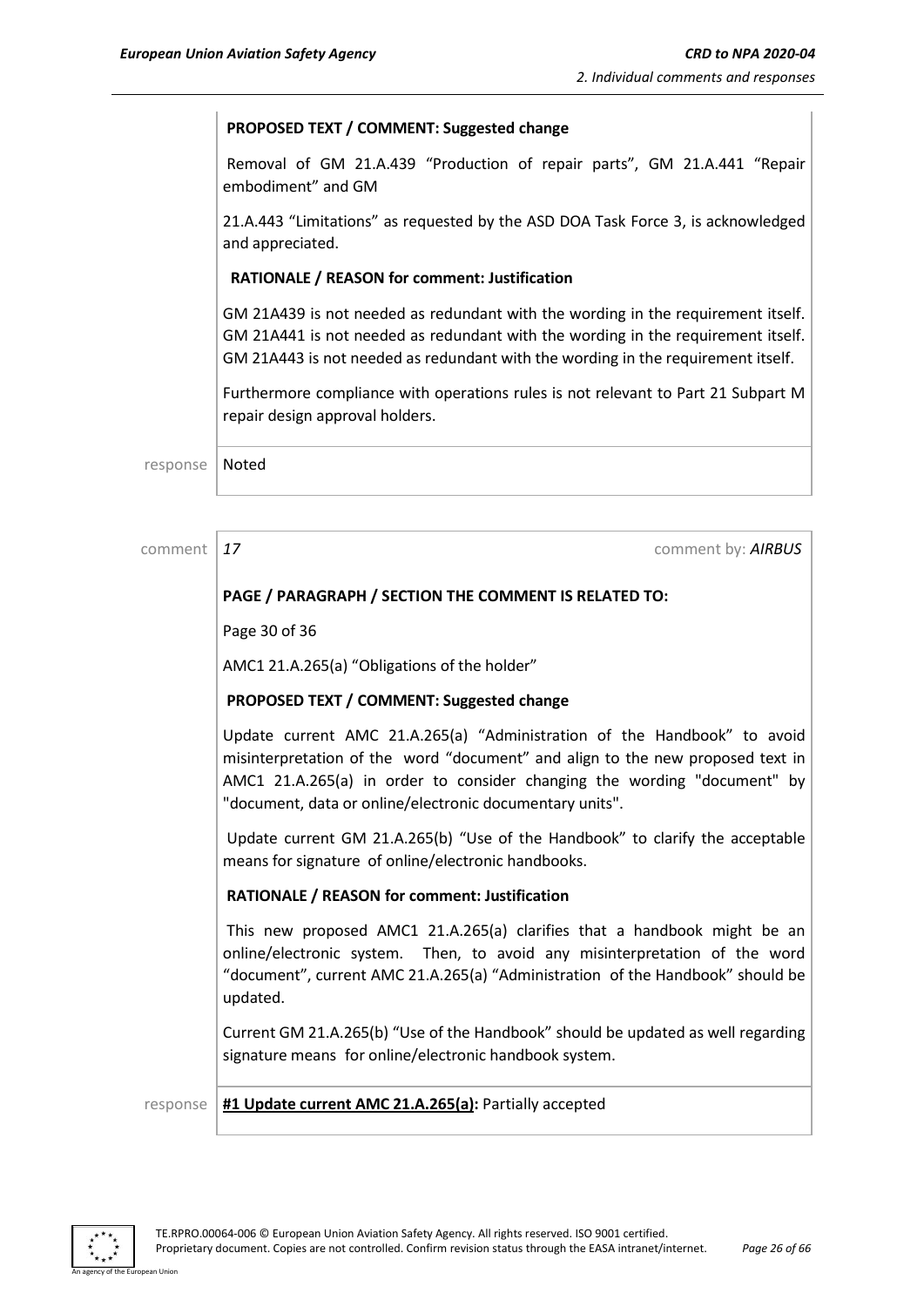*AMC 21.A.265(a) Administration of the Handbook* becomes *AMC1 21.A.265(a) Obligations of the holder,* with the following subtitle added: *Administration of the Handbook*

*AMC1 21.A.265(a) Obligations of the holder* from the NPA becomes *AMC2 21.A.265(a) Obligations of the holder*

*AMC2 21.A.265(a) Obligations of the holder* indicates the meaning of the HANDBOOK FORMAT AND PUBLICATION MEANS, so no additional indication in *AMC1 21.A.265(a)* is required.

**#2 Update current GM 21.A.265(b):** Partially accepted

Please refer to the answer to comment #65, Item #4.

| comment  | 18<br>comment by: AIRBUS                                                                                                                                                                                                                                                                                                                                                                                                                                                                         |
|----------|--------------------------------------------------------------------------------------------------------------------------------------------------------------------------------------------------------------------------------------------------------------------------------------------------------------------------------------------------------------------------------------------------------------------------------------------------------------------------------------------------|
|          | PAGE / PARAGRAPH / SECTION THE COMMENT IS RELATED TO:                                                                                                                                                                                                                                                                                                                                                                                                                                            |
|          | Page 31 of 36                                                                                                                                                                                                                                                                                                                                                                                                                                                                                    |
|          | AMC1 21.A.804(b) "Identification of parts and appliances"                                                                                                                                                                                                                                                                                                                                                                                                                                        |
|          | PROPOSED TEXT / COMMENT: Suggested change                                                                                                                                                                                                                                                                                                                                                                                                                                                        |
|          | The 1st sentence should be changed as follows:                                                                                                                                                                                                                                                                                                                                                                                                                                                   |
|          | "A <del>DOA</del> design approval holder <del>or a design organisation demonstrating its</del><br>capabilities using alternative procedures, according to point 21.A.14(b), may apply<br>point 21.A.804(a) or make use of the derogation defined in point 21.A.804(b) by<br>clarifying, in the relevant procedures, the conditions (e.g. the minimum dimensions<br>of a (flat) area on a part suitable for marking) in which the marking on the part may<br>be completely or partially omitted." |
|          | RATIONALE / REASON for comment: Justification                                                                                                                                                                                                                                                                                                                                                                                                                                                    |
|          | 21.A.804 "Identification of parts and appliances" is not only applicable to DOA or<br>procedure holders but to any design approval holder, including minor<br>alternative<br>changes/repairs design approval holders eligible respectively under 21.A.92(b) and<br>21.A.432A(b).                                                                                                                                                                                                                 |
| response | Accepted                                                                                                                                                                                                                                                                                                                                                                                                                                                                                         |
|          | The subject is the identification of parts and appliances.                                                                                                                                                                                                                                                                                                                                                                                                                                       |
|          | The change proposal better aligns with GM 21.A.804(a)(1) 'Identification of parts and<br>appliances'.                                                                                                                                                                                                                                                                                                                                                                                            |
|          | Please consider in addition the applicability of 21.A.305 'Approval of parts and<br>appliances', and 21.A.611 'Design Changes (ETSO)', accordingly.                                                                                                                                                                                                                                                                                                                                              |



n I Ini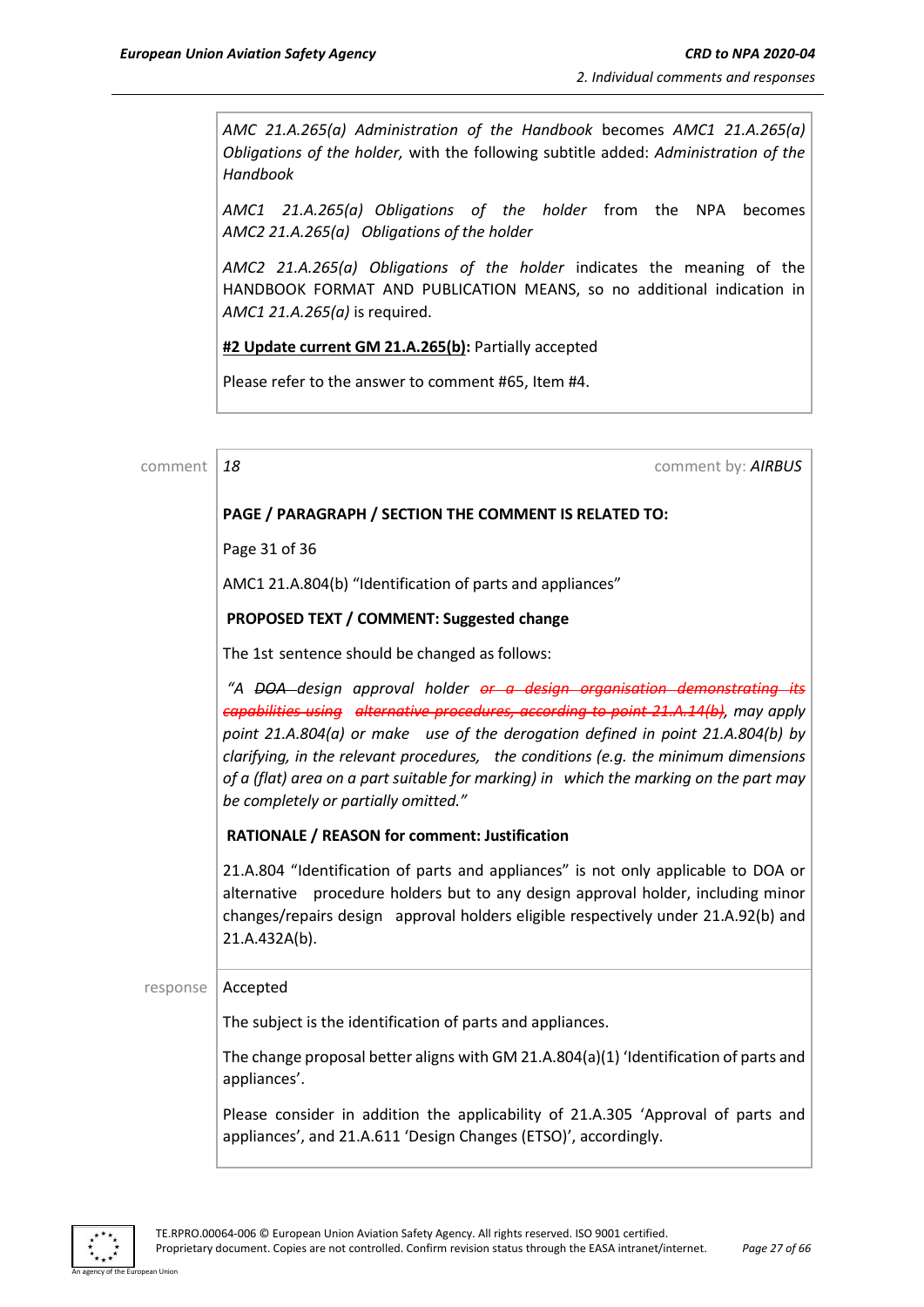| comment  | 19<br>comment by: <b>LHT DO</b>                                                                                                                                                                                                                                                        |
|----------|----------------------------------------------------------------------------------------------------------------------------------------------------------------------------------------------------------------------------------------------------------------------------------------|
|          | <b>EASA NPA text:</b>                                                                                                                                                                                                                                                                  |
|          |                                                                                                                                                                                                                                                                                        |
|          | Identification of changes to a TC, APU ETSO or to that part of the product covered<br>by an STC, and repair designs                                                                                                                                                                    |
|          | The procedure should indicate how the following are identified:                                                                                                                                                                                                                        |
|          | $-$                                                                                                                                                                                                                                                                                    |
|          | - other constituents of the TC and of the pre-existing change(s) to TC as applicable to<br>the affected items (see the definitions provided in the GM to 21.A.90A, for instance,                                                                                                       |
|          | operating limitations, OSD constituents, manuals, etc.) to be affected by the change<br>or repair                                                                                                                                                                                      |
|          | $-$                                                                                                                                                                                                                                                                                    |
|          | LHT DO Comments:                                                                                                                                                                                                                                                                       |
|          | 1. OSD constituents are not easily identified in all cases due to the variety of the<br>TCDS data as well as of the TCH documentation systems, the OSD data of pre existing<br>changes by non TC holders are also very individual.                                                     |
|          | LHT DO recommends to harmonise the documentation systematic for OSD<br>constituents to ease its identification for the operators, the DOs well as for the EASA<br>specialist.                                                                                                          |
|          | 2. Please omit the phrase for instance, operating limitations, OSD constituents,<br>manuals, etc and refer only to GM to 21.A.90A which should indicate all items and<br>constituents.                                                                                                 |
|          | The phrase manuals, etc. is neither included in this GM nor defined. If AFM and ICAs<br>are to be included, please amend GM to 21.A.90A accordingly.                                                                                                                                   |
| response | #1: Noted                                                                                                                                                                                                                                                                              |
|          | (It is for the applicant to propose the associated OSD information and data related<br>to the change, with the associated knowledge required for the modification and<br>pre-modification.)                                                                                            |
|          | #2: Partially accepted                                                                                                                                                                                                                                                                 |
|          | The following item, referring to changes to TC:                                                                                                                                                                                                                                        |
|          | 'other constituents of the TC and of the pre-existing change(s) to TC as applicable to<br>the affected items (see the definitions provided in the GM to 21.A.90A, for instance,<br>operating limitations, OSD constituents, manuals, etc.) to be affected by the change<br>or repair;' |
|          | is changed to:                                                                                                                                                                                                                                                                         |

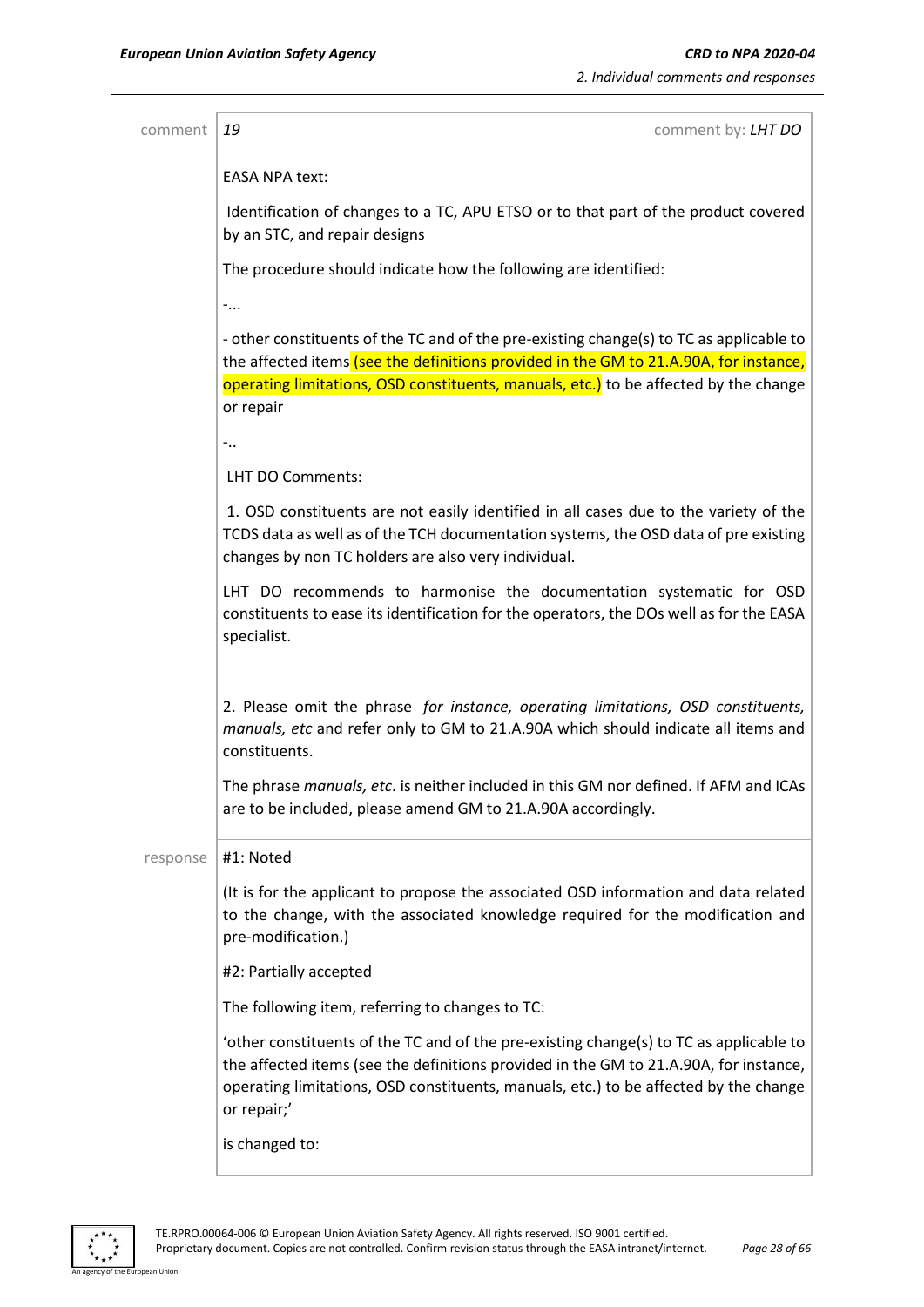'other constituents of the TC and of the pre-existing change(s) to the TC as applicable to the affected items (*for instance, operating limitations, OSD constituents, manuals — see also point 21.A.90A and associated GM*) to be affected by the change or repair;'

The intention is to give examples in the sentence, so the phrase has been reworded.

comment *20* comment by: *AIRBUS*

#### **PAGE / PARAGRAPH / SECTION THE COMMENT IS RELATED TO:**

GM1 21.A.805 "Identification of critical parts"

#### **PROPOSED TEXT / COMMENT: Suggested change**

The first sentence should be changed as follows:

*"For the purpose of point 21.A.805, a part or appliance that requires individual traceability for continued airworthiness management, as identified by the design approval holder, shall be permanently marked with a part number and serial number."*

The last paragraph should be changed as follows:

*"Another typical case is for any part or appliance subject to an individually specified life limit or inspection requirement when it is also possible for that part to be removed from one serial number of the associated product during maintenance and installed on another serial number of the same product.*

*In this case, the traceability of the part or appliance, which is necessary for continued airworthiness, is not assured through the serial number of the product alone, and it is necessary to maintain records for the part or appliance.*

Furthermore, definition of critical part/appliance/component should be included in Article 1 "Scope and definitions" and aligned with definitions already stated in other IRs and Certification Specifications

Definition of "critical component" within chapter 1.13 of FAA-EASA Technical Implementation Procedures for airworthiness and environmental certification should be as well considered.

#### **RATIONALE / REASON for comment: Justification**

Critical parts are not defined in small and large aeroplane Certification Specifications. Not only parts but also appliances are subject to inspection and/or maintenance requirements.

response  $|$  #1 The red words to be included: Partially accepted

The word 'approval' is included as part of the term 'design approval holder'.

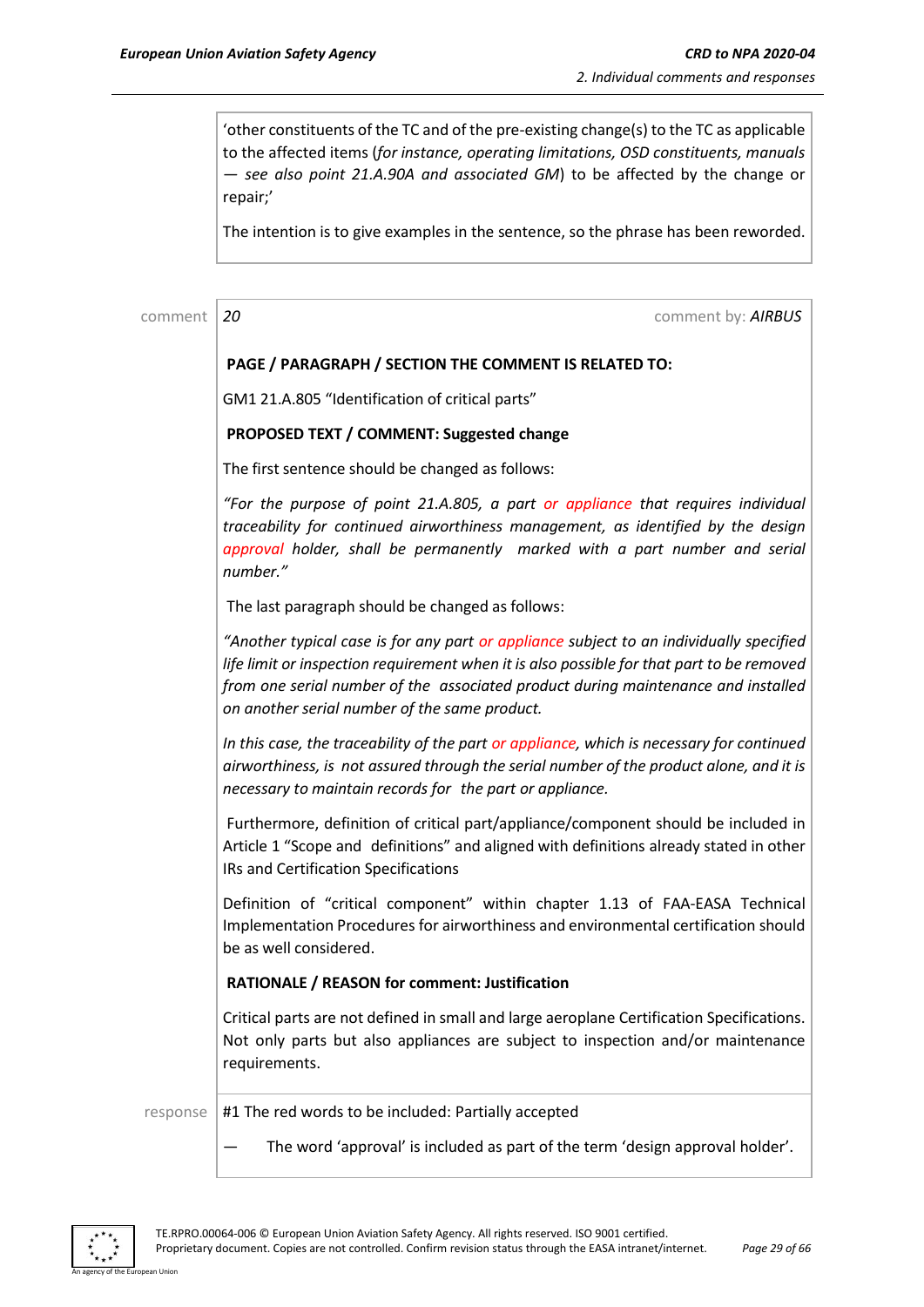— Regarding the inclusion of 'appliance' in addition to the word 'part' in GM1 21.A.805, point 21.A.805 is related to the identification of critical parts, so EASA did not include the word 'appliance', as suggested.

#2 The definition of 'critical part/appliance/component': Not accepted

Critical part: please refer to the answer to comment #41.

— Appliance:

We can consider 'REGULATION (EU) 2018/1139 OF THE EUROPEAN PARLIAMENT AND OF THE COUNCIL of 4 July 2018', and the associated Article 140, item 2(c):

(c) 'appliances' shall be understood as a reference to point (29) of Article 3 of this Regulation;

(29 'non-installed equipment' means any instrument, equipment, mechanism, apparatus, appurtenance, software or accessory carried on board of an aircraft by the aircraft operator, which is not a part, and which is used or intended to be used in operating or controlling an aircraft, supports the occupants' survivability, or which could impact the safe operation of the aircraft;)

It is therefore not necessary to repeat the EU Regulation in the text.

Component:

We can consider the definition of component, as it can be found in some dictionaries as 'a part or element of a larger whole'.

comment *22* comment by: *AIRBUS* 1. PAGE / PARAGRAPH / SECTION THE COMMENT IS RELATED TO: Page 31 of 36 GM1 21.A.805 Identification of critical parts 2. PROPOSED TEXT / COMMENT: It is recommended to take into account point M.A.305(d) and (e) of Part-M. 3. RATIONALE / REASON / JUSTIFICATION for the Comment: An amendment to point M.A.305 was introduced in Sep-2019. The corresponding AMC/GM issued on 13-Mar-2020 provide details on aircraft continuing airworthiness records. This material explains a way to ensure that maintenance requirements controlled at component level, as established at the time of design, are met even when the component is occasionally transferred from an aircraft to another. Reference is made



for example to a mandatory replacement of a landing gear sliding rod (i.e. a lifelimited part, LLP) or the mandatory overhaul of a trimmable horizontal stabilizer (i.e.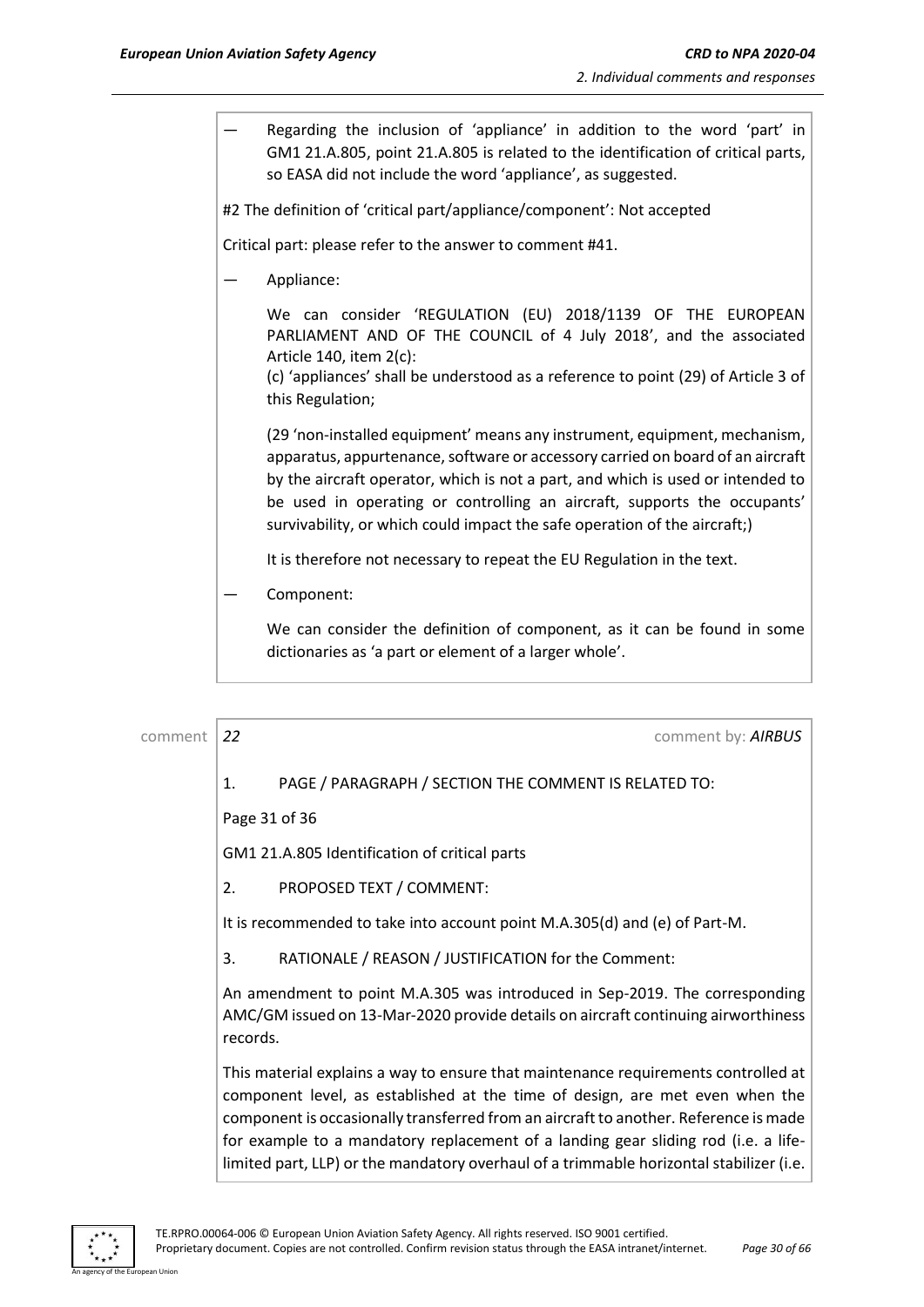a time-controlled component, TCC). Such components need to be marked with both a part number and a serial number, from the standpoint of continuing airworthiness management, in order to ensure the proper recording of the mandatory maintenance requirement accomplishment history. Without both a part number and a serial number, the link between the aircraft continuing airworthiness record, the mandatory maintenance requirement accomplishment, and the component cannot be formally confirmed.

#### response | Noted

It is appreciated some of the references are to Part-M:

*(d) The 'current status' when referring to components of life-limited parts should indicate, for each affected part, the life limitation, the total life accumulated in any applicable parameter (as appropriate) and the remaining life in any applicable parameter before the life limitation is reached.* 

*(e) The term 'time-controlled components' embraces any component for which the maintenance schedule of the aircraft maintenance programme requires periodically the removal for maintenance to be performed in an appropriate approved organisation for maintenance in components (workshop) to return the component to a specified standard, the replacement of sub-components of the assembly by new ones, or the inspection or test of component's performance, after a service period controlled at component level in accordance with the specified airworthiness limitation defined in accordance with Commission Regulation (EU) No 784/2012, in any of the applicable parameters.*

However, EASA does not consider it necessary to include that information again here.



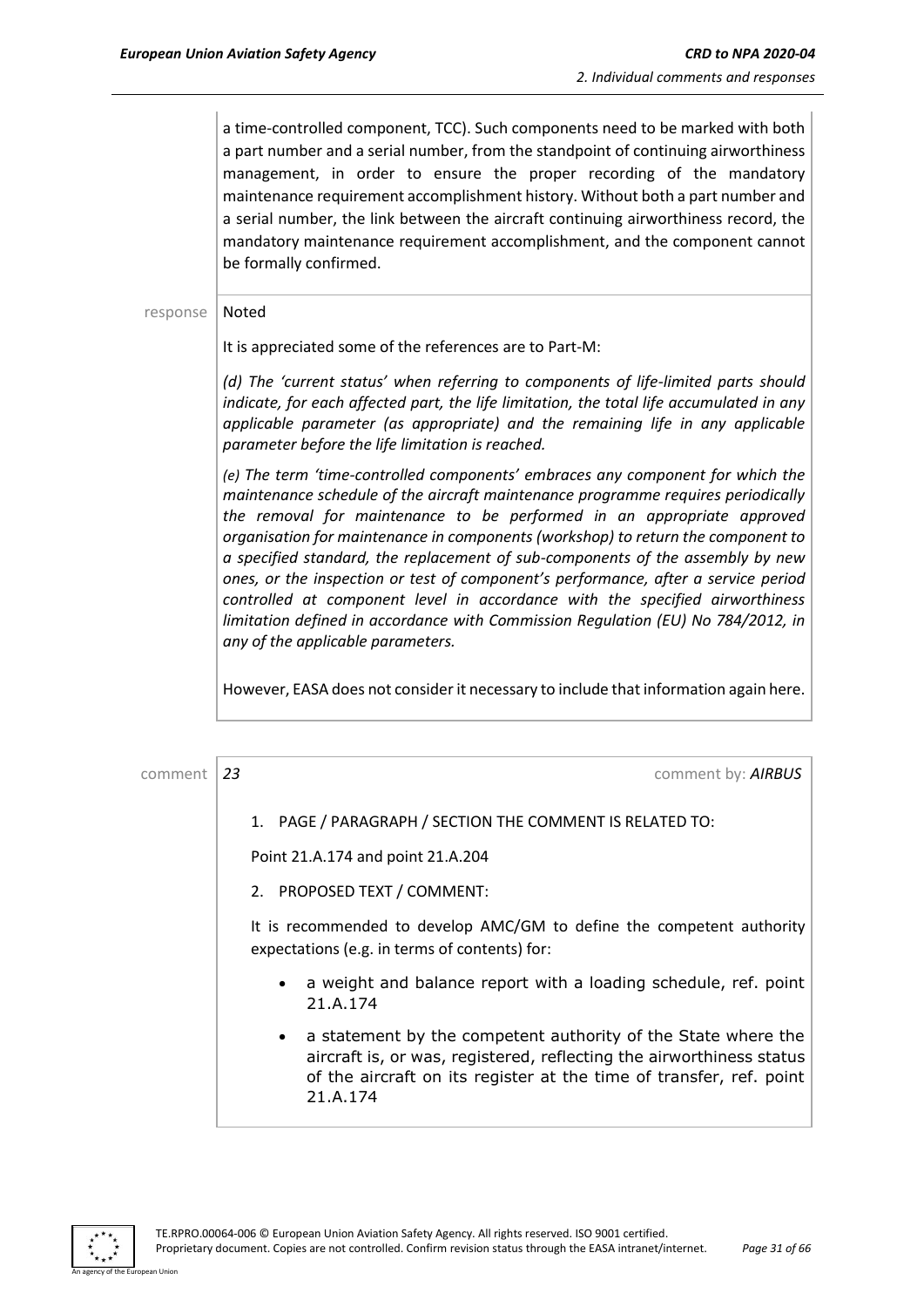|          | historical records to establish the production, modification, and<br>maintenance standard of the aircraft, ref. points 21.A.174 &<br>21.A.204                                                                                                                                                                                                                                                                     |
|----------|-------------------------------------------------------------------------------------------------------------------------------------------------------------------------------------------------------------------------------------------------------------------------------------------------------------------------------------------------------------------------------------------------------------------|
|          | Points M.A.301, M.A.708, and M.A.901 refer to the 'mass and<br>Note:<br>balance statement', point M.A.305 refers to the 'mass and balance report', but<br>not the 'weight and balance report'. Harmonization of terms and definitions is<br>recommended.                                                                                                                                                          |
|          | One may have the impression there is no doubt on the applicant's responsibility.<br>However, it may also be useful to indicate who/which organization has competencies<br>for establishing these documents (at least for some of them) amongst the aircraft<br>owner, the aircraft operator, the person or organization responsible for the aircraft<br>airworthiness, the approved maintenance organization, etc |
|          | RATIONALE / REASON / JUSTIFICATION for the Comment:<br>3.                                                                                                                                                                                                                                                                                                                                                         |
|          | The absence of AMC/GM makes possible some interpretations and practices that<br>were not intended.                                                                                                                                                                                                                                                                                                                |
|          | For example, the term 'historical records' (and who can confirm the accuracy of such<br>records) is not defined enough in the context of an application for a (R)CofA or Noise<br>Certificate and therefore prone to be misconstrued.                                                                                                                                                                             |
|          | To help provide some clarity the expectations of competent authorities should be<br>detailed.                                                                                                                                                                                                                                                                                                                     |
| response | Noted                                                                                                                                                                                                                                                                                                                                                                                                             |
|          | Point 21.A.174 indicates that an 'application for an airworthiness certificate shall be<br>made in a form and manner established by the competent authority of the Member<br>State of registry', with additional elements such as a statement of conformity, weight<br>and balance report with a loading schedule, and so on.                                                                                     |
|          | The difficulties for which the comment requests clarification seem to occur<br>infrequently, so it was not considered necessary to clarify those aspects, or to collect<br>a consensus, via a GM, with the competent authority of the Member State of registry,<br>for the time being.                                                                                                                            |
|          | EASA has recorded the topic and if there is additional feedback regarding the same<br>difficulties, EASA may launch the associated rulemaking activity.                                                                                                                                                                                                                                                           |
|          |                                                                                                                                                                                                                                                                                                                                                                                                                   |

comment **24** comment **24** comment **by: AIRBUS** 

1. PAGE / PARAGRAPH / SECTION THE COMMENT IS RELATED TO:

Point 21.A.174 and point 21.A.204



an Union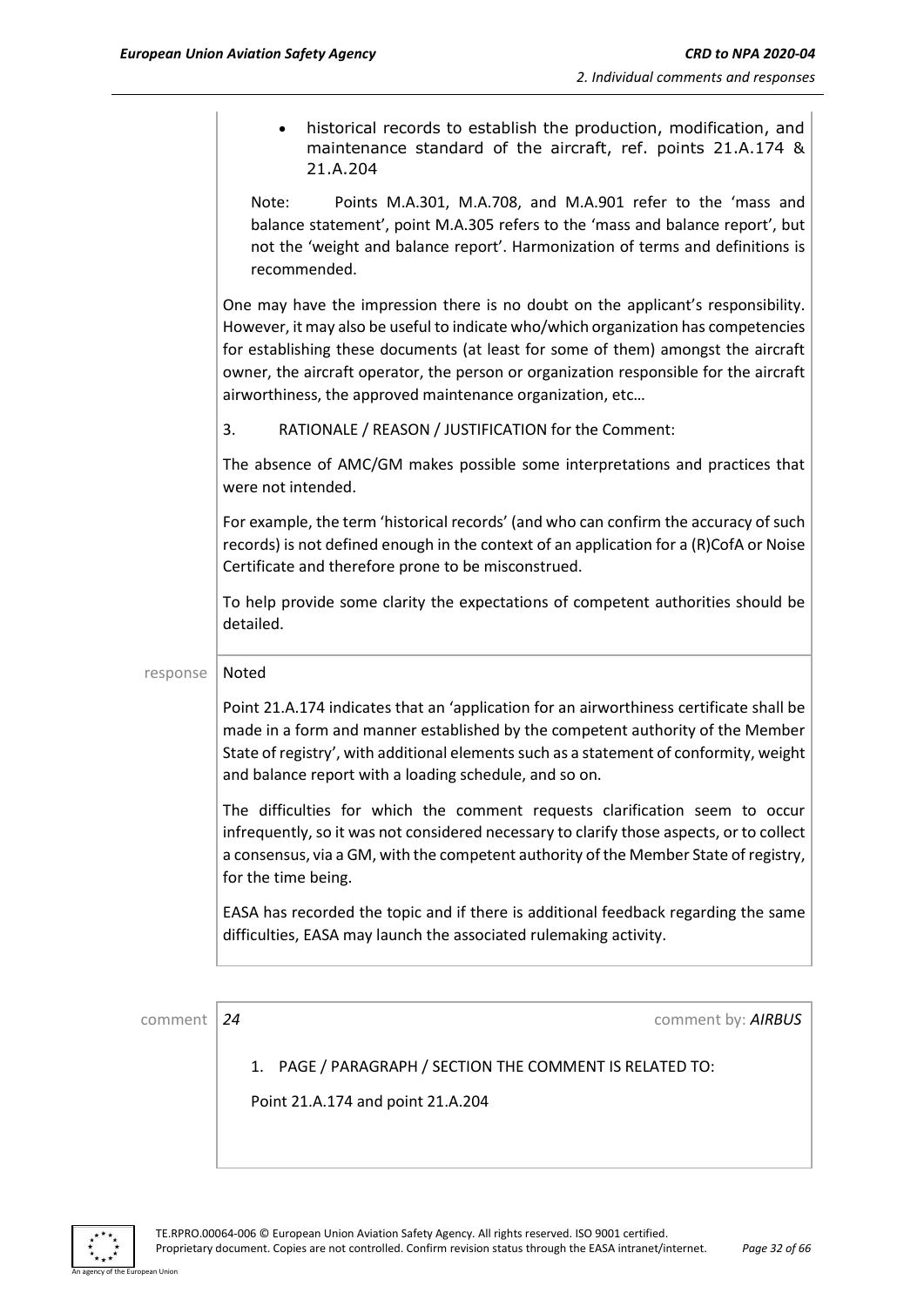| 2. PROPOSED TEXT / COMMENT: |
|-----------------------------|
|                             |

It is recommended to develop GM to explain:

|          | 1. how to address difficulties in establishing the date on which the<br>first certificate of airworthiness was issued (in particular for<br>older aircraft), ref. 21.A.174                                                             |
|----------|----------------------------------------------------------------------------------------------------------------------------------------------------------------------------------------------------------------------------------------|
|          | 2. how to determine if the standards of Annex 16 Volume III apply,<br>ref. 21.A.174                                                                                                                                                    |
|          | 3. how to determine the CO2 metric value data, when the<br>standards of Annex 16 Volume III apply, ref. 21.A.174                                                                                                                       |
|          | 4. how to determine the noise information, ref. 21.A.204                                                                                                                                                                               |
|          | 5. how to determine the applicable noise requirements, ref.<br>21.A.204                                                                                                                                                                |
|          | 3. RATIONALE / REASON / JUSTIFICATION for the Comment:                                                                                                                                                                                 |
|          | An applicant for a CofA and a Noise Certificate is frequently neither the (R)TC<br>holder nor the holder of an STC embodied on the aircraft. With no AMC and no<br>GM, some applicants may face difficulties with these bullet points. |
| response | Noted                                                                                                                                                                                                                                  |
|          | The difficulties for which the comment requests clarification seem to occur<br>infrequently, so it was not considered necessary to clarify those aspects for the time<br>being.                                                        |
|          | EASA has recorded the topic and if there is additional feedback regarding the same<br>difficulties, EASA may launch the associated rulemaking activity.                                                                                |

| comment | 25 |                                                                                                                                                                                                                    | comment by: AIRBUS |
|---------|----|--------------------------------------------------------------------------------------------------------------------------------------------------------------------------------------------------------------------|--------------------|
|         | 1. | PAGE / PARAGRAPH / SECTION THE COMMENT IS RELATED TO:                                                                                                                                                              |                    |
|         |    | Point 21.A.181                                                                                                                                                                                                     |                    |
|         | 2. | PROPOSED TEXT / COMMENT:                                                                                                                                                                                           |                    |
|         |    | This point establishes that a (R)CofA remains valid subject to, inter alia, "compliance<br>with the applicable type-design and continuing airworthiness requirements".                                             |                    |
|         |    | It is recommended to develop GM (for this point and point 21.A.211) to explain the<br>meaning of 'compliance with applicable type-design requirements'. One may find the<br>reference to 'type design' misleading. |                    |
|         | 3. | RATIONALE / REASON / JUSTIFICATION for the Comment:                                                                                                                                                                |                    |
|         |    | An applicant for a CofA is frequently a person or organization other than a design<br>approval holder. This person or organization may not be familiar with the applicable                                         |                    |



ean Union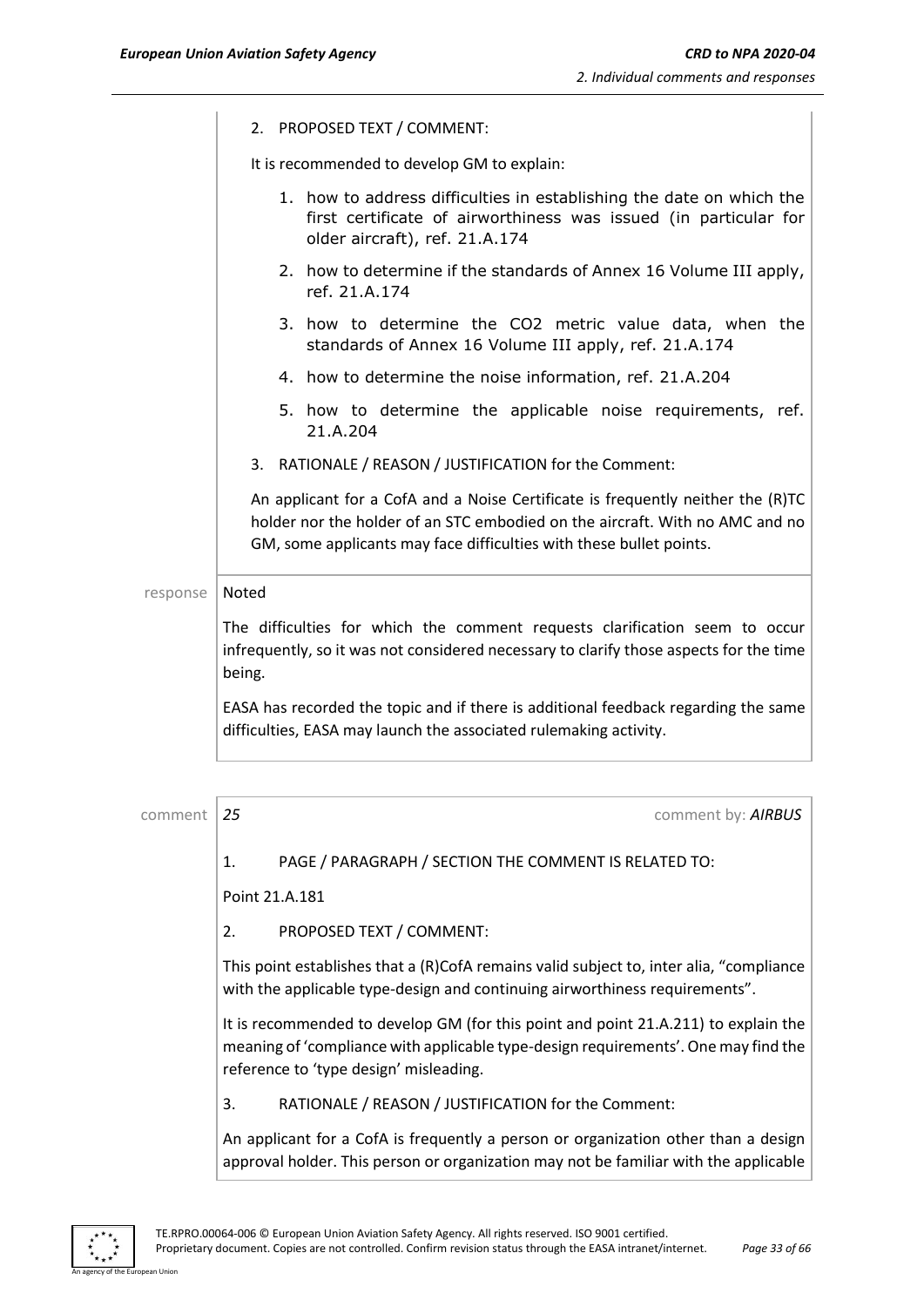design requirements and may find the wording 'type design' misleading. In the context of this point, the (R)CofA remains valid because the aircraft remains airworthy.

An aircraft is airworthy because it conforms to its approved design and is in a condition for safe operation. But what does that mean?

- The approved design of an individual aircraft is defined by the means of a complete description (for the complete aircraft including its engine(s) and propeller(s), if any) of:
- 1. the type design (ref. point 21.A.31),
- 2. all changes to the type design that are embodied (including those approved under Supplemental Type Certificates or Standard Changes, ref. point 21.A.90B),
- 3. all (approved) unintentional deviations to the approved design, sometimes referred to as concessions, divergences, or non-conformances (ref. point 21.A.165(c) for example),
- 4. all repair designs that are embodied (including Standard Repairs, ref. point 21.A.431B), and
- 5. all directives issued or adopted by the Agency to mitigate an unacceptable risk related to the items (i) to (iv), when evidence show that the individual aircraft may be affected by such a risk.
- The aircraft is in condition for safe operation because it has been determined (under Regulation (EU) No 748/2012) and it is continuously established (under Regulation (EU) No 1321/2014) that the condition of an individual aircraft, relative to its deterioration with respect to the features defined in the approved description previously referred to, is conducive to the operation of the individual aircraft without generating a risk that exceeds the qualitative and/or quantitative objectives set under the Regulation (EU) No 748/2012. The deterioration must not exceed the allowable limits (also) specified in the approved description previously referred to.

It is worth noting that Part-M requirements and their AMC/GM do not detail the good practices for an appropriate aircraft configuration management. Guidance is definitely needed.

response | Noted

The misunderstanding for which the comment requests clarification seems to occur infrequently, so it was not considered necessary to clarify that aspect for the time being.

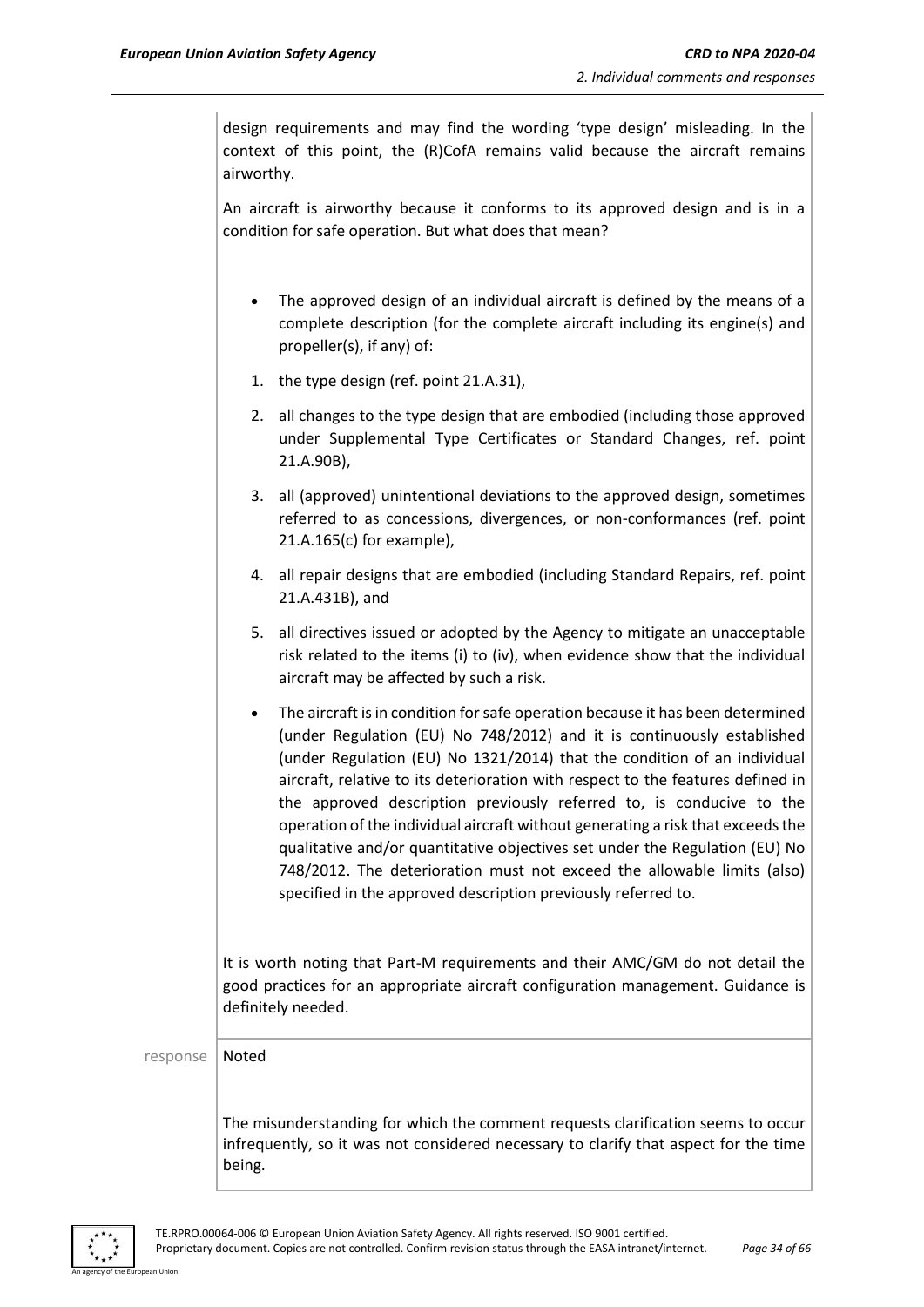Please note that as per point 21.A.31, 'The type design shall consist of […] the drawings and specifications, and a listing of those drawings and specifications, necessary to define the configuration and the design features of the product shown to comply with the applicable type-certification basis and environmental protection requirements […]'.

This means that the items highlighted in the comment (changes, approved deviation, approved repairs, etc.) are also considered part of the approved type design configuration related to that aircraft.

| comment  | 26<br>comment by: AIRBUS                                                                                                                                                                                                                                                    |
|----------|-----------------------------------------------------------------------------------------------------------------------------------------------------------------------------------------------------------------------------------------------------------------------------|
|          | PAGE / PARAGRAPH / SECTION THE COMMENT IS RELATED TO:<br>1.                                                                                                                                                                                                                 |
|          | Point 21.A.210                                                                                                                                                                                                                                                              |
|          | 2.<br>PROPOSED TEXT / COMMENT:                                                                                                                                                                                                                                              |
|          | It is recommended to develop GM to explain the role of the Agency in the aircraft<br>inspection (in the context of noise certificates).                                                                                                                                     |
|          | RATIONALE / REASON / JUSTIFICATION for the Comment:<br>3.                                                                                                                                                                                                                   |
|          | Self-explanatory.                                                                                                                                                                                                                                                           |
| response | Noted                                                                                                                                                                                                                                                                       |
|          | Point 21.A.210 is addressed to 'the holder of the noise certificate' to 'provide access<br>to the aircraft for which that noise certificate has been issued upon request by the<br>competent authority of the Member State of registry or by the Agency for<br>inspection'. |
|          | The role of EASA is addressed in REGULATION (EU) 2018/1139 OF THE EUROPEAN<br>PARLIAMENT AND OF THE COUNCIL of 4 July 2018.                                                                                                                                                 |
|          | EASA prefers to not duplicate information that is already stated in the related<br>regulations.                                                                                                                                                                             |
|          |                                                                                                                                                                                                                                                                             |
| comment  | 27<br>comment by: AIRBUS                                                                                                                                                                                                                                                    |

1. PAGE / PARAGRAPH / SECTION THE COMMENT IS RELATED TO:

Page 20 of 36

AMC1 21.A.263(c)(1) "Privileges", item 2.2, last paragraph.

2. PROPOSED TEXT / COMMENT:

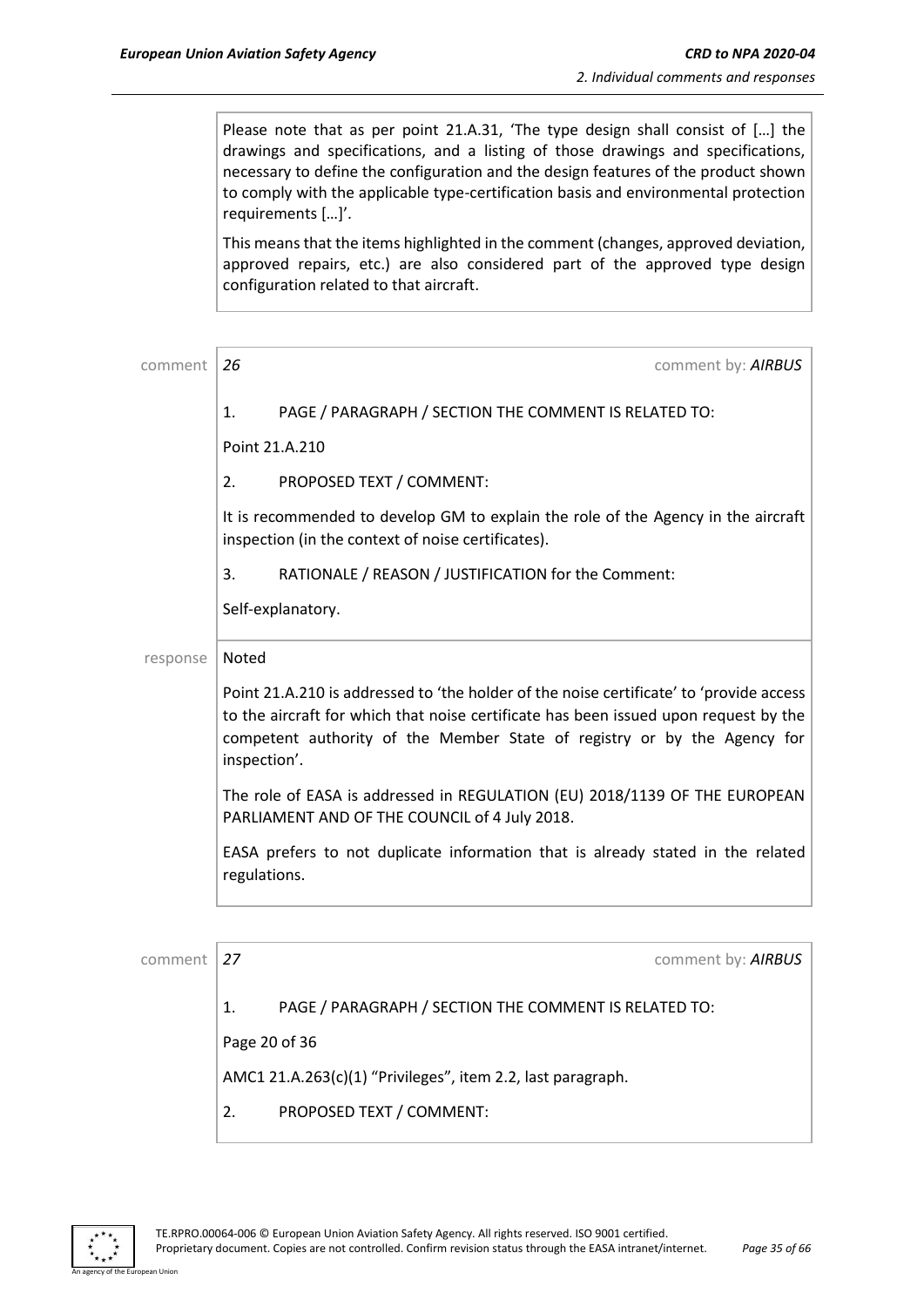effects

The procedure should address cases where the pre-existing configuration of the type design product is the result of multiple changes or repairs applied to the same areas, systems, parts, equipment or appliances. 3. RATIONALE / REASON / JUSTIFICATION for the Comment: The pre-existing configuration may be the result of multiple changes or repairs to "type design". The pre-existing configuration might not be necessarily type design configurations as identified in the TC. response | Accepted At the end of the sentence, 'or any other design approval holder as relevant' has been included. comment *28* comment by: *Prof. Filippo Tomasello* on page p20-22 (section9 OSO), changes made to the level of assurance, will also affect all other assessments based on SORA's which goes much beyond the scope of this NPA. BVLOS modifications would in fact have an impact on VLOS over populated area in ARC-C or ARC-D conditions. Agency should avoid introducing this indavertent

# response | Noted This comment is more related to NPA 2020-07 '*Unmanned aircraft system beyond visual line operations over populated areas or assemblies of people in the 'specific' category*' (RMT.0730), rather than NPA 2020-04.

| comment | 31<br>comment by: UK CAA                                                                                                                                                                                                                                                                                                                                                                             |
|---------|------------------------------------------------------------------------------------------------------------------------------------------------------------------------------------------------------------------------------------------------------------------------------------------------------------------------------------------------------------------------------------------------------|
|         | Page No: 11                                                                                                                                                                                                                                                                                                                                                                                          |
|         | Paragraph No: AMC3 21.A.3A(a) Failures, malfunctions and defects                                                                                                                                                                                                                                                                                                                                     |
|         | <b>Comment:</b> The paragraph reads:                                                                                                                                                                                                                                                                                                                                                                 |
|         | "The 'investigation' and 'analysis' functions of the system should include means to<br>identify adverse trends in the collected failures, malfunctions, defects or other<br>occurrences, to investigate the associated root cause(s), and to identify the required<br>corrective action(s). It should also allow the identification of reportable occurrences<br>as required under point 21.A.3A(b). |
|         | In particular, the system should ensure that critical parts found to be beyond<br>serviceable limits are thoroughly investigated so that the full nature of any damage,<br>malfunction, or defect and its effect on continuing airworthiness is understood. This                                                                                                                                     |
|         | should then result in changes to the design, instructions for continued airworthiness,                                                                                                                                                                                                                                                                                                               |

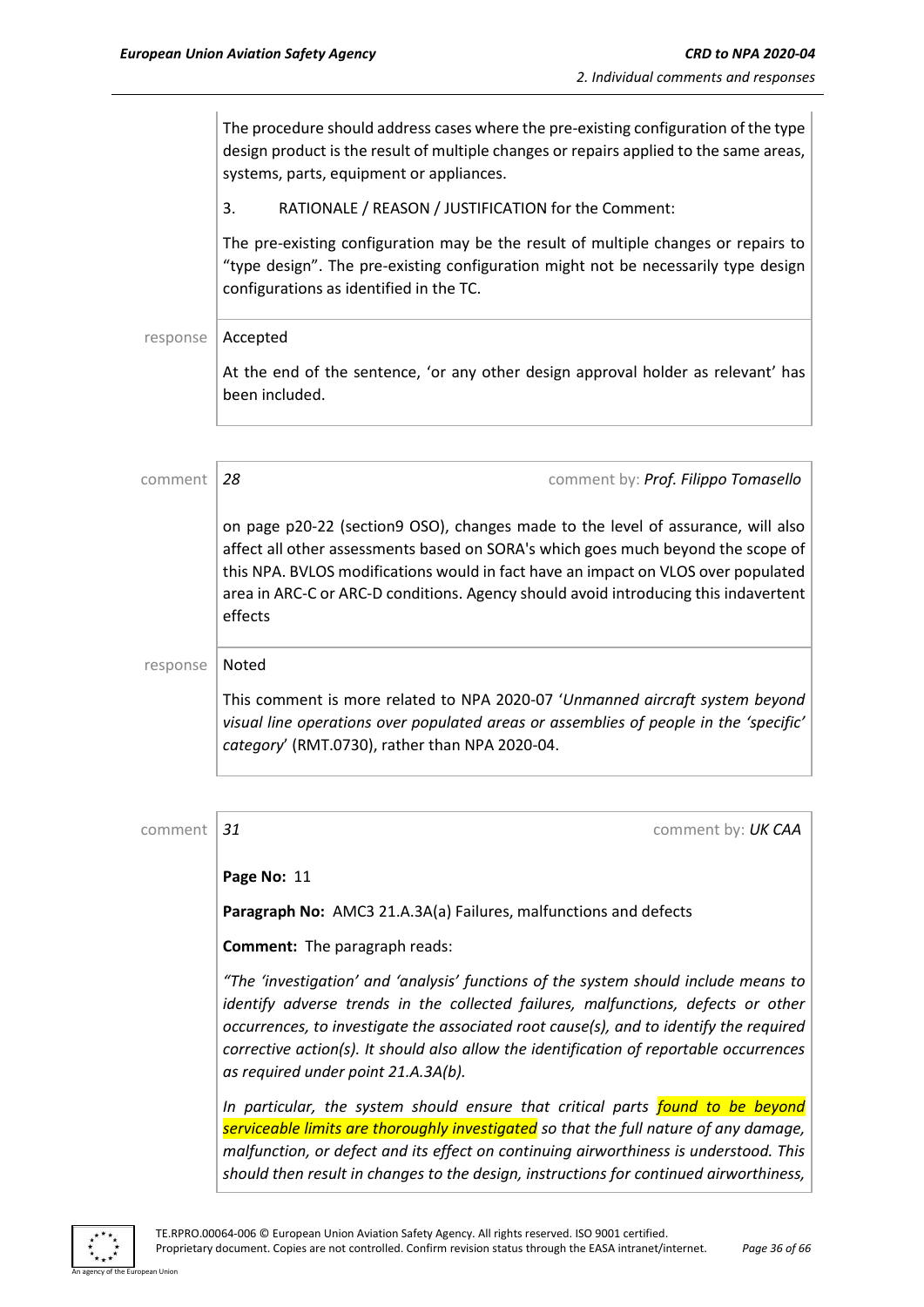*and/or in establishing a mitigation plan to prevent or minimise such occurrences in the future, as necessary."*

1) A serviceable limit is usually a dimension or a state of condition of a component that beyond which, it should not be returned to service. However, it can be quite normal that once a component has been run, it will exhibit evidence of operation that, though perfectly typical in behaviour, would result in the part not being returned to service after a repair or overhaul. Consequently, for gearbox components that cannot easily be inspected while within the assembled gearbox, the fact that a part is beyond serviceable limits simply means that the TC Holder has decided that the component should not be returned to service for another complete overhaul period, and is not a determination of 'real-time' serviceability. Accordingly, operation whilst beyond serviceable limits does not constitute a "failure, malfunction or defect". If the intention is that all Critical Parts that are examined and rejected will then need to be "*thoroughly investigated so that the full nature of any damage, malfunction, or defect and its effect on continuing airworthiness is understood*"? this may result in a huge amount of inspection work.

In the cases of G-REDL and LN-OJF, on which the associated AIB Safety Recommendation is based, to achieve the goal of "*thoroughly investigated so that the full nature of any damage……… is understood*" would not only require assessment of tolerances, surface condition and NDT inspection but would need each rejected planet gear to be sectioned and inspected using a method like 'C' Scan to look for sub-surface crack behaviour. In addition, material checks like hardness testing might be necessary. It would have been impractical to perform all this work on 1000s of planet gears.

It may be possible to achieve a similar objective by ensuring that TCHs have suitable DOA procedures for continued airworthiness actions and investigations. This would avoid the need to be prescriptive about the investigation of each individual affected part (in 21.A.3.) and would allow the TCH some flexibility to be more proportionate in the inspections and investigations which they choose to carry out.

2) The objective of this AMC is to investigate Critical Parts which exhibit wear or damage that may affect the operation of that part. To achieve this goal, actions should be triggered when Critical Parts are found to exceed 'excessive wear limits' and not 'serviceable limits' which is something different.

3) We believe this AMC should address the need to inspect time expired Critical Parts on completion of their life, to check for unusual or excessive damage.

4) For sealed Critical bearings, it is questioned whether this AMC means that each bearing found to exhibit rough running, excessive axial or radial play or high temp, should be sent back to the bearing OEM for examination. Though this would provide useful information, this too could result in an excessive amount of investigation. On the basis that we must assume that degradation of a bearing can occur, we should first ensure that certification requirements are clear that a reliable means of monitoring is provided (and substantiated) to ensure removal of any Critical bearing before functional failure can occur.

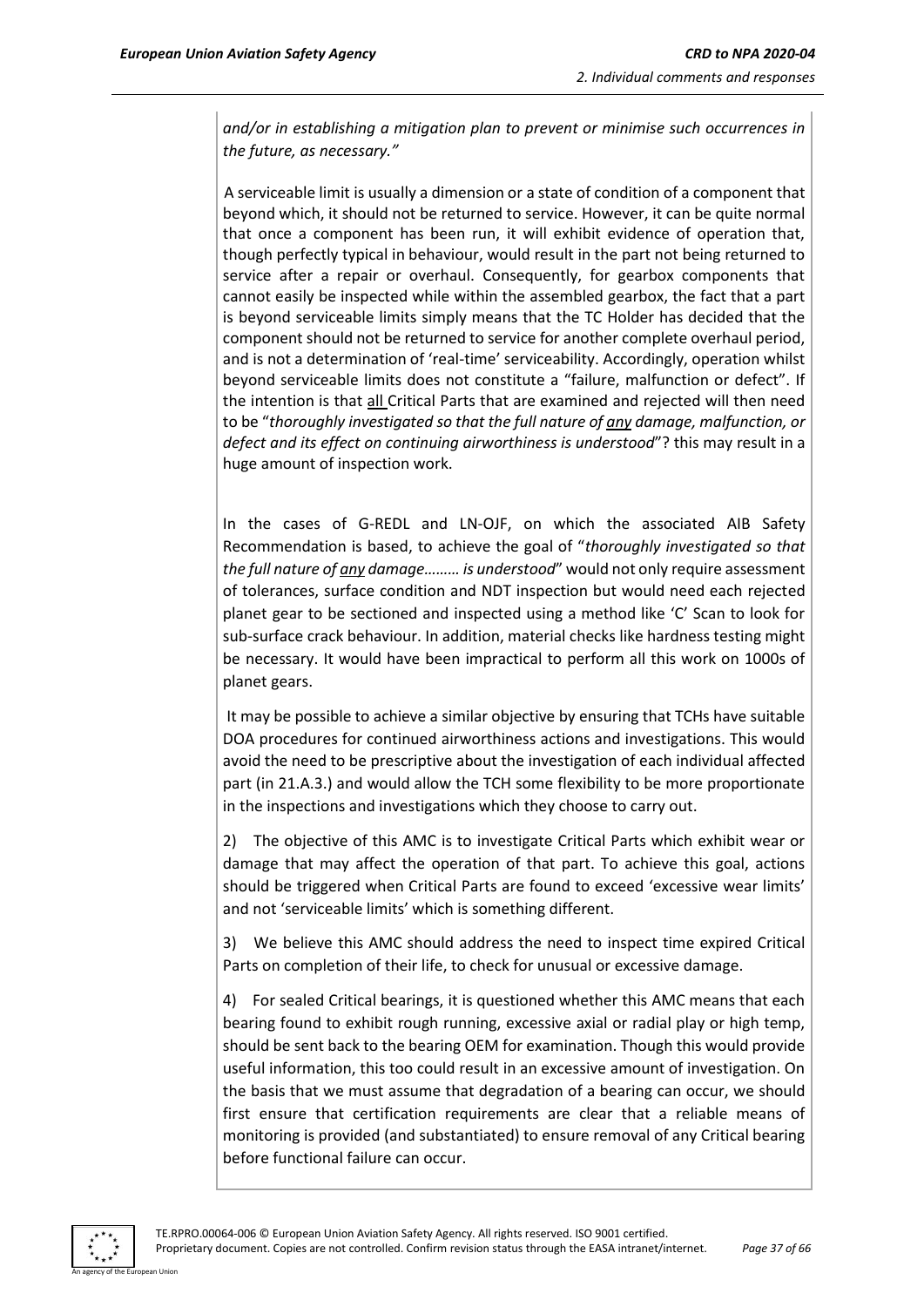**Justification:** Practical and proportionate AMC/GM response | #1: Noted Please refer to the answer to comment #70. #2: Noted Please refer to the answer to comment #70. #3: Partially accepted Please refer to the answer to comment #70, where additional information is included in the guidance material. #4: Noted Please refer to the answer to comment #70.

| comment  | 35<br>comment by: UK CAA                                                                                                                                                                                                                                                                                                                                                                                                                                                                                                          |
|----------|-----------------------------------------------------------------------------------------------------------------------------------------------------------------------------------------------------------------------------------------------------------------------------------------------------------------------------------------------------------------------------------------------------------------------------------------------------------------------------------------------------------------------------------|
|          | Page No: 31                                                                                                                                                                                                                                                                                                                                                                                                                                                                                                                       |
|          | Paragraph No: AMC1 21.A.263(c)(6) EASA Form 18A, Issue 4                                                                                                                                                                                                                                                                                                                                                                                                                                                                          |
|          | <b>Comment:</b> The template for the Form 18A at issue 4 still has a provision in field 10b<br>for use by a DOA when privilege $21.A.263(c)(6)$ does not apply. We recommend that<br>it is removed from the template.                                                                                                                                                                                                                                                                                                             |
|          | Justification: This provision is now redundant due to the clarification added to AMC<br>1 21.A.709(b).                                                                                                                                                                                                                                                                                                                                                                                                                            |
| response | Not accepted                                                                                                                                                                                                                                                                                                                                                                                                                                                                                                                      |
|          | The template indicates '[strike through what is not applicable]', referring to 'when<br>the privilege' 'applies' or 'not'.                                                                                                                                                                                                                                                                                                                                                                                                        |
|          | When first introduced in Part 21, the privilege for approving flight conditions<br>$(21.A.263(c)(6))$ was subject to predefined limitations.                                                                                                                                                                                                                                                                                                                                                                                      |
|          | (i.e. '[] except for initial flights of:<br>- a new type of aircraft, or<br>- an aircraft modified by a change that is or would be classified as a<br>significant major change or significant STC, or<br>- an aircraft whose flight and/or piloting characteristics may have been<br>significantly modified')<br>Consequently, the approval template related to this privilege covers both situations:<br>approval under the privilege and submission to EASA for approval when the specific<br>case falls under the limitations. |



an Hinio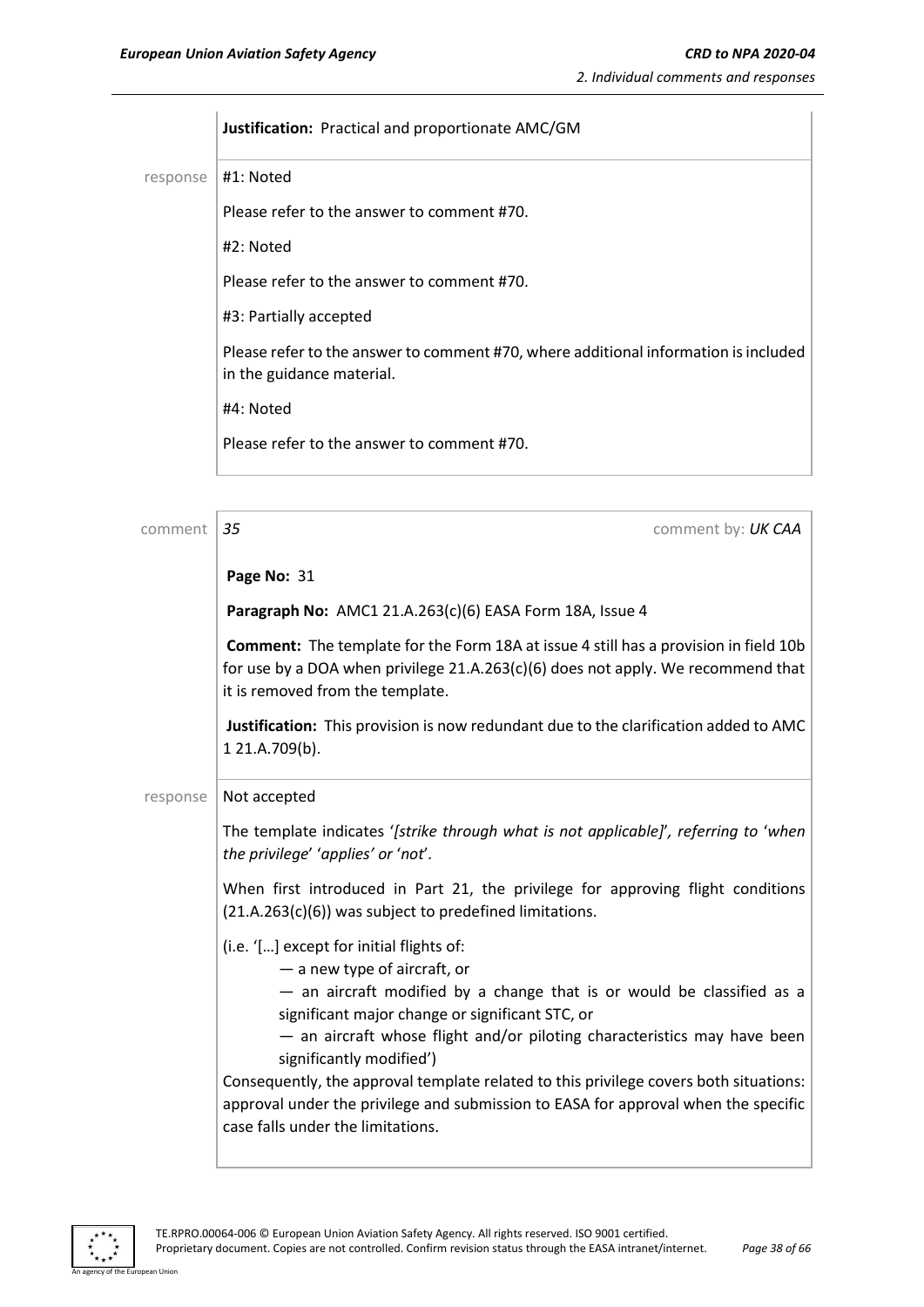Even if current point 21.A.263(c)(6) no longer contains the 'predefined' limitations, when granting such privileges, EASA may still specify certain limitations. Consequently, the two options should be maintained in the template.

The clarification added in AMC1 to 21.A.709(b) explains the case of a DOA not having the  $21.A.263(c)(6)$  privilege at all, or applying for the approval of flight conditions which are outside their scope of work (e.g. a DOA authorised for designing small aeroplanes applying for approval for flight conditions for a development flight for a change to a small rotorcraft).

comment **37** comment **37** comment **37** 

#### AMC 3 21.A.3A(a) Page 10

Comment: DOA Holder can't ensure a physical part in service (used/owned by operators or MROs across the world) are thoroughly investigated. Only parts and data given to the DOA Holder can be investigated and only to limits defined/accepted by the owner of the physical part (like NTD methods only).

Proposal: Revise text to read: '...the system should ensure that critical parts found ...and available to the DOA Holder are thoroughly investigated so that ...'

Comment: This format "AMC3 21.A.3A(a)" is not alligned with the other titles

Proposal: It should be with this format "AMC No. 3 to…" to be consistent with all the rest of title.

Comment: It is not clear the meaning of "identification" in the context of this sentence "It should also allow the identification of reportable occurrences as required under point 21.A.3A(b)."

Proposal: it should be better to give an example criteria: e.g. the failure rate is well below the one considered within the failure analysis, the crack came well in advance of the fhs considered in the Maintenance Plan / ALS

Comment: It is not clear the meaning of "thoroughly investigated" in the context of this sentence "In particular, the system should ensure that critical parts found to be beyond serviceable limits are thoroughly investigated so that the full nature of any damage, malfunction, or defect and its effect on continuing airworthiness is understood."

Proposal: it should be better to reccomend that a critical parts should be send to the TCH or delegated function responsible for the investigation.

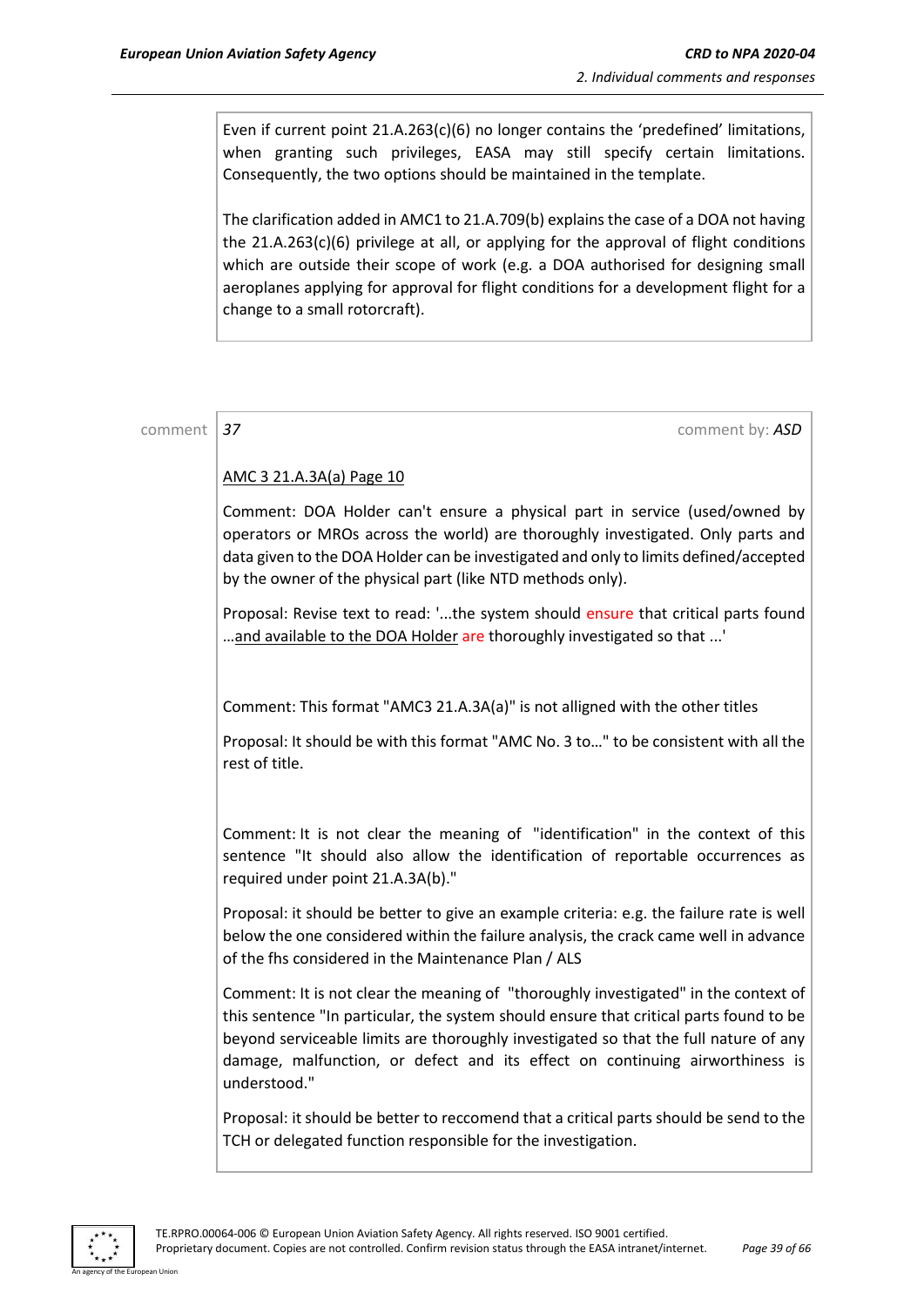|          | Comment: Minor change DOAs should have an obligation to comply with the<br>requirements in point 21.A.3A(a) in the same way as TC/STC DOA Holders.                                                                                                                                                                                                                                                                                                                                                                                                                                                                                                                                                                                                                                                |
|----------|---------------------------------------------------------------------------------------------------------------------------------------------------------------------------------------------------------------------------------------------------------------------------------------------------------------------------------------------------------------------------------------------------------------------------------------------------------------------------------------------------------------------------------------------------------------------------------------------------------------------------------------------------------------------------------------------------------------------------------------------------------------------------------------------------|
|          | Proposal: The obligation should be kept to verify (for occurrences) correct<br>compliance demonstration and appropriateness of the used certification basis as<br>well as to properly assess identified 'cert non-compliances'. Alternatively, clarify that<br>EASA is taking that responsibility instead of these DOA Holders not being a TC/STC<br>DOA Holder!                                                                                                                                                                                                                                                                                                                                                                                                                                  |
|          | Please note also that although, according to 21.A.91, the minor changes have no<br>appreciable effect on the airworthiness of a product, they may lead to unsafe<br>conditions as defined by AMC 21.A.3B(b). As an example, when the design change<br>only introduces or affects functions where the failure effect is classified as major or<br>minor (in the safety analysis, i.e. not catastrophic or hazardous), the design change<br>is classified minor according to GM 21.A.91 §3.4 (g). But according to CS-E, § AMC<br>CS-E 510 §(3) (e), Major Engine Effects are likely to significantly increase crew<br>workload, or reduce the safety margins, which may correspond to an unsafe<br>condition as defined by AMC 21.A.3B(b) $\S(c)$ Note 4 if the failures happen too<br>frequently. |
|          | Comment: The sequential index to the title GM1 21.A.3A(a) could makes<br>misunderstanding because there is no other GM 21.A.3A(a)                                                                                                                                                                                                                                                                                                                                                                                                                                                                                                                                                                                                                                                                 |
|          | Response: Remove the sequential index                                                                                                                                                                                                                                                                                                                                                                                                                                                                                                                                                                                                                                                                                                                                                             |
|          |                                                                                                                                                                                                                                                                                                                                                                                                                                                                                                                                                                                                                                                                                                                                                                                                   |
| response | #1: Partially accepted                                                                                                                                                                                                                                                                                                                                                                                                                                                                                                                                                                                                                                                                                                                                                                            |
|          | Text related to the availability to the design approval holder is included.                                                                                                                                                                                                                                                                                                                                                                                                                                                                                                                                                                                                                                                                                                                       |
|          | Please refer to the answer to comment #70.                                                                                                                                                                                                                                                                                                                                                                                                                                                                                                                                                                                                                                                                                                                                                        |
|          | #2: Not accepted                                                                                                                                                                                                                                                                                                                                                                                                                                                                                                                                                                                                                                                                                                                                                                                  |
|          | The intention is to change the format progressively to 'AMC# Area', instead of having<br>'AMC No # to Area'                                                                                                                                                                                                                                                                                                                                                                                                                                                                                                                                                                                                                                                                                       |
|          | #3: Partially accepted                                                                                                                                                                                                                                                                                                                                                                                                                                                                                                                                                                                                                                                                                                                                                                            |
|          | After further analysis, EASA changed the word 'identification' to 'determination', and<br>provided additional information in GM1 21.A.3B(b).                                                                                                                                                                                                                                                                                                                                                                                                                                                                                                                                                                                                                                                      |
|          | Please also refer to the answer to comment #70.                                                                                                                                                                                                                                                                                                                                                                                                                                                                                                                                                                                                                                                                                                                                                   |
|          | #4: Partially accepted                                                                                                                                                                                                                                                                                                                                                                                                                                                                                                                                                                                                                                                                                                                                                                            |
|          | Please refer to the answer to comment #70.                                                                                                                                                                                                                                                                                                                                                                                                                                                                                                                                                                                                                                                                                                                                                        |
|          | #5: Not accepted                                                                                                                                                                                                                                                                                                                                                                                                                                                                                                                                                                                                                                                                                                                                                                                  |
|          | Please refer to the answer to comment #86.                                                                                                                                                                                                                                                                                                                                                                                                                                                                                                                                                                                                                                                                                                                                                        |
|          | #6: Accepted                                                                                                                                                                                                                                                                                                                                                                                                                                                                                                                                                                                                                                                                                                                                                                                      |

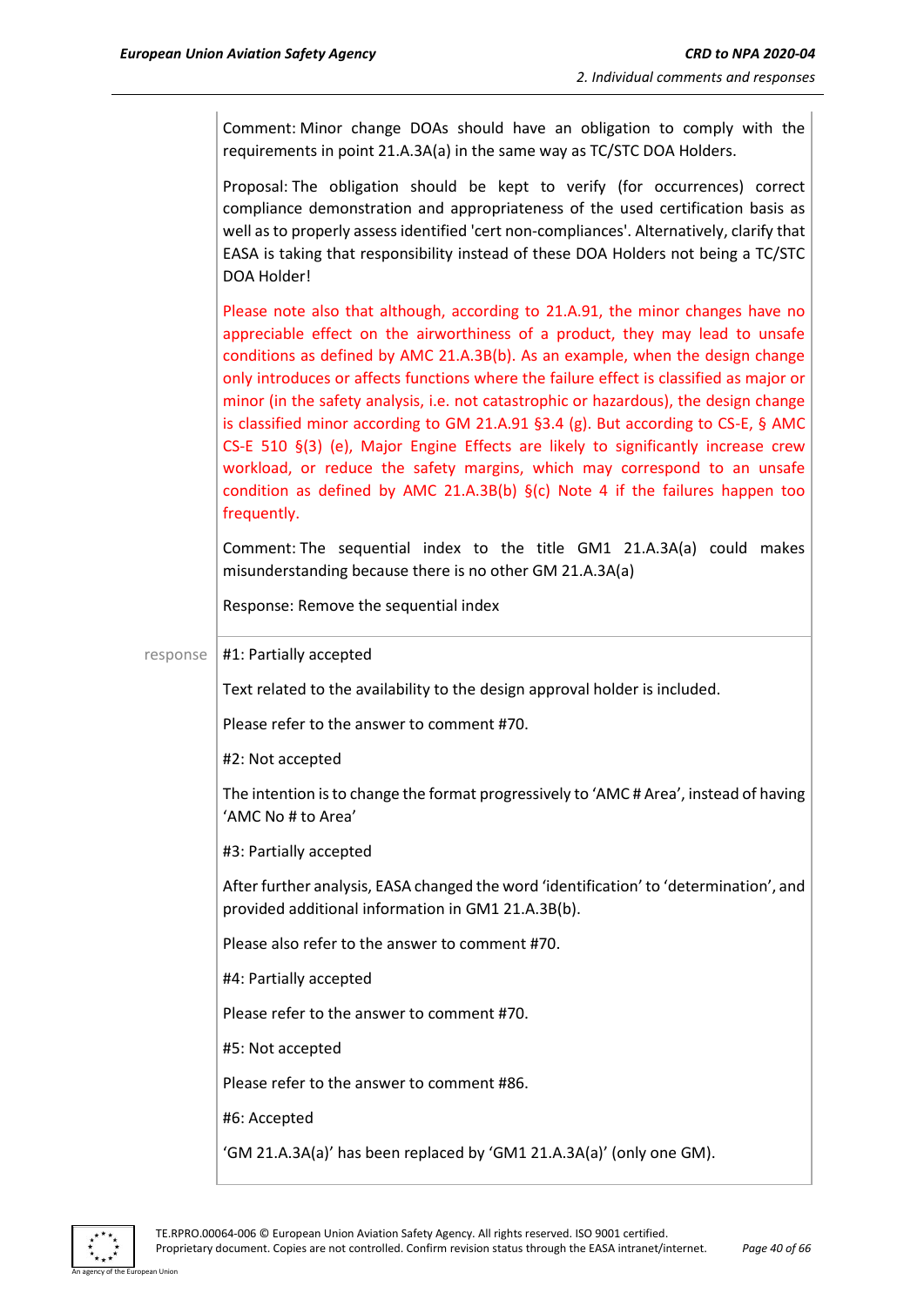| comment  | 38<br>comment by: ASD                                                                                                                                                                                                                                                                            |
|----------|--------------------------------------------------------------------------------------------------------------------------------------------------------------------------------------------------------------------------------------------------------------------------------------------------|
|          | GM 21.A.15(d) Page 13                                                                                                                                                                                                                                                                            |
|          | Comment: The GM states that each OSD constituent can have a part that is<br>mandatory for the end-user. This doesn't reflect the principle that each State of<br>Registry is responsible to define 'mandatory' instructions for aircraft on their<br>register.                                   |
|          | Proposal: Revise text to read: '  is proposed to become mandatory'.                                                                                                                                                                                                                              |
|          | AMC1 21.A.263(c)(1) Page 18                                                                                                                                                                                                                                                                      |
|          | Comment: The content of this AMC is focussed and procedures and may fit better<br>under 21.A.239 Design Assurance System.                                                                                                                                                                        |
|          | Proposal: Re-assess place of procedural AMC material under 21.A.239 and scope of<br>privileges under 21.A.263.                                                                                                                                                                                   |
|          | AMC1 21.A.263(c)(1) Page 20                                                                                                                                                                                                                                                                      |
|          | Comment: Two listed items are addressing 'type certification/certification basis'.<br>Could be most likely addressed in only one item to reduce text                                                                                                                                             |
|          | Proposal: Merged both items into one.                                                                                                                                                                                                                                                            |
|          | AMC1 21.A.263(c)(1) Page 22                                                                                                                                                                                                                                                                      |
|          | Comment: the reference to the 21.A.31 is not clear compared to the four classes                                                                                                                                                                                                                  |
|          | Proposal: the correct reference should be 21.A.91                                                                                                                                                                                                                                                |
|          | AMC1 21.A.263(c)(6) Page 28                                                                                                                                                                                                                                                                      |
|          | Comment: The wording is not equivalent to the one to be replaced. Are<br>"airworthiness requirements" referring to the CS only or they consider the<br>airworthiness requirements also the "Part 21 conditions for the issue of a certificate<br>of airworthiness"?                              |
|          | Proposal: It should be included the definition of airworthiness requirements in this<br>context                                                                                                                                                                                                  |
|          | AMC1 21.A.265(a) Page 30                                                                                                                                                                                                                                                                         |
|          | Comment: The AMC clarifies that a handbook might be in an electronic format as in<br>integrated part in a wider management system. GM 21.A.265(b) should be changed<br>in the current wording 'the handbook should be signed by' to allow other approvals<br>for such electronic handbook types! |
|          | Proposal: Update of GM 21.A.265(b) to better align with electronic handbook types.                                                                                                                                                                                                               |
| response | #1: Not accepted (page 13)                                                                                                                                                                                                                                                                       |

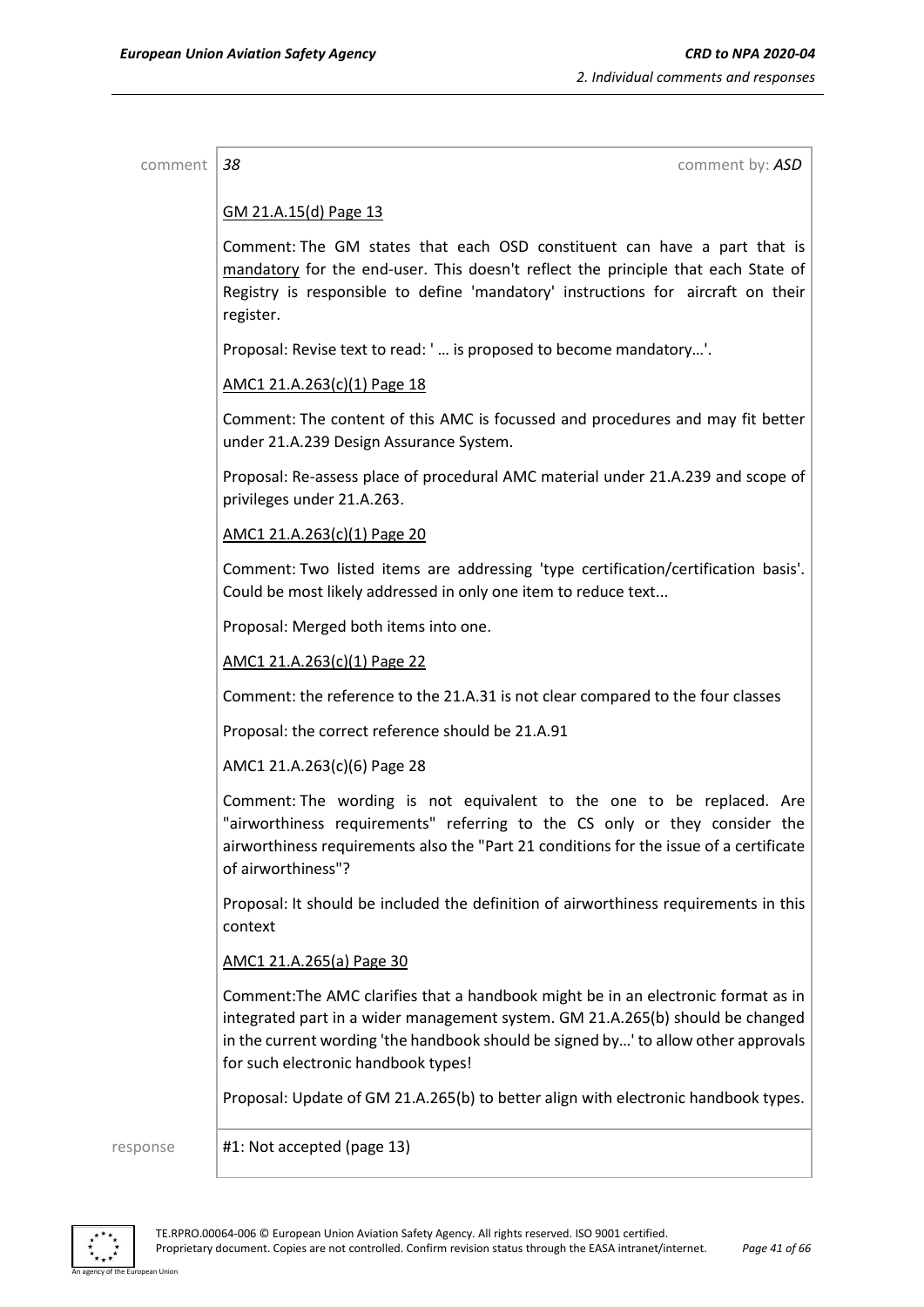This is the same as comment #65 (#1). Please refer to the answer to comment #65 (#1).

#2: Not accepted (page 18)

This is the same as comment #65 (#2). Please refer to the answer to comment #65 (#2).

#3: Not accepted (page 20)

This is the same as comment #65 (#3). Please refer to the answer to comment #65 (#3).

#4: Partially accepted (page 22)

AMC1 21.A.263(c)(1), Section 2.2 Item 6, states 'definition of the change or repair' and TC. In addition to the reference to 21.A.31 (Type design and its definition with associated information/provisions), the reference to 21.A.91 (Classification of changes) is now added at the end of the sentence. The two items are related.

#5: Noted (page 28)

Item 2.4 refers to point 21.A.701 (permit to fly), and point 21.A.701 mentions 'applicable airworthiness requirements', with the associated meaning. The intention is not changed: the process used by the DOA holder to justify that the aircraft can perform the intended flight(s) safely (refer also to point 21.A.701).

Note that the additional information provided in the AMC, with the mention 'applicable airworthiness requirements', replaces the previous AMC text 'applicable certification specifications or non-compliance with Part 21 conditions for the issue of a certificate of airworthiness'.

#6: Noted (page 30)

This is the same as comment #65 (#4). Please refer to the answer to comment '65 (#4).

| comment | comment by: Airbus Helicopters<br>40                                                                                                                                                                                                                                                                                                                 |
|---------|------------------------------------------------------------------------------------------------------------------------------------------------------------------------------------------------------------------------------------------------------------------------------------------------------------------------------------------------------|
|         | The NPA proposes to delete the GM1 to 21.A.15(d) (6) based on the fact that the<br>corresponding paragraph of 21.A.15 does not exist any longer (deleted in the<br>previous updates of Part-21). Indeed previous Part 21.A.15 used to refer to "other<br>type-related operational suitability elements" in addition to the five OSD<br>constituents. |
|         | Article 1 of Regulation (EU) 748/2012 (Part-21) has also removed reference to "other<br>type-related operational suitability elements" since (EU) 2019/897 without prior<br>consultation with the stakeholders during the NPA process.                                                                                                               |
|         | However Article 19 of (2)(k) of (EU) 2018/1139 new basic regulation clearly indicates<br>"additional specifications to ensure compliance with Section III" (i.e. Air-Ops                                                                                                                                                                             |
|         |                                                                                                                                                                                                                                                                                                                                                      |

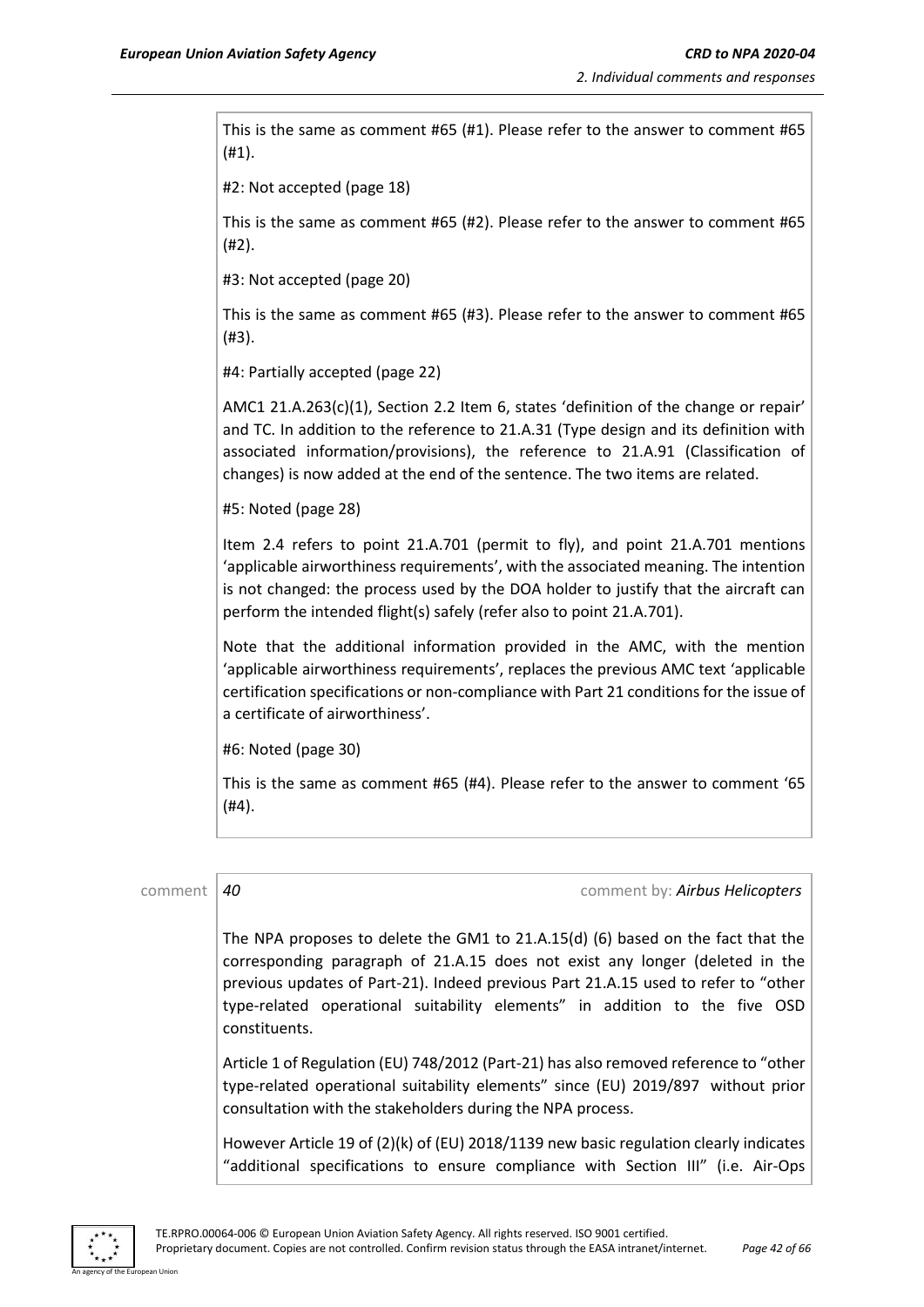regulation) are part of the OSD and should be subject to EASA approval , based on certification basis issued in a form of specifications by EASA.

Therefore, as foreseen by the Basic Regulation, we request the Agency to maintain the possibility for the TCH to obtain approval of OSD, pertaining to compliance with Air-Ops, that are not already addressed by the five existing OSD constituents.

response | Not accepted

This is the same as comment #63 from AIRBUS.

Please refer to the answer to comment #63.

| comment  | comment by: CAA CZ<br>41                                                                                                                                                                                                                                                                                                |
|----------|-------------------------------------------------------------------------------------------------------------------------------------------------------------------------------------------------------------------------------------------------------------------------------------------------------------------------|
|          | GM1 21.A.805 Identification of critical parts                                                                                                                                                                                                                                                                           |
|          | Still missing definition what exactly is the "Critical part" in Part 21, AMC and GM.                                                                                                                                                                                                                                    |
|          | "Critical Part" is defined only in CS-APU, CS-E, CS -27 and CS-29. However, other CSs<br>related to aeroplanes (i.e. CS-23, CS-25 etc.) do not include such a definition. Without<br>proper definition it will be confusing and opportunity to disputes between DOA, POA<br>holders and Agency or National Authorities. |
| response | Not accepted                                                                                                                                                                                                                                                                                                            |
|          | The proposed GM is indirectly a definition of a critical part.                                                                                                                                                                                                                                                          |
|          | 2.1.3 (item 4) and 2.3.3.4 (in the Explanatory Note and from NPA 2020-04): the phrase<br>'the definition of' is removed from 'clarifications related to the marking of parts and<br>the definition of critical parts'.                                                                                                  |

| comment | 42                                                                                                                                                                                                                                                                                                                        | comment by: Airbus Helicopters |
|---------|---------------------------------------------------------------------------------------------------------------------------------------------------------------------------------------------------------------------------------------------------------------------------------------------------------------------------|--------------------------------|
|         | Comment on AMC proposed AMC 3 21.A.3A(a)                                                                                                                                                                                                                                                                                  |                                |
|         | As it is written in the second paragraph of the AMC, for each critical part found to<br>be beyond serviceable limit an occurrence report is required and an investigation<br>launched, even if the part has been found during dedicated inspection to find these<br>parts being subject to wear, corrosion, erosion, etc. |                                |
|         | It is however expected that for cases when the finding takes place as anticipated in<br>the approved instructions for continued airworthiness (or maintenance programme),<br>there might not be a need for a systematic full investigation.                                                                               |                                |
|         | We therefore request the AMC text is allowing such findings beyond serviceable<br>limits as part of the inspections prescribed by the approved maintenance programme                                                                                                                                                      |                                |



An agency of the European Union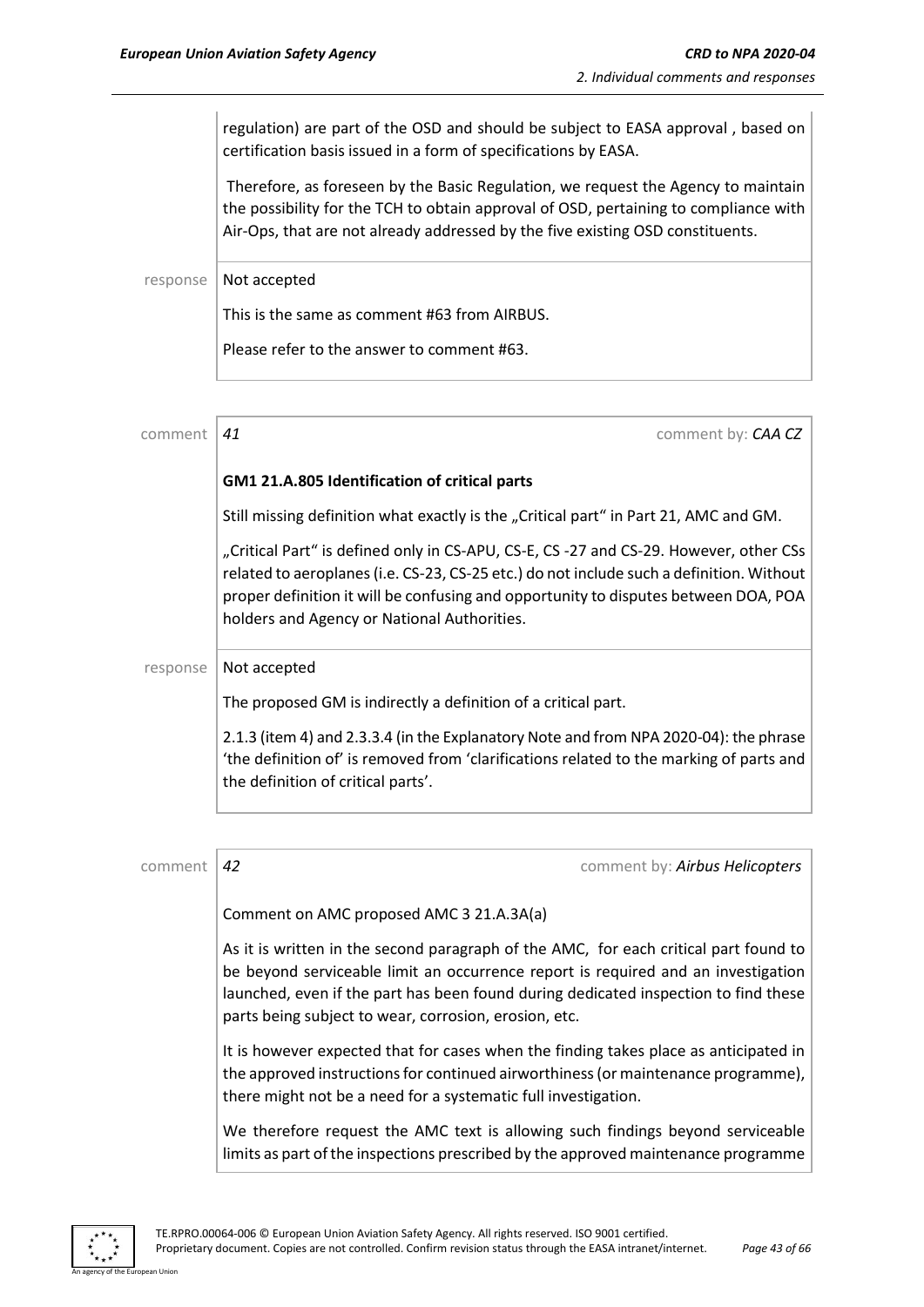not to be subject to a full analysis, except for significant the departure from the prescribed limits to be inspected for.

Furthermore, the AMC as written goes beyond the requirement of 21.A.3A as the system requested to be established at TCH level is starting from the collection of event and cannot guarantee that all critical parts found beyond serviceble limits (for example by the operator) are reported to them. Therfore the system can only ensure that critical parts *reported* to be found beyond serviceable limits are investigated.

According to the above comments we propose the following alternative text for the second paragraph of the AMC:

"In particular, the system should ensure that, **when relevant,** critical parts **reported to be** found beyond serviceable limits are thoroughly investigated so that the full nature of any damage, malfunction, or defect and its effect

on continuing airworthiness is understood. This should then result in changes to the design,

instructions for continued airworthiness, and/or in establishing a mitigation plan to prevent or

minimise such occurrencesin the future, as necessary. "

response | Partially accepted

Please refer to the answer to comment #70.

| comment  | 43<br>comment by: Airbus Helicopters                                                                                                                                                                                                                                                                                                        |  |  |  |
|----------|---------------------------------------------------------------------------------------------------------------------------------------------------------------------------------------------------------------------------------------------------------------------------------------------------------------------------------------------|--|--|--|
|          | Comment on paragraph 2.2 of AMC 1 to 21.A.263(c)(1) :                                                                                                                                                                                                                                                                                       |  |  |  |
|          | The providing of the following list of elements; "the existing type-certification basis<br>of the affected items: the certification specifications, special conditions, deviations<br>from the applicable certification specifications and the equivalent level of safety<br>findings incorporated by reference in the TC of the product to |  |  |  |
|          | be changed;" seems to be quite extensive for repairs. We suggest to indicate "as<br>applicable" in the text of the AMC as not all elements are always requried for each<br>change to TC or repair.                                                                                                                                          |  |  |  |
| response | Accepted                                                                                                                                                                                                                                                                                                                                    |  |  |  |
|          | The text has been amended as follows:                                                                                                                                                                                                                                                                                                       |  |  |  |
|          | $T_{\ldots}$<br>- the existing type-certification basis of the affected items containing, as applicable,<br>the certification specifications, special conditions, deviations from the applicable                                                                                                                                            |  |  |  |

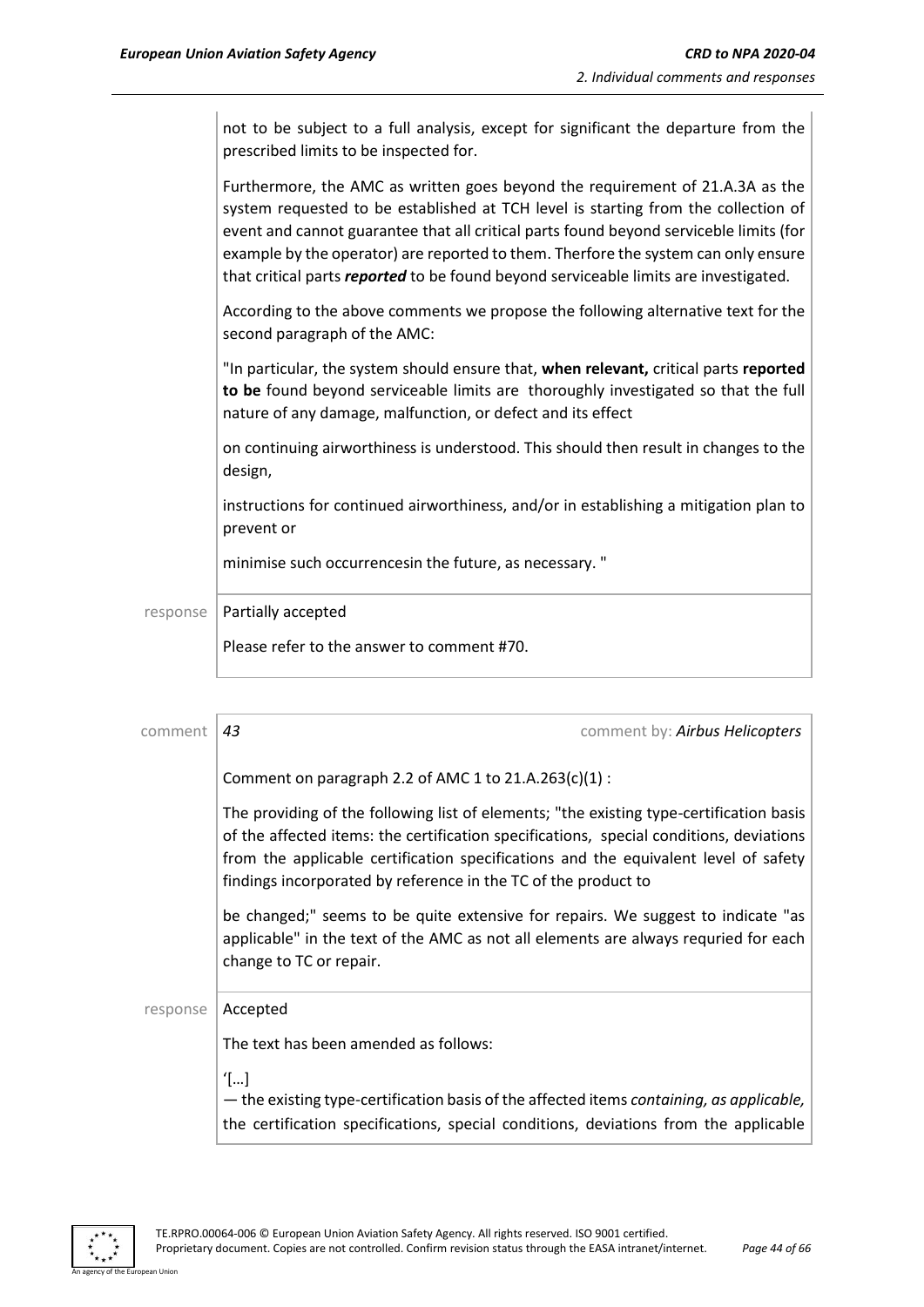certification specifications and the equivalent level of safety findings incorporated by reference in the TC of the product to be changed;'

| comment  | comment by: FNAM<br>44                                                                                                                                                                 |
|----------|----------------------------------------------------------------------------------------------------------------------------------------------------------------------------------------|
|          | AMC3 21.A.3A(a):                                                                                                                                                                       |
|          | "This point has been added, it is proposed to set up a system for identifying adverse<br>technical events within the analysis and investigation systems for Part-21<br>organisaztions. |
|          | Position: Neutral impact: Trend systems enabling the identification of unfavorable<br>technical events are already in place within production organizations."                          |
| response | Noted                                                                                                                                                                                  |
|          | Thank you for the feedback.                                                                                                                                                            |

| comment  | 45<br>comment by: FNAM                                                                                         |
|----------|----------------------------------------------------------------------------------------------------------------|
|          | GM1 21.A.3A(a):                                                                                                |
|          | "Terminological change. Regulatory relief for holders of minor change approvals and<br>minor repairs.          |
|          | Position: Positive impact: This regulatory simplification provides flexibility for Part-<br>21 organizations." |
| response | Noted                                                                                                          |
|          | Thank you for the feedback.                                                                                    |
|          |                                                                                                                |

| comment  | 46                                                                      | comment by: FNAM |
|----------|-------------------------------------------------------------------------|------------------|
|          | AMC1 21.A.3A(b)(1) and 21.A.3B(b) and GM1 21.A.3A(b)(1) and 21.A.3B(b): |                  |
|          | "Terminological change.                                                 |                  |
|          | Position: Neutral impact."                                              |                  |
| response | Noted                                                                   |                  |
|          | Thank you for the feedback.                                             |                  |



an Union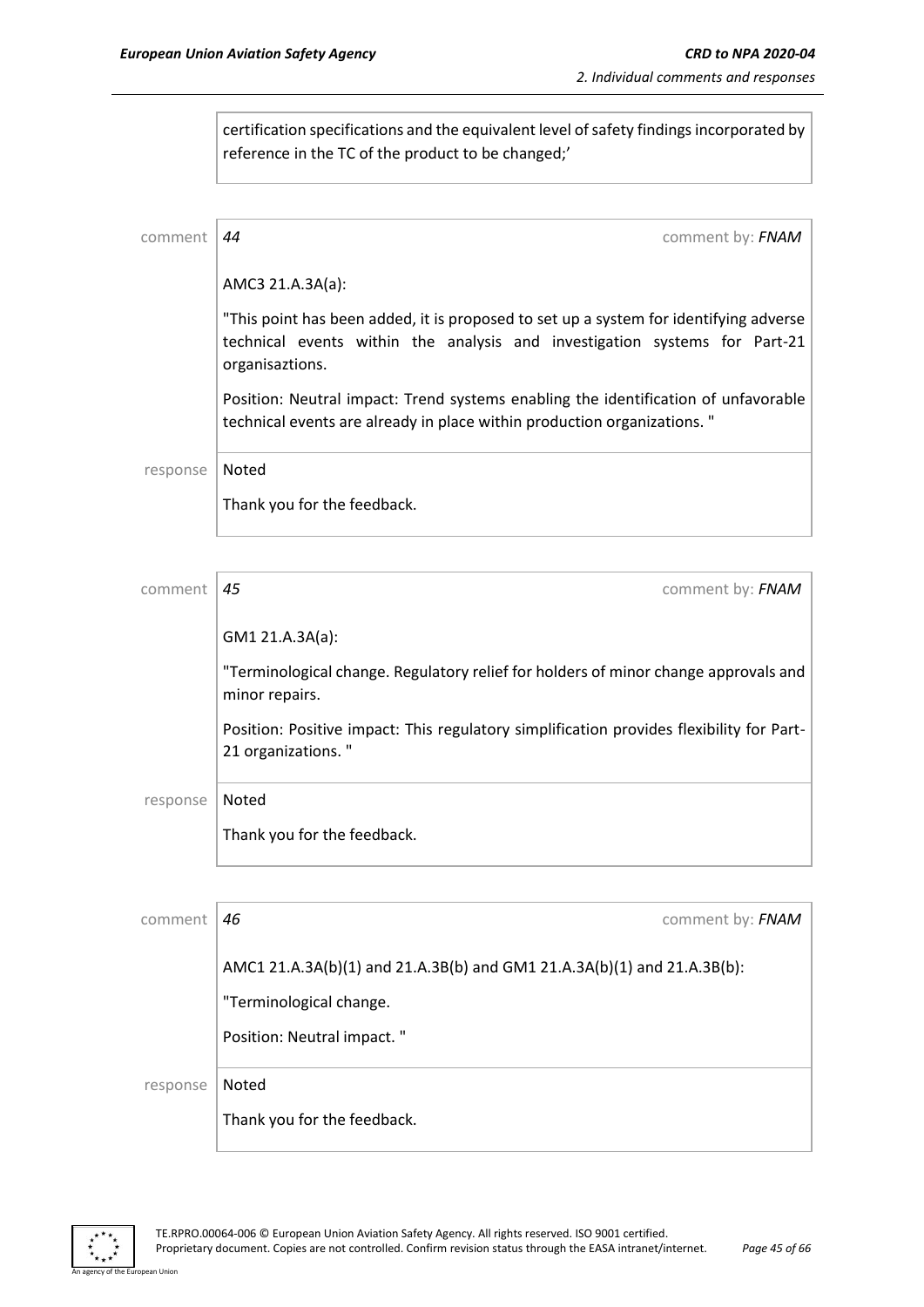| comment  | 47<br>comment by: FNAM                                                                                                                    |
|----------|-------------------------------------------------------------------------------------------------------------------------------------------|
|          | AMC1 21.A.14(b):                                                                                                                          |
|          | "Terminological modification and addition of recommended information within the<br>declaration to demonstrate the design capacity (§4.4). |
|          | Position: Positive Impact: Standardization of the documentation of the designed<br>parts."                                                |
| response | Noted                                                                                                                                     |
|          | Thank you for the feedback.                                                                                                               |
|          |                                                                                                                                           |

| comment  | 48                                | comment by: FNAM |
|----------|-----------------------------------|------------------|
|          | GM.21.A.15 (d) and GM1.21.A.112B: |                  |
|          | "Terminological change.           |                  |
|          | Position: Neutral impact."        |                  |
| response | Noted                             |                  |
|          | Thank you for the feedback.       |                  |
|          |                                   |                  |

| comment  | 49<br>comment by: FNAM                                                                                                 |
|----------|------------------------------------------------------------------------------------------------------------------------|
|          | GM1.21.A.149 and 21.A.249:                                                                                             |
|          | "Amendment of this point concerning transfers of approval between production or<br>design organizations.               |
|          | Position: Positive Impact: Clarification of the exceptions allowed for transfer of<br>approval between organizations." |
| response | Noted                                                                                                                  |
|          | Thank you for the feedback.                                                                                            |
|          |                                                                                                                        |

| comment $ 50 $ |                         | comment by: FNAM |
|----------------|-------------------------|------------------|
|                | AMC1 21.A.163(d)        |                  |
|                | "Terminological change. |                  |
|                |                         |                  |

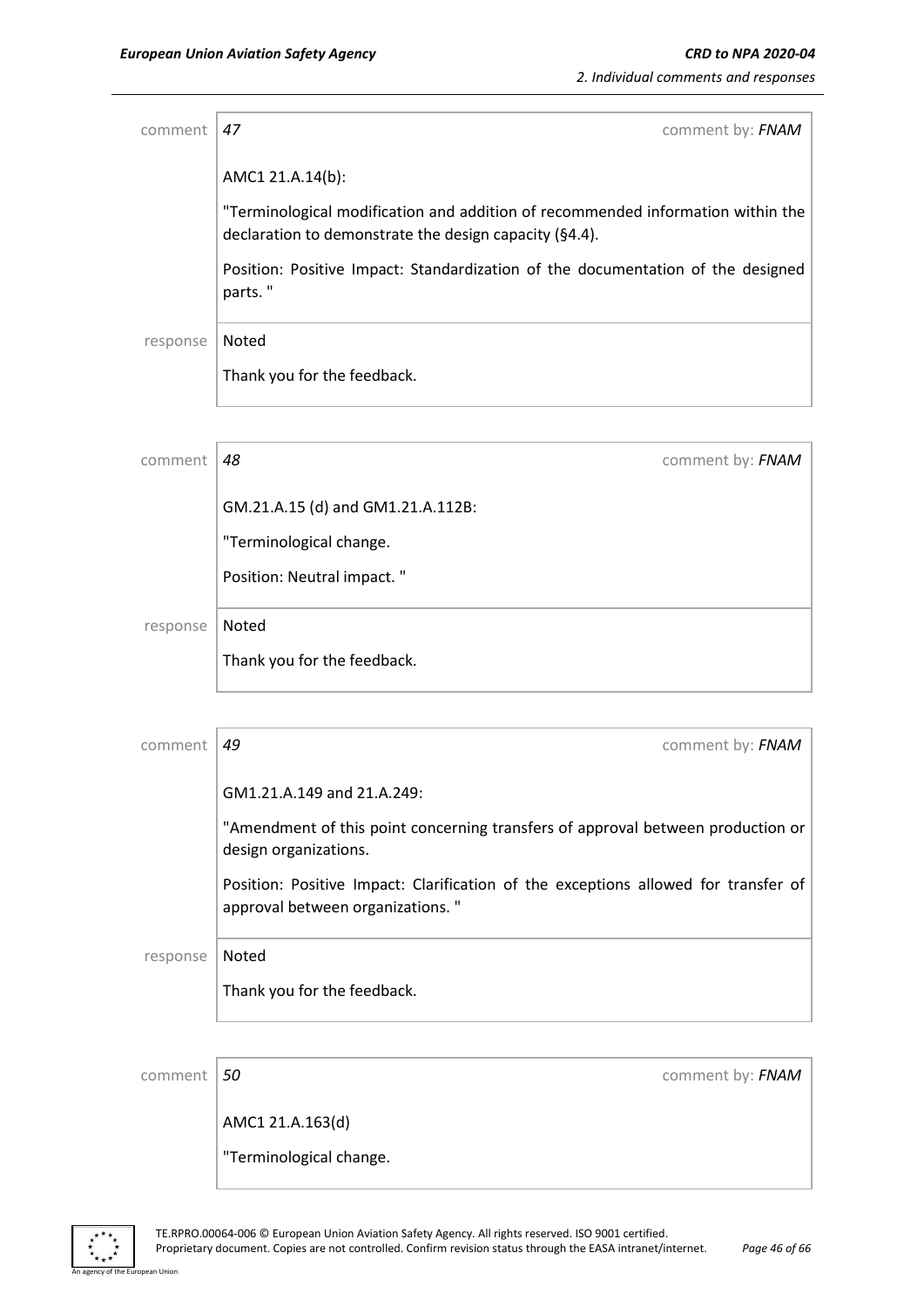|                  | Position: Neutral impact. " |
|------------------|-----------------------------|
| response   Noted |                             |
|                  | Thank you for the feedback. |

| comment  | .51<br>comment by: FNAM                                                                                                                                                                              |
|----------|------------------------------------------------------------------------------------------------------------------------------------------------------------------------------------------------------|
|          | AMC1 21.A.243(a):                                                                                                                                                                                    |
|          | "Terminological modification and addition of a sentence linked to the postponement<br>of safety events (compulsory or not compulsory) to the authority by the production<br>or design organizations. |
|          | Position: Positive impact: Improves flight safety. "                                                                                                                                                 |
| response | Noted                                                                                                                                                                                                |
|          | Thank you for the feedback.                                                                                                                                                                          |

| comment  | 52                                           | comment by: FNAM |
|----------|----------------------------------------------|------------------|
|          | AMC-ELA1 21.A.263 and AMC-ELA1 21.A.265(h) : |                  |
|          | "Documentary modification                    |                  |
|          | Position: Neutral impact."                   |                  |
| response | Noted                                        |                  |
|          | Thank you for the feedback.                  |                  |
|          |                                              |                  |

| comment  | 53<br>comment by: FNAM                                                                                                                                                                                                           |
|----------|----------------------------------------------------------------------------------------------------------------------------------------------------------------------------------------------------------------------------------|
|          | AMC1 21.A.263 (c)(1):                                                                                                                                                                                                            |
|          | "Terminological change. Amendment to paragraphs 2.2, 2.3, 2.4, 2.5 and 2.6 related<br>to the classification procedures for changes to a type certificate (TC) or type<br>certificate (STC), and repair models as minor or major. |
|          | Position: Positive impact: Content of more specific paragraphs. "                                                                                                                                                                |
| response | Noted                                                                                                                                                                                                                            |
|          | Thank you for the feedback.                                                                                                                                                                                                      |



ean Union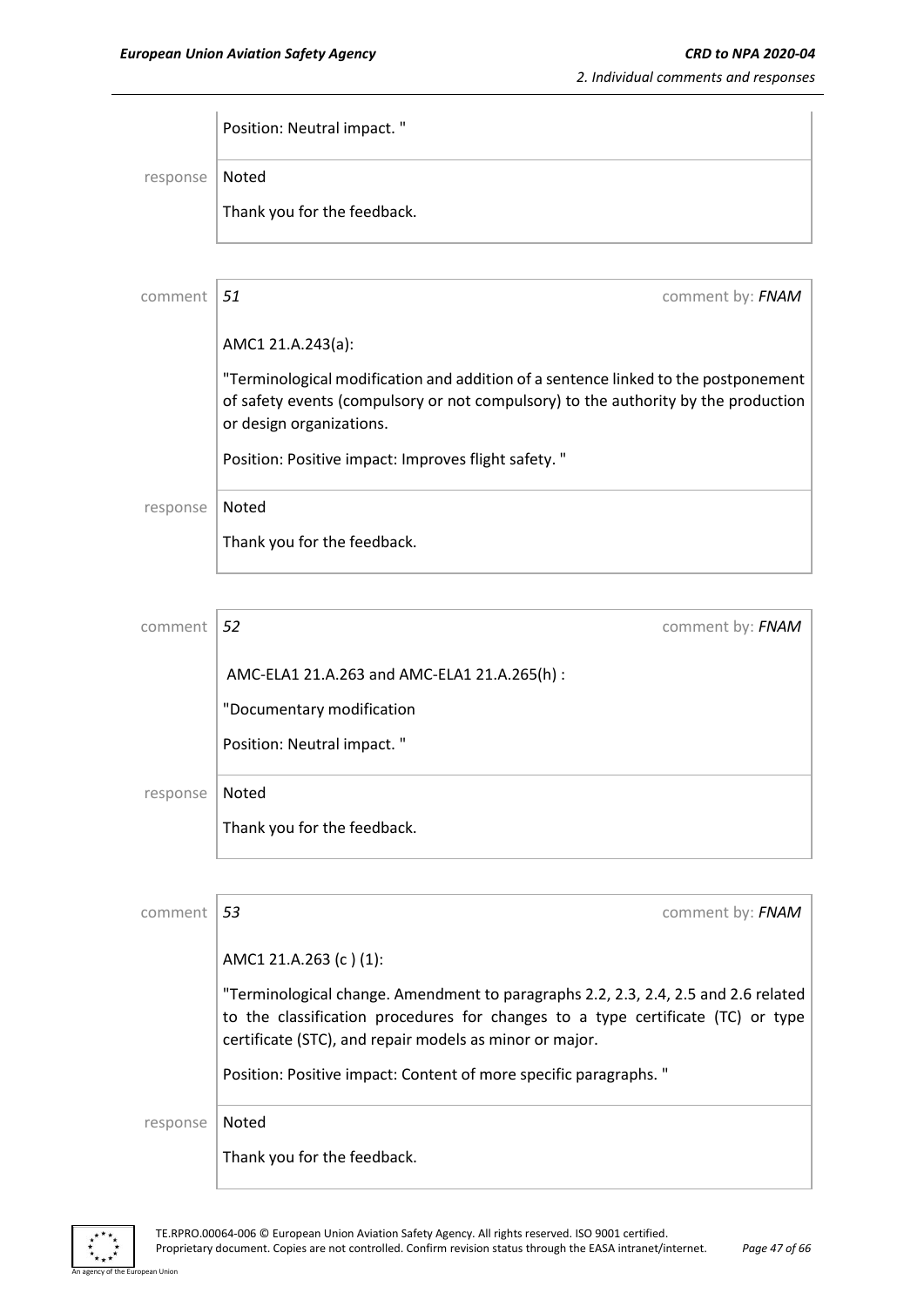| comment           | 54<br>comment by: FNAM                                                                                                                                                           |  |  |
|-------------------|----------------------------------------------------------------------------------------------------------------------------------------------------------------------------------|--|--|
|                   | AMC2 21.A.263(c)(1):                                                                                                                                                             |  |  |
|                   | "Terminology change. Amendment to paragraphs 2, 3, 4 and 5 related to<br>organizations designing minor changes to a type certificate (TC) or (STC) and minor<br>product repairs. |  |  |
|                   | Position: Positive impact: Content of more specific paragraphs. "                                                                                                                |  |  |
| Noted<br>response |                                                                                                                                                                                  |  |  |
|                   | Thank you for the feedback.                                                                                                                                                      |  |  |
|                   |                                                                                                                                                                                  |  |  |
| comment           | 55<br>comment by: FNAM                                                                                                                                                           |  |  |
|                   | AMC1 21.A.263(c)(2) and AMC2 21.A.263(c)(2):                                                                                                                                     |  |  |
|                   | "Terminological change. Amendment of paragraphs.                                                                                                                                 |  |  |
|                   | Position: Positive impact: Content of more specific paragraphs. "                                                                                                                |  |  |
| response          | Noted                                                                                                                                                                            |  |  |
|                   | Thank you for the feedback.                                                                                                                                                      |  |  |

| comment  | 56<br>comment by: FNAM                                                                                     |
|----------|------------------------------------------------------------------------------------------------------------|
|          | AMC1 21.A.263(c)(6):                                                                                       |
|          | "Change in wording and streamlined procedures for approving the conditions for<br>issuing a flight permit. |
|          | Position: Positive Impact: More precise paragraph content and simplification of<br>approval procedures."   |
| response | Noted                                                                                                      |
|          | Thank you for the feedback.                                                                                |
|          |                                                                                                            |

ean Union

comment **57** comment **57** comment **57** 

AMC1 21.A.265(a) :

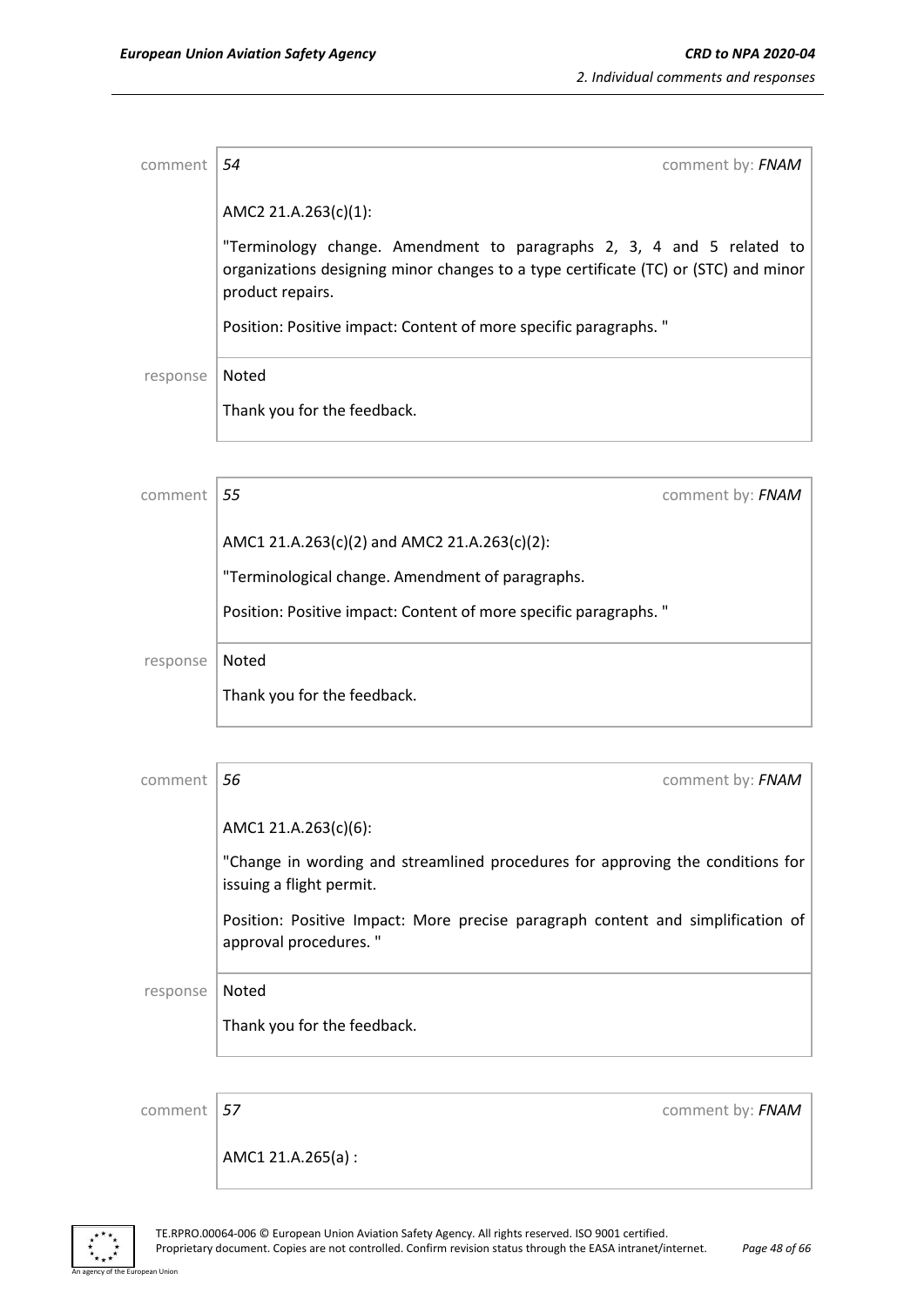"Definition of an electronic manual and what it should contain. Position: Neutral impact " response Noted Thank you for the feedback.

| comment  | 58<br>comment by: FNAM                                                                                |
|----------|-------------------------------------------------------------------------------------------------------|
|          | AMC1 21.A.709(b):                                                                                     |
|          | "Amendment of this point concerning the documents to be provided when approving<br>flight conditions. |
|          | Position: Positive impact: Easing of regulations."                                                    |
| response | Noted                                                                                                 |
|          | Thank you for the feedback.                                                                           |
|          |                                                                                                       |

| comment  | 59<br>comment by: FNAM                                                                                     |
|----------|------------------------------------------------------------------------------------------------------------|
|          | GM1 21.A.804(a)(3):                                                                                        |
|          | "This point has been added, it provides details on the EPA marking for the parts to<br>be repaired.        |
|          | Position: Positive impact: Clarification on the criteria for which the EPA marking must<br>be registered." |
| response | Noted                                                                                                      |
|          | Thank you for the feedback.                                                                                |

| comment  | comment by: FNAM<br>60                                                                                                       |
|----------|------------------------------------------------------------------------------------------------------------------------------|
|          | AMC1 21.A.804(b):                                                                                                            |
|          | "Addition of this point in order to give indications in case the organization wishes to<br>derogate from point 21.A.804 (a). |
|          | Position: Positive impact: Means to deviate from the point mentioned above. "                                                |
| response | Noted                                                                                                                        |



an Union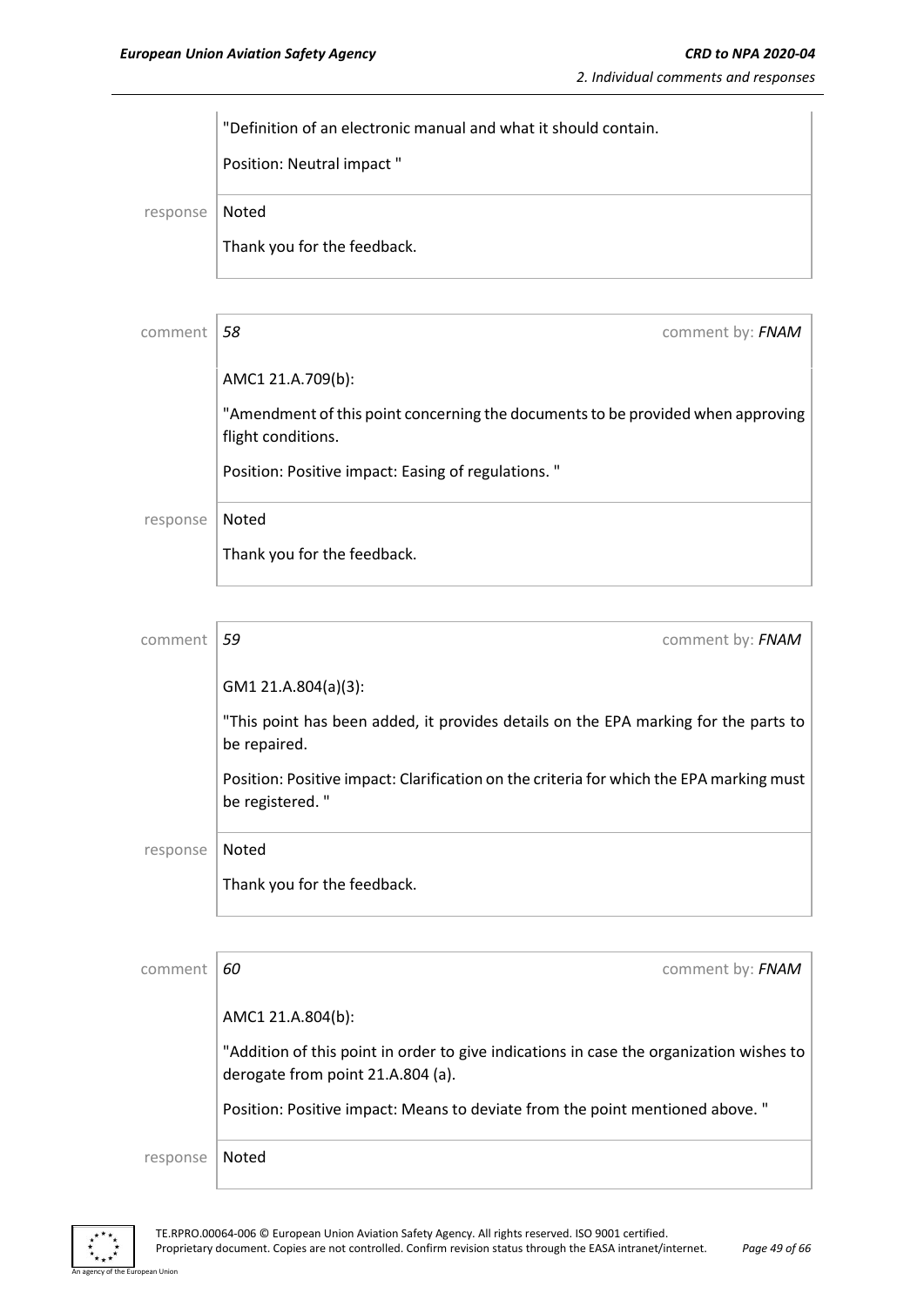This is indeed the intent of this new AMC material.

Thank you for the feedback.

| comment  | comment by: FNAM<br>61                                                                                                 |
|----------|------------------------------------------------------------------------------------------------------------------------|
|          | GM1 21.A.805:                                                                                                          |
|          | "This point provides guidance on identifying critical parts.                                                           |
|          | Position: Neutral impact: Critical parts are already subject to rigorous identification<br>by approved organizations." |
| response | Noted                                                                                                                  |
|          | Thank you for the feedback.                                                                                            |

| comment  | 62<br>comment by: FNAM                                                                           |
|----------|--------------------------------------------------------------------------------------------------|
|          | GM1 21.B.75:                                                                                     |
|          | "Terminological change.                                                                          |
|          | Position: Neutral impact."                                                                       |
| response | Not accepted                                                                                     |
|          | The cross reference has been updated to reflect the new numbering used for the<br>respective GM. |

| comment | 63 |                                                                                                                                                                                                                                                                                                                                                      | comment by: AIRBUS |
|---------|----|------------------------------------------------------------------------------------------------------------------------------------------------------------------------------------------------------------------------------------------------------------------------------------------------------------------------------------------------------|--------------------|
|         | 1. | PAGE / PARAGRAPH / SECTION THE COMMENT IS RELATED TO:                                                                                                                                                                                                                                                                                                |                    |
|         |    | Page 13 of 36                                                                                                                                                                                                                                                                                                                                        |                    |
|         |    | GM1 21.A.15(d) (6)                                                                                                                                                                                                                                                                                                                                   |                    |
|         | 2. | PROPOSED TEXT / COMMENT:                                                                                                                                                                                                                                                                                                                             |                    |
|         |    | The NPA proposes to delete the GM1 to 21.A.15(d) (6) based on the fact that the<br>corresponding paragraph of 21.A.15 does not exist any longer (deleted in the<br>previous updates of Part-21). Indeed previous Part 21.A.15 used to refer to "other<br>type-related operational suitability elements" in addition to the five OSD<br>constituents. |                    |



.<br>Pan Union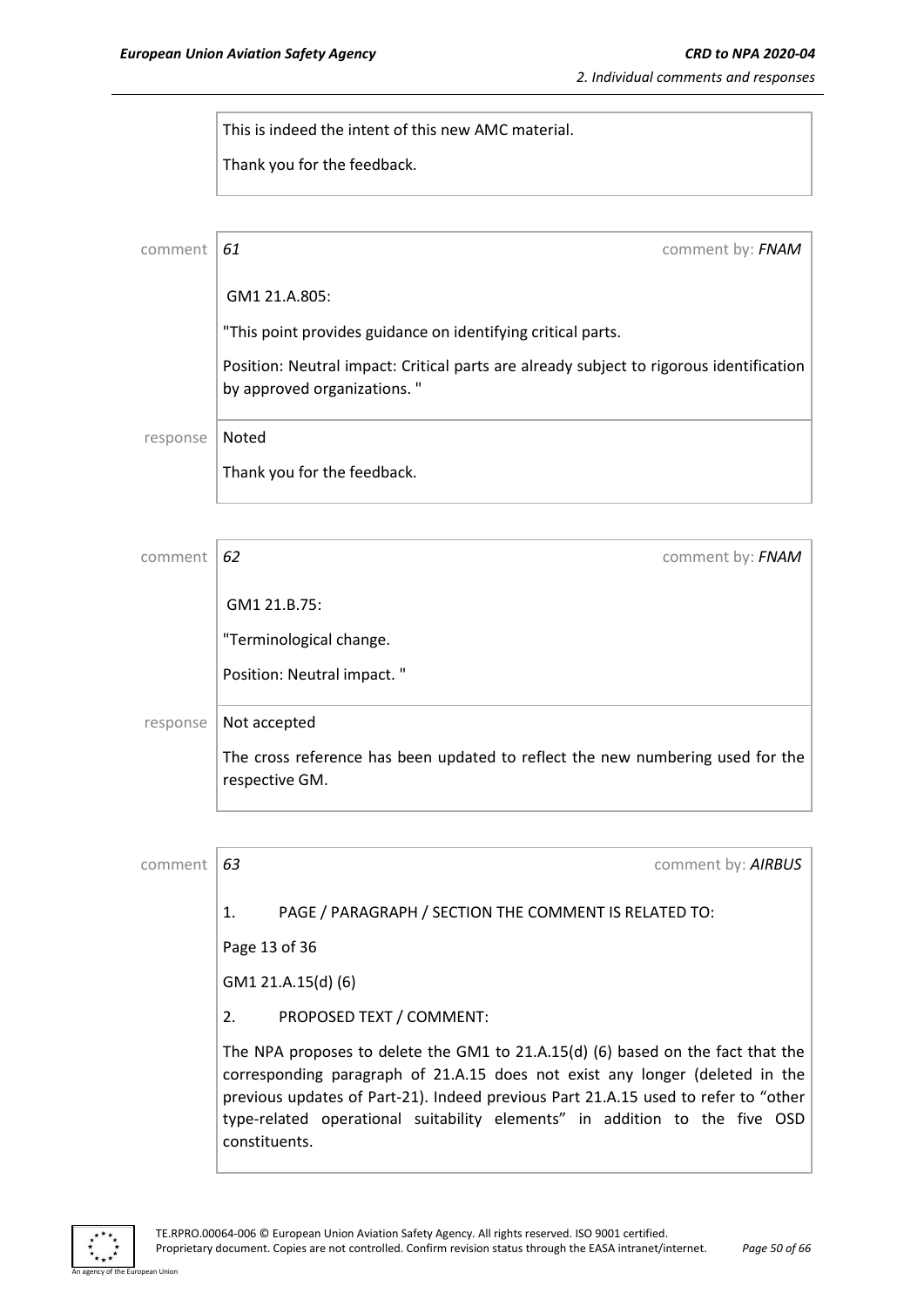Article 1 of Regulation (EU) 748/2012 (Part-21) has also removed reference to "other type-related operational suitability elements" since (EU) 2019/897 without prior consultation with the stakeholders during the NPA process.

However Article 19 of (2)(k) of (EU) 2018/1139 new basic regulation clearly indicates "additional specifications to ensure compliance with Section III" (i.e. Air-Ops regulation) are part of the OSD and should be subject to EASA approval , based on certification basis issued in a form of specifications by EASA.

Therefore, as foreseen by the Basic Regulation, Airbus requests the Agency to maintain the possibility for the TCH to obtain approval of OSD pertaining to compliance with Air-Ops that is not already addressed by the five existing OSD constituents.

3. RATIONALE / REASON / JUSTIFICATION for the Comment:

Compliance with provisions of (EU) 2018/1139 basic regulation.

#### $response$  | Not accepted

The reasons why 'other type-related operational suitability elements' is deleted from Part 21 is to ensure consistency with common practices. In fact, this provision was originally included to host other elements, in addition to the 5 OSD constituents, which, however, have never been generated, or required to be generated, in the 6 years since the implementation of the OSD, and for which there are no CSs or requirements to support the approval.

EASA notes that the comment about the provision is in the Basic Regulation and therefore remains valid. Nothing prevents EASA from approving 'additional elements' based on compliance with the essential requirements, or generating means of compliance when appropriate, if an applicant should come forward with such a request. However, for clarity and consistency with the current approach and the existing CSs, EASA preferred to remove it.

| comment | comment by: Rolls-Royce plc<br>64                                                                                                                                                                                                                                                                          |  |
|---------|------------------------------------------------------------------------------------------------------------------------------------------------------------------------------------------------------------------------------------------------------------------------------------------------------------|--|
|         | Section AMC3 21.A.3A(a) page 10                                                                                                                                                                                                                                                                            |  |
|         | <b>Comment Summary</b>                                                                                                                                                                                                                                                                                     |  |
|         | DOA Holder can't ensure a physical part in service (used/owned by operators or<br>MROs across the world) are thoroughly investigated. Only parts and data given to the<br>DOA Holder can be investigated and only to limits defined/accepted by the owner of<br>the physical part (like NTD methods only). |  |
|         | <b>Suggested resolution</b>                                                                                                                                                                                                                                                                                |  |

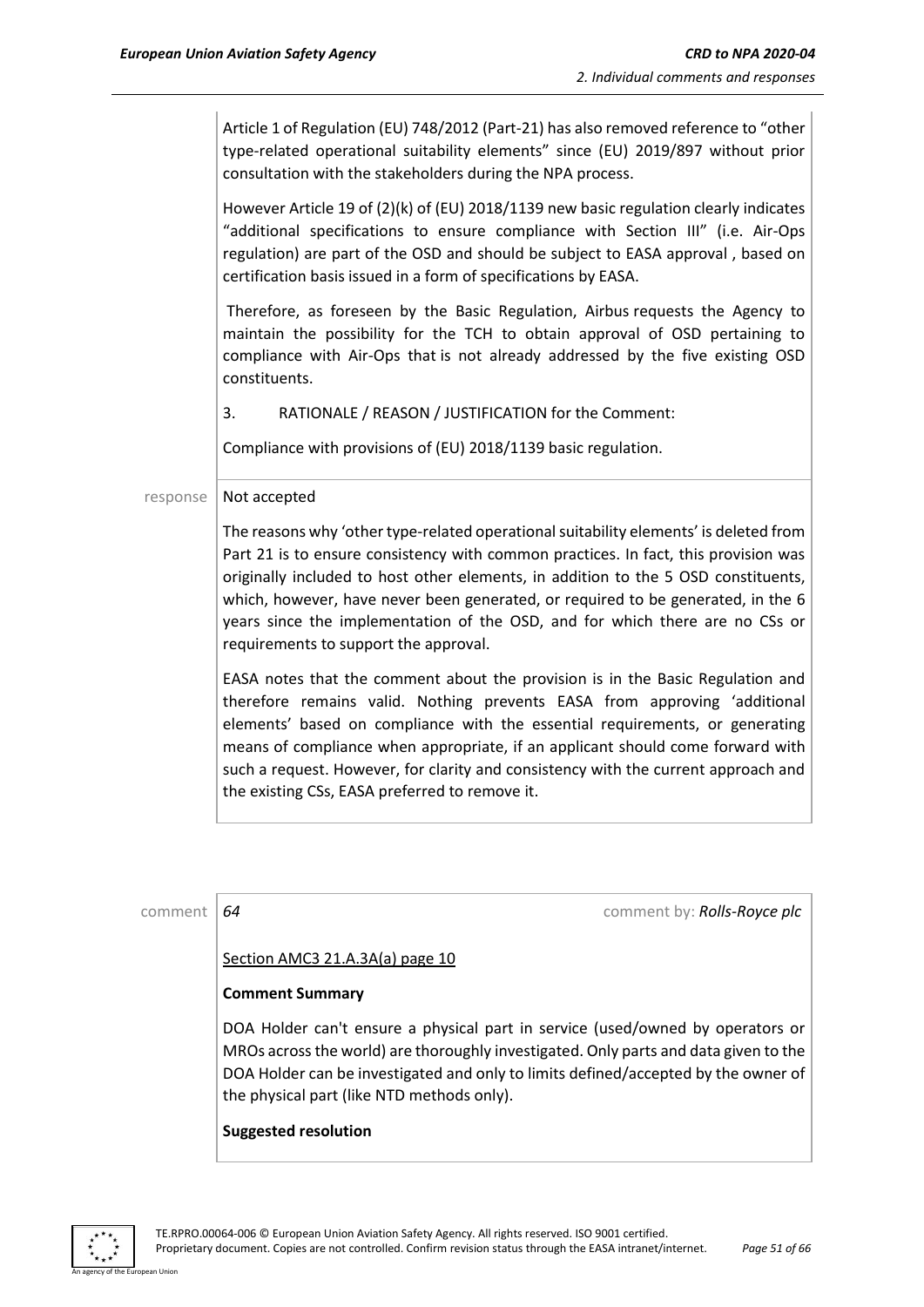Revise text to read: '...the system should allow that critical parts available to the DOA Holder can be thoroughly investigated so that ...'

#### Section AMC3 21.A.3A(a) page 10

#### **Comment Summary**

"This should then result in changes to the design, instructions for continued airworthiness, and/or in establishing a mitigation plan to prevent or minimise such occurrences in the future, as necessary." This should be softened as the noncompliance may be due to not following the ICA thus no change to the design or ICA would be needed.

#### **Suggested resolution**

Revise text to read: '..This may then result in changes…..'

#### Section GM1 21.A.3A(a) page 10

#### **Comment Summary**

Minor change DOAs should have an obligation to comply with the requirements in point 21.A.3A(a) in the same way as TC/STC DOA Holders.

#### **Suggested resolution**

The obligation should be kept to verify (for occurrences) correct compliance demonstration and appropriateness of the used certification basis as well as to properly assess identified 'cert non-compliances'. Alternatively, clarify that EASA is taking that responsibility instead of these DOA Holders not being a TC/STC DOA Holder!

#### Section GM1 21.A.3A(a) page 10

#### **Comment Summary**

The concept of exempting organisations designing only minor changes and repairs from any obligations to have a system to collect failures, malfunctions and defects related to their designs should be re-examined. The exemption is justified by the presumption that the classification of a change or repair as minor guarantees that there can be no airworthiness issue as a consequence of its introduction. This is rather optimistic. The classification is based on an understanding by the design organisation (confirmed by analysis and test as appropriate) that the result of implementing the change/repair is that there is no appreciable effect on the airworthines characteristices of the aircraft, engine or propeller. This case, once proven to the satisfaction of the DO permits the design to be offered for embodiment, and reflects the best understanding at the time. Airworthiness issues resulting from design shortcomings, by their nature, are surprises, where the

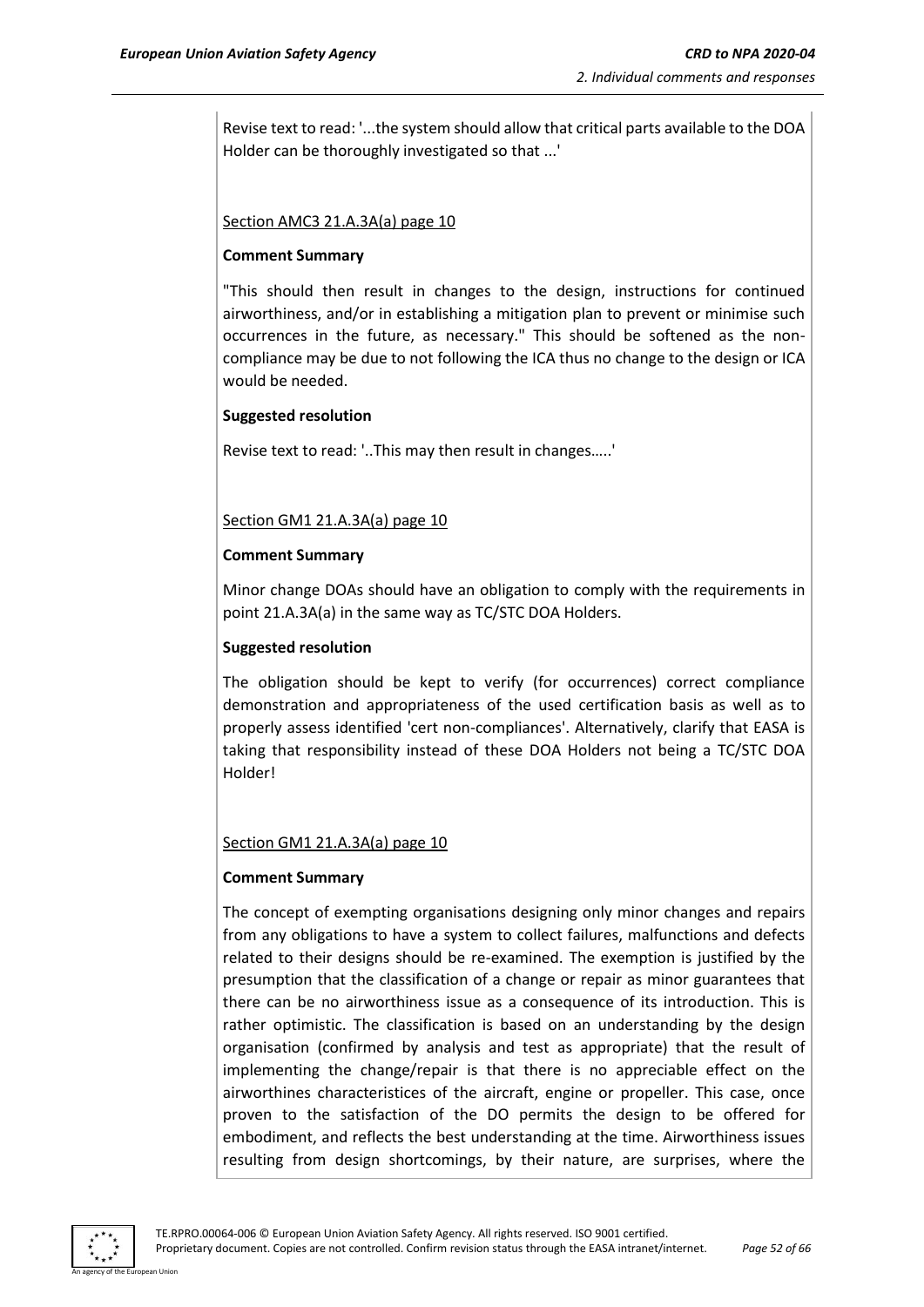understanding of the designer in many cases is found to be lacking in some way. It therefore seems illogical to exempt the designer of a minor change/repair (albeit approved in good faith) from having a system for managing issues related to his designs, when they may behave in a way that proves that the effect of the design change (or repair), and the consequent effect on airworthiness, has been misunderstood. If this line is pursued, then surely the same logic should exempt a type-certificate holder designing minor changes/repairs from taking an interest in the performance of the changed/repaired designs in the field? The previous clarification in this GM also notes that the requirement is to have a system that enables to reporting of the issues, when they occur (and does not therefore require active pursuit of issues in the field), and the ability to collect and process information related to the failure malfunction or defect associated with their work should be a requirement of any design organisation.

#### **Suggested resolution**

This clarification should be removed, and a more limited scope of the responsibilities related to the design of minor changes/repairs should be established.

response #1: Partially accepted

The intention that the system should ensure that reports and information sent to the design approval holder is included.

Please refer to the answer to comment #70.

#2: Accepted

The amended wording 'This may then result in changes to the design […]', replaces 'This should then result in changes to the design […]'.

#3: Not accepted

Please refer to the answer to comment #86.

#4: Not accepted

Please refer to the answer to comment #86.

comment *65* comment by: *Rolls-Royce plc*

#### Section GM 21.A.15(d) page 13

#### **Comment Summary**

The GM states that each OSD constituent can have a part that is mandatory for the end-user. This doesn't reflect the principle that each State of Registry is responsible to define 'mandatory' instructions for aircraft on their register.

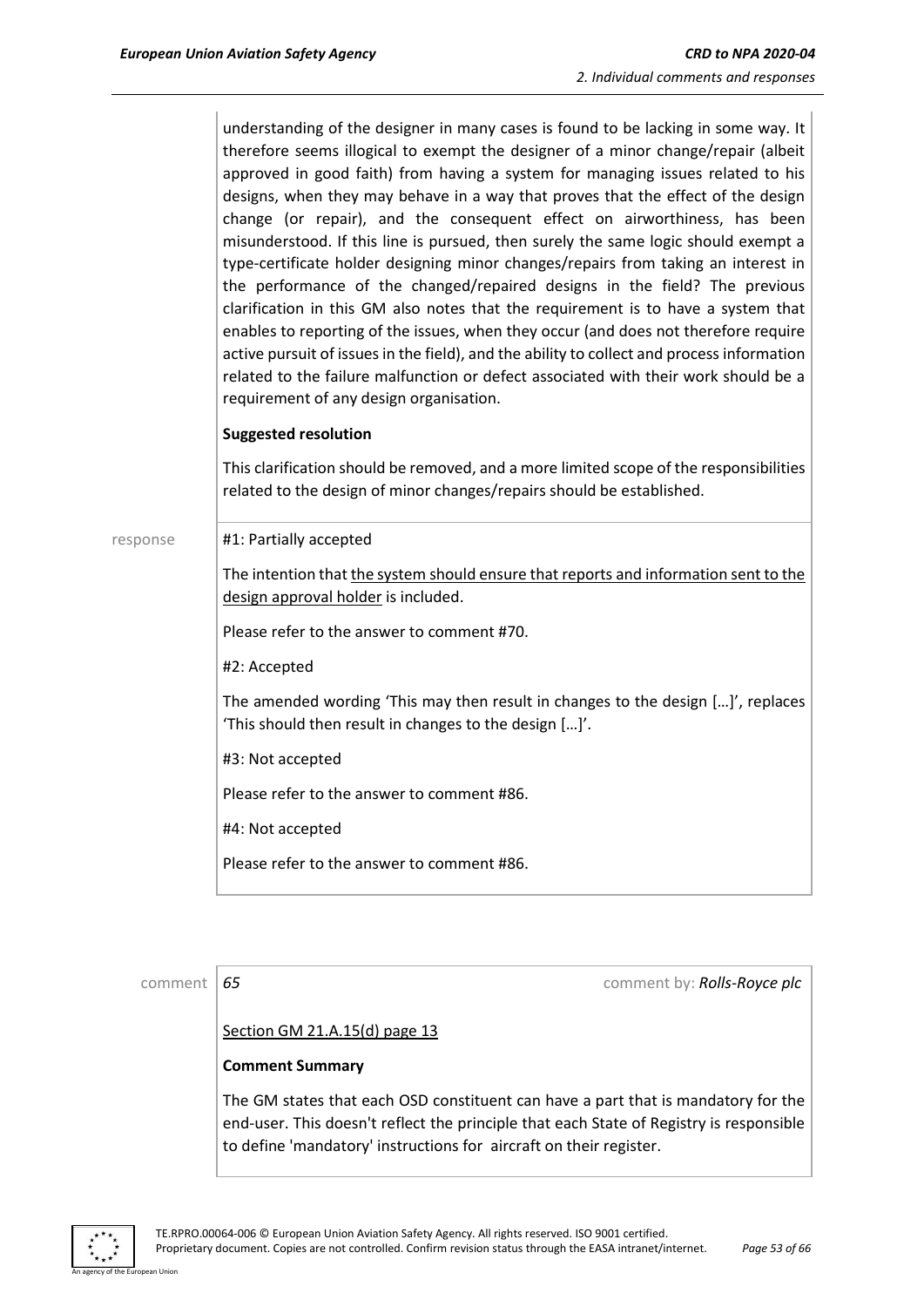#### **Suggested resolution**

Revise text to read: ' … is propossed to become mandatory…'.

Section AMC1 21.A.263(c)(1) page 18

#### **Comment Summary**

The content of this AMC is focussed and procedures and may fit better under 21.A.239 Design Assurance System.

#### **Suggested resolution**

Re-assess place of procedural AMC material under 21.A.239 and scope of privileges under 21.A.263.

Section AMC1 21.A.263(c)(1) page 20

#### **Comment Summary**

Two listed items are addressing 'type certification/certification basis'. Could be most likely addressed in only one item to reduce text...

#### **Suggested resolution**

Merged both items into one

Section AMC1 21.A.265(a) page 20

#### **Comment Summary**

The AMC clarifies that a handbook might be in an electronic format as in integrated part in a wider management system. GM 21.A.265(b) should be changed in the current wording 'the handbook should be signed by…' to allow other approvals for such electronic handbook types!

#### **Suggested resolution**

Update of GM 21.A.265(b) to better align with electronic handbook types.

#### response  $\frac{#1$  (comment on GM 21.A.15(d) page 13): Not accepted

The rationale behind mandatory and non-mandatory elements of the OSD is that their use is mandated for 'end users' (operators and organisations) via the provisions included at the IR level in the respective parts of the regulations (Air Operations, Aircrew, etc.). These IRs make specific references to the OSD elements, making them mandatory (IR) or non-mandatory (AMC) via the references.

#2 (comment on AMC1 21.A.263(c)(1) page 18): Not accepted

This AMC contains guidance for the acceptable contents of the procedure for change classification, which is related to the respective DOA privilege.

#3 (comment on AMC1 21.A.263(c)(1) page 20): Not accepted

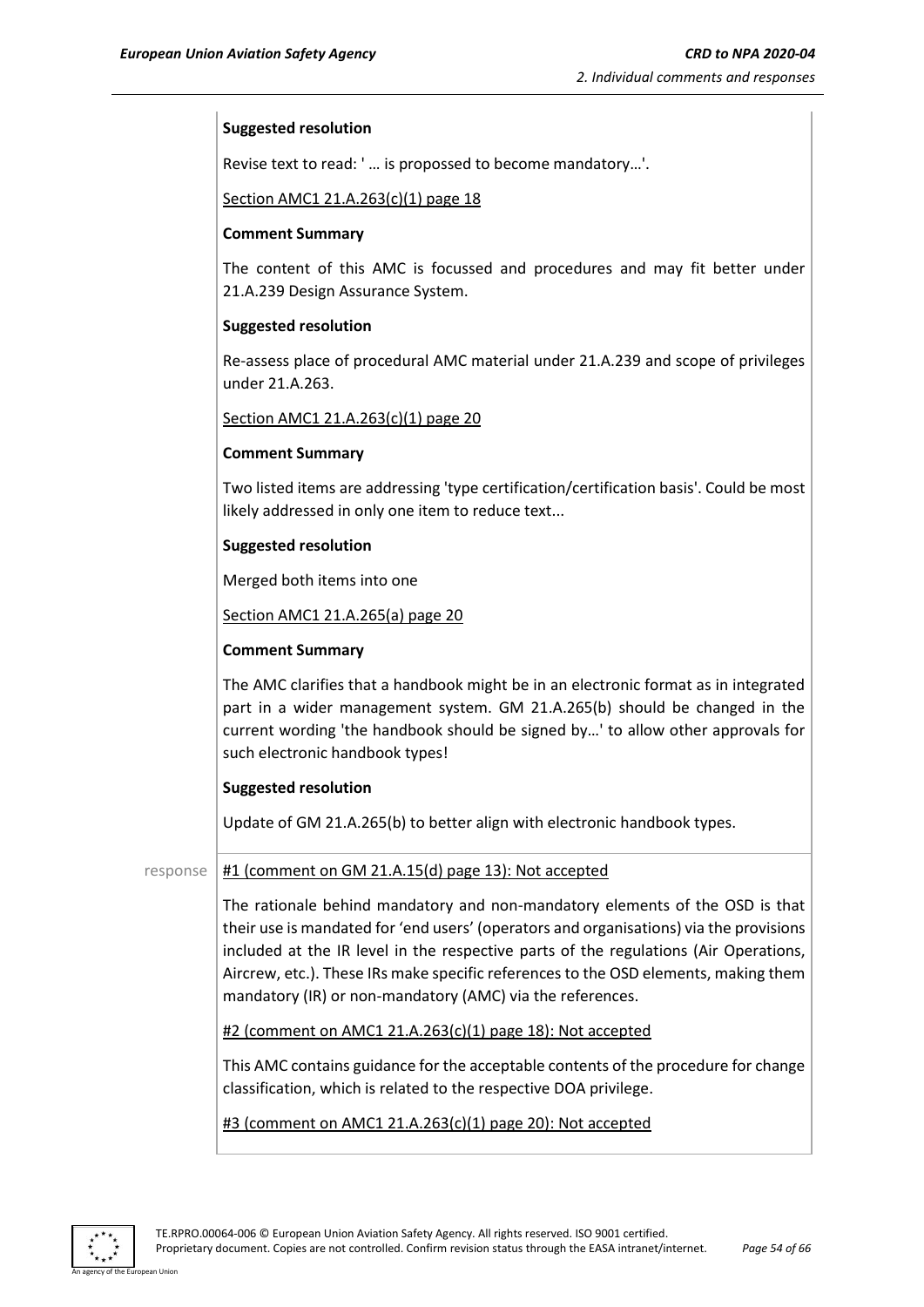Indeed, the two items address the certification basis. However, the first refers to the original certification basis (incorporated by reference in the product TC), whereasthe second refers to the certification basis of the modified product (for the change determined according to the changed product requirements in point 21.A.101). It is considered better to keep them separate.

#4 (comment on AMC1 21.A.265(a) page 20): Partially accepted

Additional text is proposed for GM 21.A.265(b) to clarify that the binding statement should be made independently of the means chosen by the design organisation to document its processes and procedures.

'GM 21.A.265(b) Use of the handbook

1. The handbook […] and type investigation of products. *This binding statement should be provided independently of the means chosen by the design organisation to document its processes and procedures*.

 $2.$   $[...]'$ 

| comment | 68<br>comment by: GE Aviation                                                                                                                                                                                                                                                                                                                                               |  |
|---------|-----------------------------------------------------------------------------------------------------------------------------------------------------------------------------------------------------------------------------------------------------------------------------------------------------------------------------------------------------------------------------|--|
|         | GM1 21.A.3A(a) Failures, malfunctions and defects                                                                                                                                                                                                                                                                                                                           |  |
|         | Minor change DOA holders should have an obligation to comply with the<br>requirements in point 21.A.3A(a), as any owner of an approved design. It is proposed<br>to delate the sentence.                                                                                                                                                                                    |  |
|         | EASA to define the responsible for FMD issuance of minor change design reported<br>MRO <sub>s</sub> .                                                                                                                                                                                                                                                                       |  |
|         | Suggested resolution is to remove.                                                                                                                                                                                                                                                                                                                                          |  |
|         | "Minor change and minor repair approval holders do not have to comply with the<br>requirements in point 21.A.3A(a) since according to the classification criteria for<br>design changes and repairs (see points 21.A.91 and 21.A.435), minor changes and<br>minor repairs have no appreciable effect on the characteristics affecting the<br>airworthiness of the product." |  |
|         | The wording of the NPA and the draft AMC3 update in response to SR NORW-2018-<br>007 wherein the Accident Investigation Board Norway made recommendations to<br>EASA regarding helicopter manufacturers' critical components has inferences and<br>implications that is considered to be unintended.                                                                        |  |
|         | The overview states                                                                                                                                                                                                                                                                                                                                                         |  |
|         | "When during the overall inspection of <b>a part</b> , especially of a part that is considered<br>critical, its condition is found to be beyond the serviceable limit, a thorough                                                                                                                                                                                           |  |

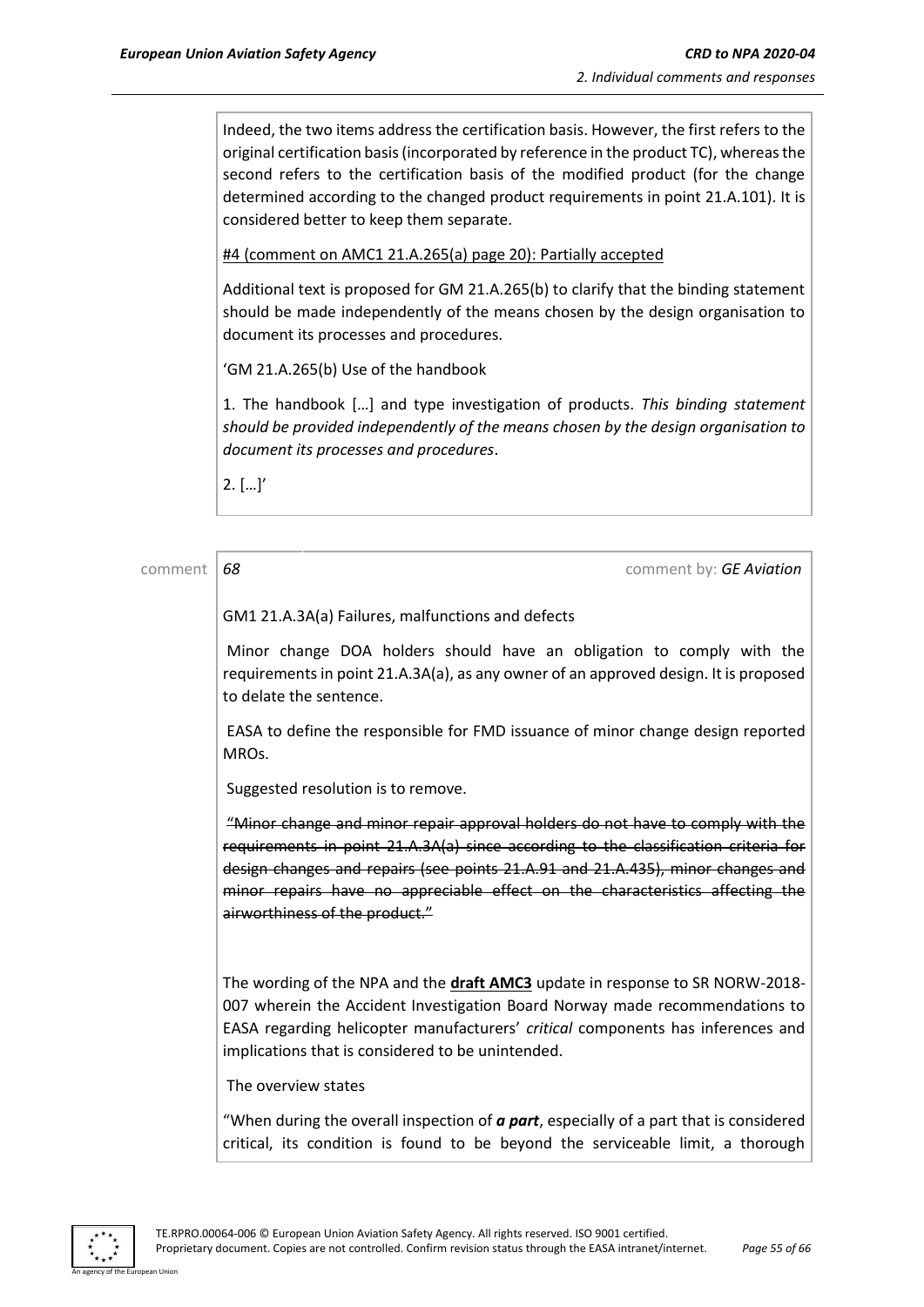investigation and analysis should be performed to understand the reason why the condition of the part is not consistent with the expected level of wear."

The implication here is all parts not only critical parts. This is well beyond the safety recommendation and GE Aviation considers it to not be the intent.

Current Part 21 (21.A.3A) require that a system is in place *"…for collecting, investigating and analyzing reports of and information related to failures, malfunctions, defects or other occurrences which cause or might cause adverse effects on the continuing airworthiness of the product, […]"*

>> An identified unsafe condition is primarily a condition affecting the continuing airworthiness.

**Draft AMC3** Part 21: *"In particular, the system should ensure that critical parts found to be beyond serviceable limits are thoroughly investigated so that the full nature of any damage, malfunction, or defect and its effect on continuing airworthiness is understood […]"* 

*>>* Which means: "any" defect, regardless of whether it has or adverse effects or not.

>> The words *"thoroughly investigated"* are vague as it depends on one's perspective – It is best to not use such an adverb and propose to *stick to "investigated".*

Making a comparison to Part 145 requirements: Any defect "beyond serviceable limits" are supposed to be detected during an inspection at maintenance. The latest amendment of Part 145 Section 160 "occurrence reporting" still refer to the circumstances *"that has or may have endangered the safe operation of the aircraft"*.

>> which does **not** mean "any defect".

Parts found beyond serviceable limits at shop visit is a normal situation in every MRO. It is typical for OEM's to publish ICA manual with "conservative" limits, which may be expanded as operational data and new/additional/specific analysis supports. Where findings go beyond service limits and progress to a potentially unsafe condition, the MRO has clear regulatory reporting requirements to the TC holder, Airline and National authority.

GE Aviation proposes to modify language to the following

#### **AMC3 21.A.3A(a) Failures, malfunctions and defects**

#### INVESTIGATION AND ANALYSYS

The 'investigation' and 'analysis' functions of the system should include means to identify adverse trends in the collected failures, malfunctions, defects or other occurrences, to investigate the associated root cause(s), and to identify the required corrective action(s). It should also allow the identification of reportable occurrences as required under point 21.A.3A(b).

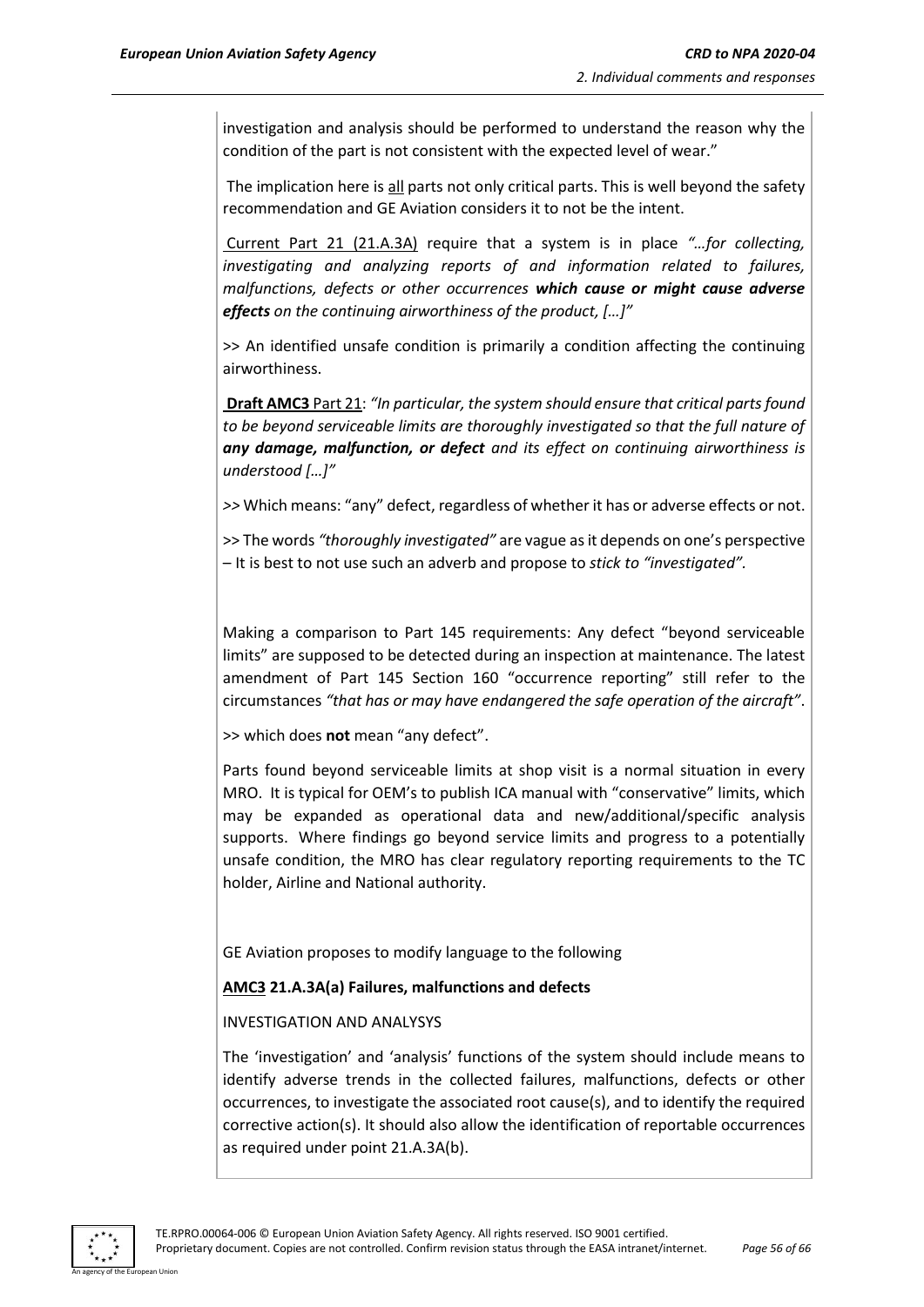In particular, the system should ensure that critical parts found to be beyond serviceable limits where the condition could lead to an adverse effect on continuing airworthiness are thoroughly investigated so that the full nature of any damage, malfunction, or defect and its effect on continuing airworthiness is understood. This should then result in changes to the design, instructions for continued airworthiness, and/or in establishing a mitigation plan to prevent or minimise such occurrences in the future, as necessary.

response **#1: First part of the comment: Not accepted**

Please refer to the answer to comment #86.

#### **#2: Second part of the comment: Partially accepted**

Please refer to the answer to comment #70.

| comment  | 69<br>comment by: Safran Aircraft Engines                                                                                                                                                                                                                                                                                                                                  |  |
|----------|----------------------------------------------------------------------------------------------------------------------------------------------------------------------------------------------------------------------------------------------------------------------------------------------------------------------------------------------------------------------------|--|
|          | AMC3 21.A.3A(a) Failures, malfunctions and defects (Page 11)                                                                                                                                                                                                                                                                                                               |  |
|          | Comment summary:                                                                                                                                                                                                                                                                                                                                                           |  |
|          | The system can only ensure investigation for critical parts and data available to the<br>DOA holders. The investigation of a DOA holder is limited to its own design data.<br>During the product's operation, the management of the product's configuration<br>(possibly from different design owner) is under the responsibility of the<br>owner/operator of the product. |  |
|          | Proposed Text:                                                                                                                                                                                                                                                                                                                                                             |  |
|          | "In particular, the system should allow that critical parts available to the DOA holder,<br>and found to be beyond serviceable limits, are thoroughly investigated so that the full<br>nature of any damage, malfunction, or defect and its effect on continuing<br>airworthiness is understood. "                                                                         |  |
| response | Partially accepted                                                                                                                                                                                                                                                                                                                                                         |  |
|          | Indeed, this requirement is based on data and physical parts which are made<br>available to the design approval holder by the owner/operator. However, the 'DOA'<br>should be replaced by the 'design approval holder'. The resulting text is in the answer<br>to comment #70.                                                                                             |  |
|          | Please refer to the answer to comment #70.                                                                                                                                                                                                                                                                                                                                 |  |
|          |                                                                                                                                                                                                                                                                                                                                                                            |  |
| comment  | comment by: Safran Aircraft Engines<br>70                                                                                                                                                                                                                                                                                                                                  |  |

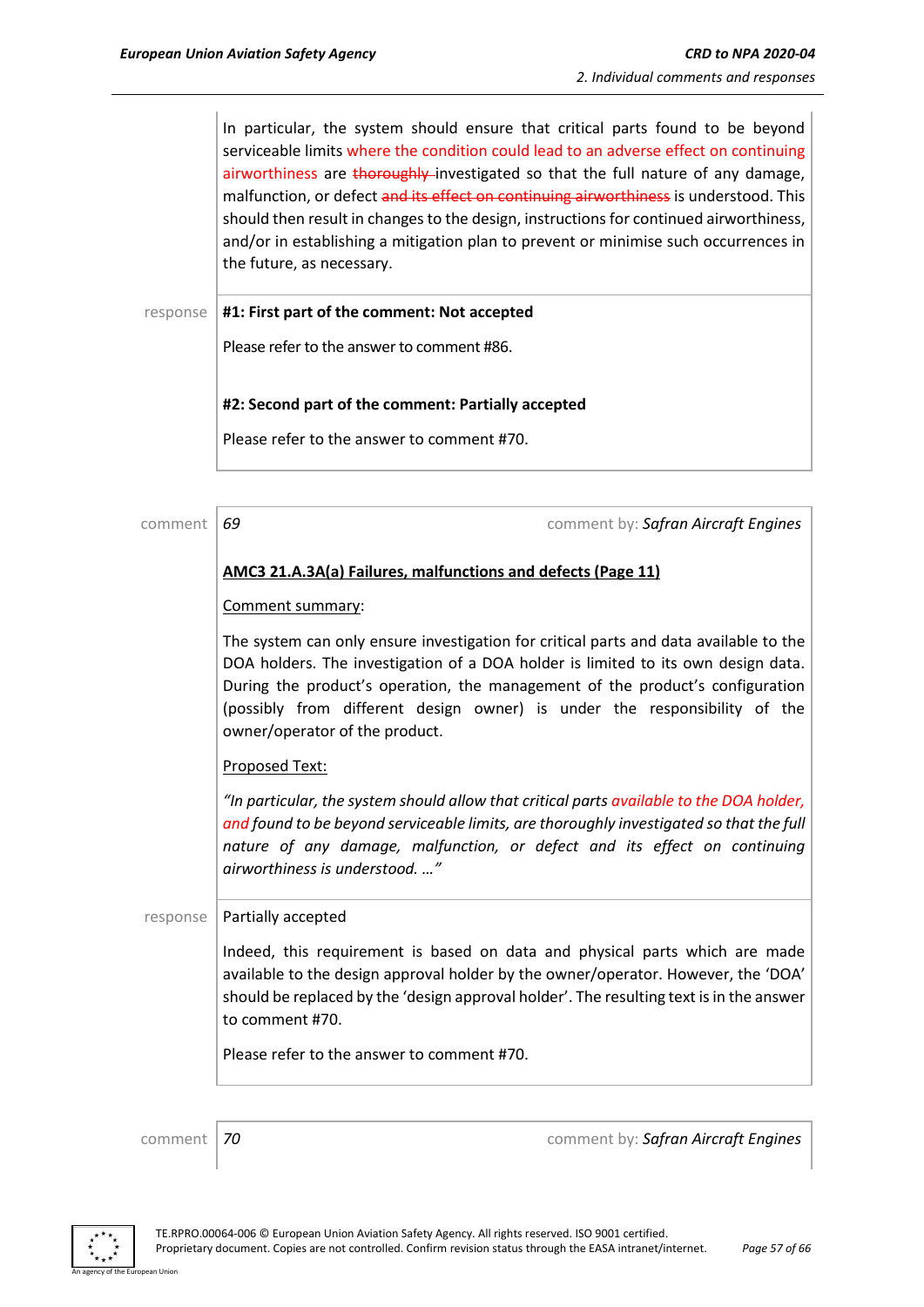#### **AMC3 21.A.3A(a) Failures, malfunctions and defects (Page 11)**

Comment summary:

The term "thoroughly investigated" could be defined in this AMC.

Proposed Text:

*"In particular, the system should allow that critical parts available to the DOA holder, and found to be beyond serviceable limits are thoroughly investigated so that the full nature of any damage, malfunction, or defect and its effect on continuing airworthiness is understood. Investigation can be supported by analysis/demonstration/tests and can be applied to individual parts, to batches of parts or to generic part numbers, as appropriate and as determined by the DOA holder"*

response | Partially accepted

EASA considers the amount of investigation should be proportional to the airworthiness risk. The AMC text has been amended to reflect this:

*'In addition, for parts whose failure could lead to an unsafe condition, the 'analysis' function of the system should ensure that reports and information sent, or available, to the design approval holder are fully investigated so that the full nature of any damage, malfunction, or defect and its effect on continuing airworthiness is understood.'*

EASA complemented the last sentence of the NPA, as follows:

*'*This *may* then result in changes to the design, to the instructions for continued airworthiness (ICAs), and/or in establishing a mitigation plan to prevent or minimise such occurrences in the future, as necessary*, and is not limited to those requiring the involvement of EASA under point 21.A.3A(c).*'

Please also refer to GM1 21.A.3A(b)(1), where the following is stated, before the text referring to the AMC:

*'To support the determination of an unsafe condition, the investigation may need to include examinations of worn, damaged and time-expired parts / analysis / certification demonstration / tests / statistical analysis, and comparison with the certification assumptions.'*

Please note that EASA has further considered the text in AMC3 21.A.3A(a), GM 21.A.3A(a), GM1 21.A.3B(b) (GM1 21.A.3A(b)(1) and 21.A.3B(b) in the NPA), and GM 21.A.3A(b). The final AMC and GM reflect the official EASA position.

Comment *72* comment by: *Safran Aircraft Engines*

**GM1 21.A.3A(a) Failures, malfunctions and defects (Page 11)**

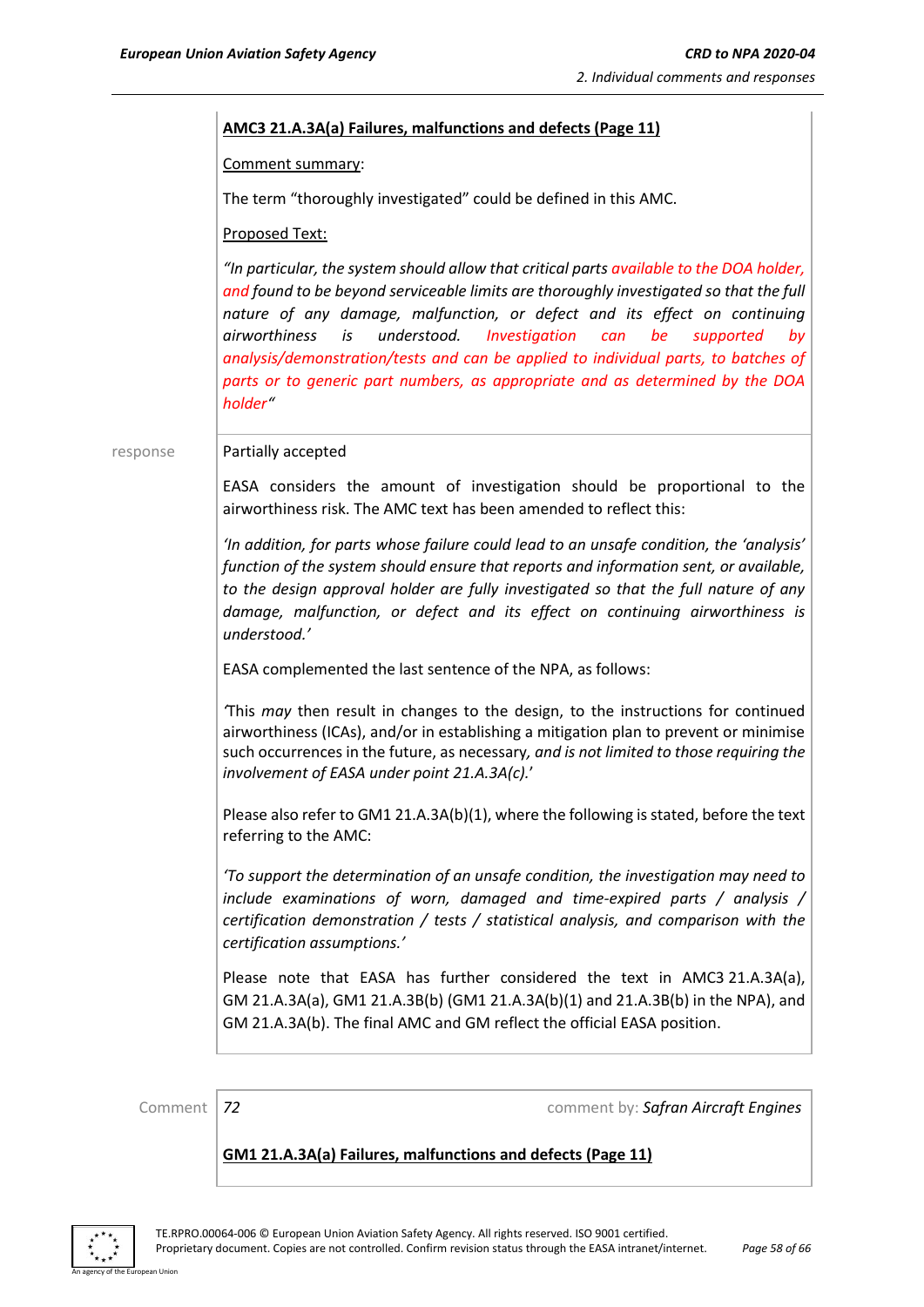Comment summary:

Minor change and minor repair DOA holders should have an obligation to comply with the requirements in point 21.A.3A(a), as any owner of an approved design. The statement: "has no appreciable effect on the characteristics affecting the airworthiness" doesn't preclude strictly to have an "unsafe condition". It is proposed to delete the sentence.

EASA should define the responsible for the collection and analysis of the FMD (for those minor changes and minor repairs) reported by MR0s

Proposed Text:

"*Minor change and minor repair approval holders do not have to comply with the requirements in point 21.A.3A(a) since according to the classification criteria for design changes and repairs (see points 21.A.91 and 21.A.435), minor changes and minor repairs have no appreciable effect on the characteristics affecting the airworthiness of the product.*"

response | Not accepted

Please refer to the answer to comment #86.

| comment  | 74                                                                                                                                                        | comment by: Safran Aircraft Engines |  |
|----------|-----------------------------------------------------------------------------------------------------------------------------------------------------------|-------------------------------------|--|
|          | <u>GM1 21.A.3A(b)(1) and 21.A.3B(b) §1. Sixth bullet (Page 12)</u><br>Comment summary:                                                                    |                                     |  |
|          |                                                                                                                                                           |                                     |  |
|          | The expression 'instructions for continued airworthiness (or maintenance program)'<br>is clear. Suggestion to remove the term 'etc'.                      |                                     |  |
|          | <b>Proposed Text:</b>                                                                                                                                     |                                     |  |
|          |                                                                                                                                                           |                                     |  |
|          | "the aircraft is assumed to be maintained in accordance with the prescribed<br>instructions for continued airworthiness (or maintenance programme), etc." |                                     |  |
| response | Accepted                                                                                                                                                  |                                     |  |
|          |                                                                                                                                                           |                                     |  |
| comment  | 75                                                                                                                                                        | comment by: Safran Aircraft Engines |  |

### **AMC 1 21.A.263(c)(1) paragraph 2.2 4th bullet (Page 21)**

Comment summary:

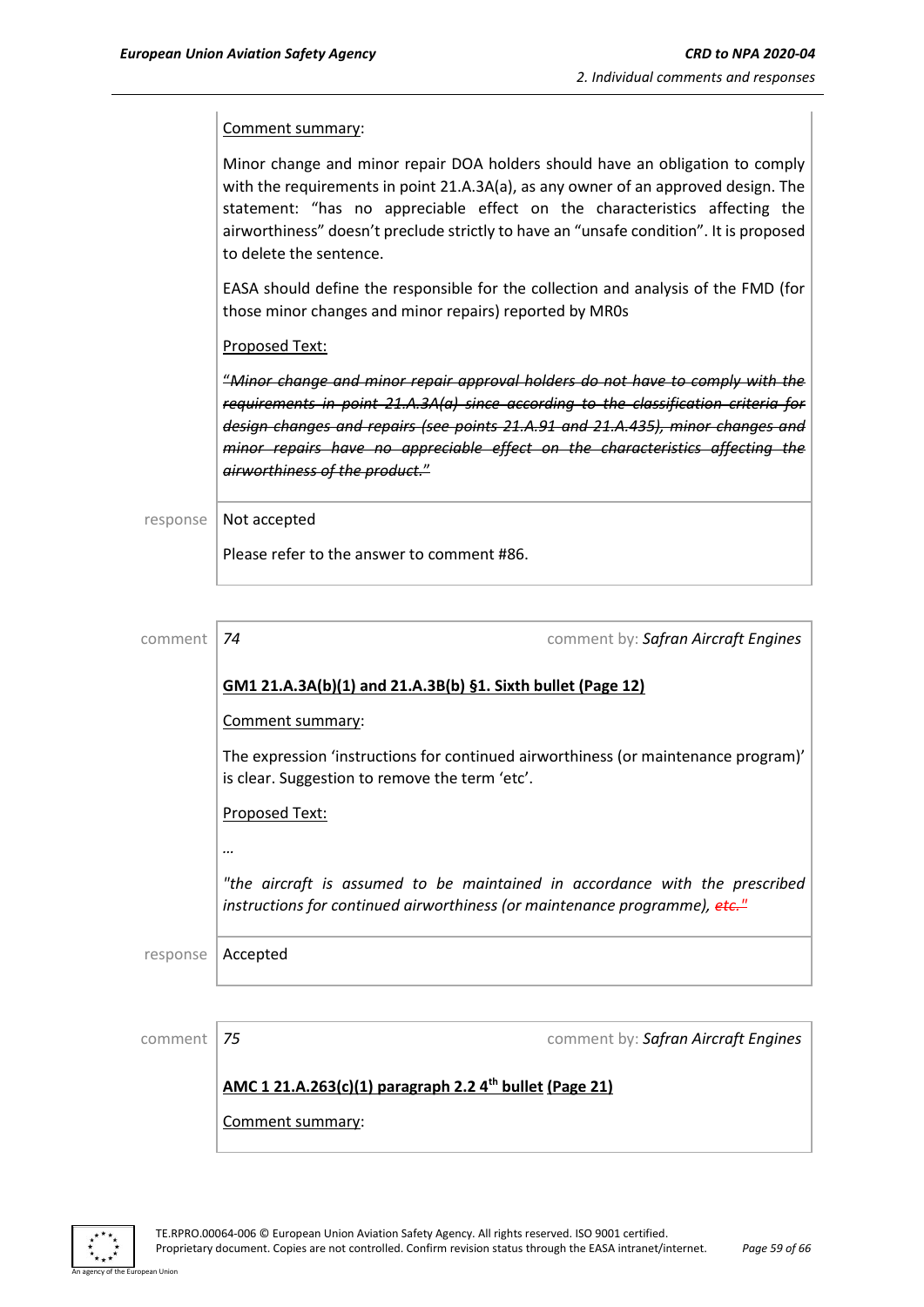Reference to paragraph 4 in *"- items (consisting of areas, systems, parts, or appliances) to be affected by the change or repair following the definitions provided in paragraph 4 of GM 21.A.101;*" is not clear.

Suggested resolution **:**

Paragraph 4 of GM 21.A.101 to be reviewed and clarified to guide to the appropriate paragraph in GM 21.A.101

#### response | Accepted

The cross reference to GM 21.A.101 has been reviewed and corrected (in AMC1 21.A.263(c)(1) and AMC2 21.A.263(c)(1)):

'— items (consisting of areas, systems, parts, or appliances) to be affected by the change or repair following the definitions provided in paragraph *3.9* of GM 21.A.101;'

| comment  | 77<br>comment by: Safran Aircraft Engines                                                                                                                                                                                                                                                                                                                                                                                                                                                            |
|----------|------------------------------------------------------------------------------------------------------------------------------------------------------------------------------------------------------------------------------------------------------------------------------------------------------------------------------------------------------------------------------------------------------------------------------------------------------------------------------------------------------|
|          | AMC1 to 21.A.263(c)(1) Privileges Paragraph 2.2 $6th$ and 9 <sup>th</sup> bullets (Page 21)                                                                                                                                                                                                                                                                                                                                                                                                          |
|          | Comment summary:                                                                                                                                                                                                                                                                                                                                                                                                                                                                                     |
|          | Two of the listed items are addressing the "Type Certification Bases & Certification<br>Bases". Should be clarify, one addressing the Certification Bases of the Change and<br>the other one the classification.                                                                                                                                                                                                                                                                                     |
|          | Proposed Text:                                                                                                                                                                                                                                                                                                                                                                                                                                                                                       |
|          | Ч.<br>the certification basis of the change or repair based on the existing type-<br>certification basis of the affected items $(e.g. : the$ certification specifications, special<br>conditions, deviations from the applicable certification specifications and the<br>equivalent level of safety findings incorporated by reference in the TC of the product<br>to be changed) and determined in accordance with point 21.A.101 with the support<br>of GM 21.A.101 (point 21.A.433 for repairs);" |
|          | <br>"the certification basis of the change or repair determined in accordance with point<br>21.A.101 with the support of GM 21.A.101 (point 21.A.433 for repairs); this might<br>lead to The pre-classification of the change as major significant as per associated<br>definitions when relevant (see point 2.3 below)."                                                                                                                                                                            |
| response | Not accepted                                                                                                                                                                                                                                                                                                                                                                                                                                                                                         |
|          | This is the same subject as in comment #65, item #3.                                                                                                                                                                                                                                                                                                                                                                                                                                                 |
|          | Please refer to the answer to comment #65, item #3.                                                                                                                                                                                                                                                                                                                                                                                                                                                  |

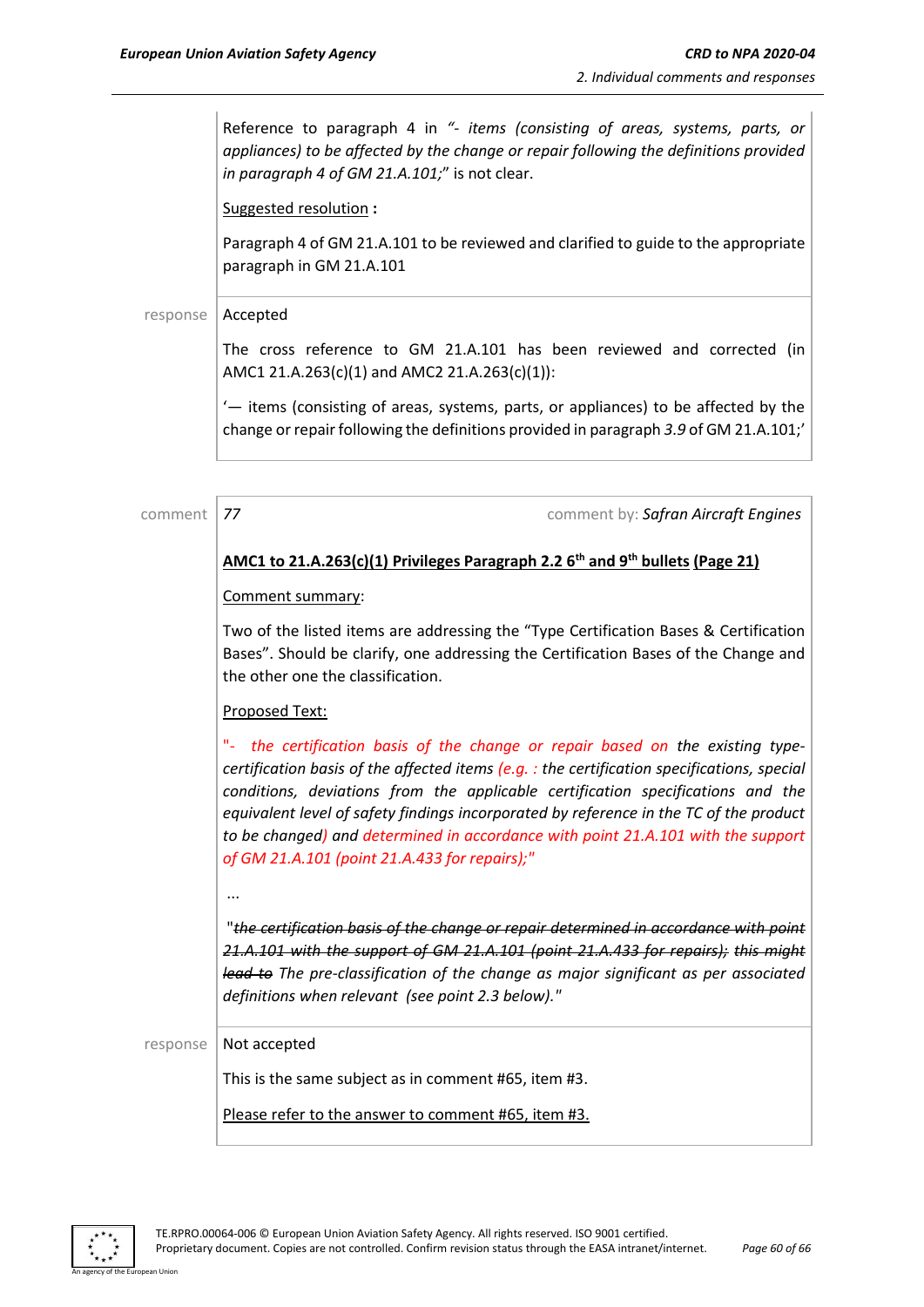| comment  | 78<br>comment by: Safran Aircraft Engines                                                                                                                                                                                                                                                              |
|----------|--------------------------------------------------------------------------------------------------------------------------------------------------------------------------------------------------------------------------------------------------------------------------------------------------------|
|          | AMC1 to 21.A.263(c)(1) Privileges Paragraph 2.2 (Page 22)                                                                                                                                                                                                                                              |
|          | Comment summary:                                                                                                                                                                                                                                                                                       |
|          | Last sentence, the word "adequate" to be clarified.                                                                                                                                                                                                                                                    |
|          | Proposed Text:                                                                                                                                                                                                                                                                                         |
|          | "The procedure should request the applicant to record a justification that the<br>information, on which those identifications is based, is appropriate and sufficiently<br>documented. This may be done either using the DOA holder's own resources, or<br>through an arrangement with the TC holder". |
| response | Not accepted                                                                                                                                                                                                                                                                                           |
|          | The meaning of the word 'adequate' is the dictionary meaning: 'enough or<br>satisfactory for a particular purpose'.                                                                                                                                                                                    |
|          | No clarification is necessary.                                                                                                                                                                                                                                                                         |
|          |                                                                                                                                                                                                                                                                                                        |
| comment  | 79<br>comment by: Safran Aircraft Engines                                                                                                                                                                                                                                                              |
|          | AMC1 to 21.A.263(c)(1) Privileges Paragraph 2.2 last sentence (Page 23)                                                                                                                                                                                                                                |
|          | Comment summary:                                                                                                                                                                                                                                                                                       |

Correct typo : replace "21.A.31" by "21.A.91".

Proposed Text:

*"The procedure should indicate how the above four classes of changes/repairs are identified, taking into consideration the requirements set forth in point 21.A.31*."

 $response$  Not accepted

There is no typo. The requirement in 21.A.31(b) for the identification of a type design is equally applicable to changes and repairs. A design organisation should define how the changes and repairs are identified and, if applicable, what are the particularities for different categories of changes and repairs, e.g.:

- a major change might be identified in a different manner from a minor change;
- a minor change requiring no further demonstration of compliance might be identified differently from a minor change requiring a demonstration of compliance.

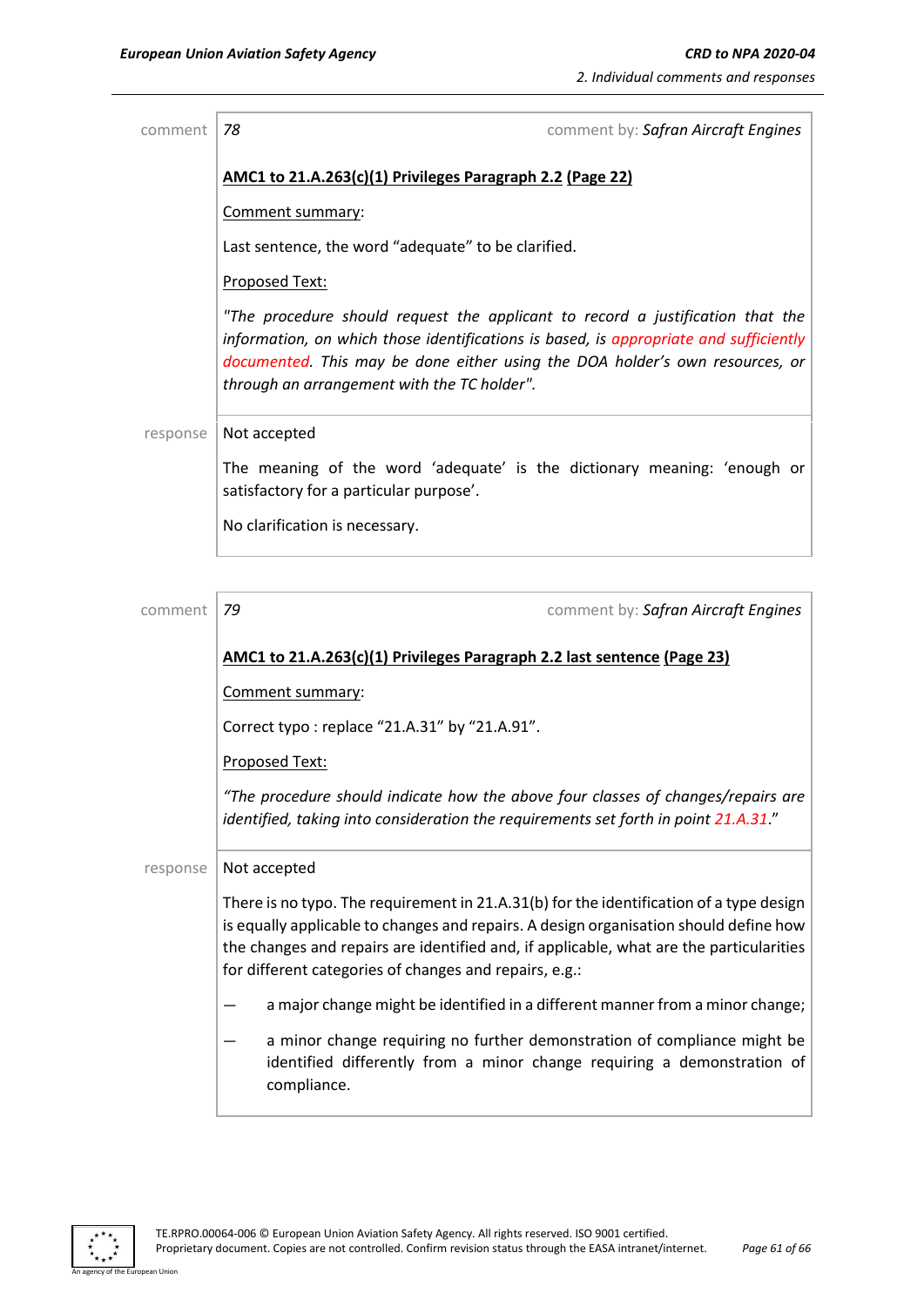| comment  | comment by: Safran Aircraft Engines<br>80                                                                                                                                                                          |  |
|----------|--------------------------------------------------------------------------------------------------------------------------------------------------------------------------------------------------------------------|--|
|          | AMC1 21.A.265(a) Obligations of the holder (Page 32)                                                                                                                                                               |  |
|          | Comment summary:                                                                                                                                                                                                   |  |
|          | The proposed GM allows the use of online integrated management system.<br>Complementary GM should be defined to clarify the Agency expectation with this<br>format, in particular the update of the GM 21.A.265(b) |  |
|          | Suggested resolution:                                                                                                                                                                                              |  |
|          | " HANDBOOK FORMAT AND PUBLICATION MEANS                                                                                                                                                                            |  |
|          | The term 'handbook' is  integrated in a management system. It may consist of:                                                                                                                                      |  |
|          | - an online integrated management system with flowcharts and descriptions<br>embedded in it;                                                                                                                       |  |
|          | - an online system referring to single documents;                                                                                                                                                                  |  |
|          |                                                                                                                                                                                                                    |  |
|          | In any case,                                                                                                                                                                                                       |  |
| response | Partially accepted                                                                                                                                                                                                 |  |
|          | EASA's expectations are already defined in the applicable Part 21 requirements:<br>points 21.A.243(c), 21.A.265(a) and 21.A.265(b).                                                                                |  |
|          | Please refer to the answer to comment #65 item #4, where additional information is<br>provided.                                                                                                                    |  |
|          |                                                                                                                                                                                                                    |  |

# comment *81* comment by: *Safran Aircraft Engines* **GM1 21.A.804(a)(3) Identification of parts and appliances (Page 33)** Comment summary: GM proposes to identify repairs parts (EPA marking) only for parts specifically design for a Repair. The objective of a Repair is to restore the airworthiness functions of the initial design of the part, performing design change even without addition of a new part. However the repair design may have defined significant design changes (e.g. from geometrical, system or configuration standpoints). EPA marking should apply for any repair design of non-OEM parts or appliances. Proposed Text: *"The EPA marking only applies to all repair designs, that includes modified and new the parts, specifically designed for the repair, to be incorporated as part of the repair*

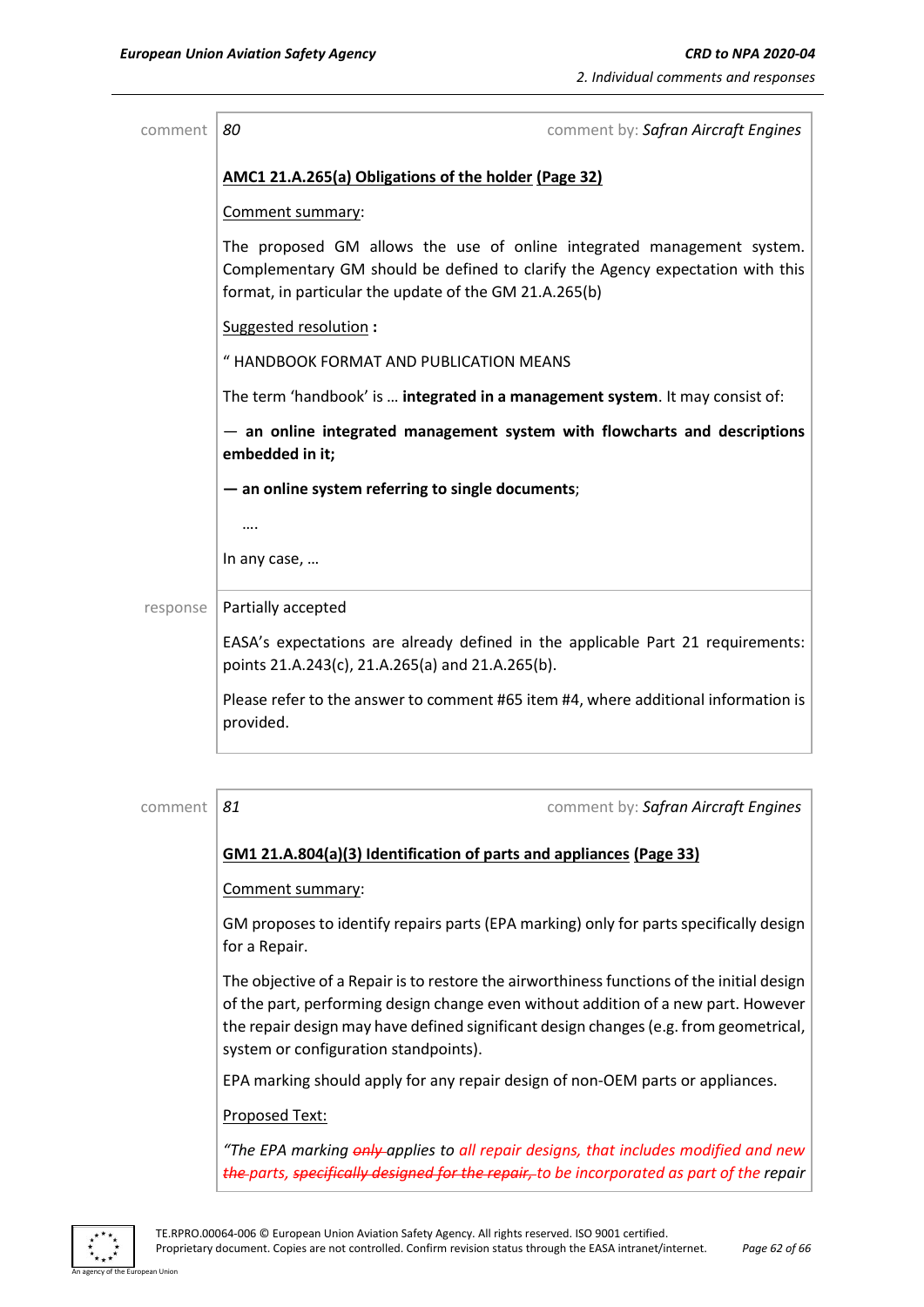*design.* If the repair scheme does not require the addition of any new parts, there is *no need for any parts to be marked with the letters EPA."*

response | Partially accepted

Indeed, the intention is to clarify that the EPA marking is needed when new or modified parts are incorporated into a repair design. However, this should not extend to any part that is the subject of a repair instruction. Consequently, the following revised text is retained:

*'*The EPA marking only applies to the parts, specifically designed *or modified* for the repair, to be incorporated as part of the repair design. If the repair scheme does not require the addition of any new parts *or the use of modified parts*, there is no *need to mark the repaired part* with the letters 'EPA'.'

| comment  | 82                                                      | comment by: Safran Aircraft Engines                                                                                                                                                                                                                                                                                                                                                                                                                                                                                                                |
|----------|---------------------------------------------------------|----------------------------------------------------------------------------------------------------------------------------------------------------------------------------------------------------------------------------------------------------------------------------------------------------------------------------------------------------------------------------------------------------------------------------------------------------------------------------------------------------------------------------------------------------|
|          | GM1 21.A.805 Identification of critical parts (Page 34) |                                                                                                                                                                                                                                                                                                                                                                                                                                                                                                                                                    |
|          | Comment summary:                                        |                                                                                                                                                                                                                                                                                                                                                                                                                                                                                                                                                    |
|          | number of the part.                                     | To emphasise in the last paragraph that the records must be done through a serial                                                                                                                                                                                                                                                                                                                                                                                                                                                                  |
|          | Proposed Text:                                          |                                                                                                                                                                                                                                                                                                                                                                                                                                                                                                                                                    |
|          | $\ddotsc$                                               |                                                                                                                                                                                                                                                                                                                                                                                                                                                                                                                                                    |
|          | serial number."                                         | "Another typical case is for any part subject to an individually specified life limit or<br>inspection requirement when it is also possible for that part to be removed from one<br>serial number of the associated product during maintenance and installed on another<br>serial number of the same product. In this case, the traceability of the part, which is<br>necessary for continued airworthiness, is not assured through the serial number of<br>the product alone, and it is necessary to maintain records for the part through part's |
| response | Accepted                                                |                                                                                                                                                                                                                                                                                                                                                                                                                                                                                                                                                    |
|          |                                                         | The revised text has been accepted, to include the indication to the serial number.                                                                                                                                                                                                                                                                                                                                                                                                                                                                |
|          |                                                         |                                                                                                                                                                                                                                                                                                                                                                                                                                                                                                                                                    |

comment *84* comment by: *Avio Aero - Airworthiness Office* Avio Aero Comments on EASA NPA 2020-04 (Part 21 AMC and GM) GM1 21.A.3A(a) Failures, malfunctions and defects

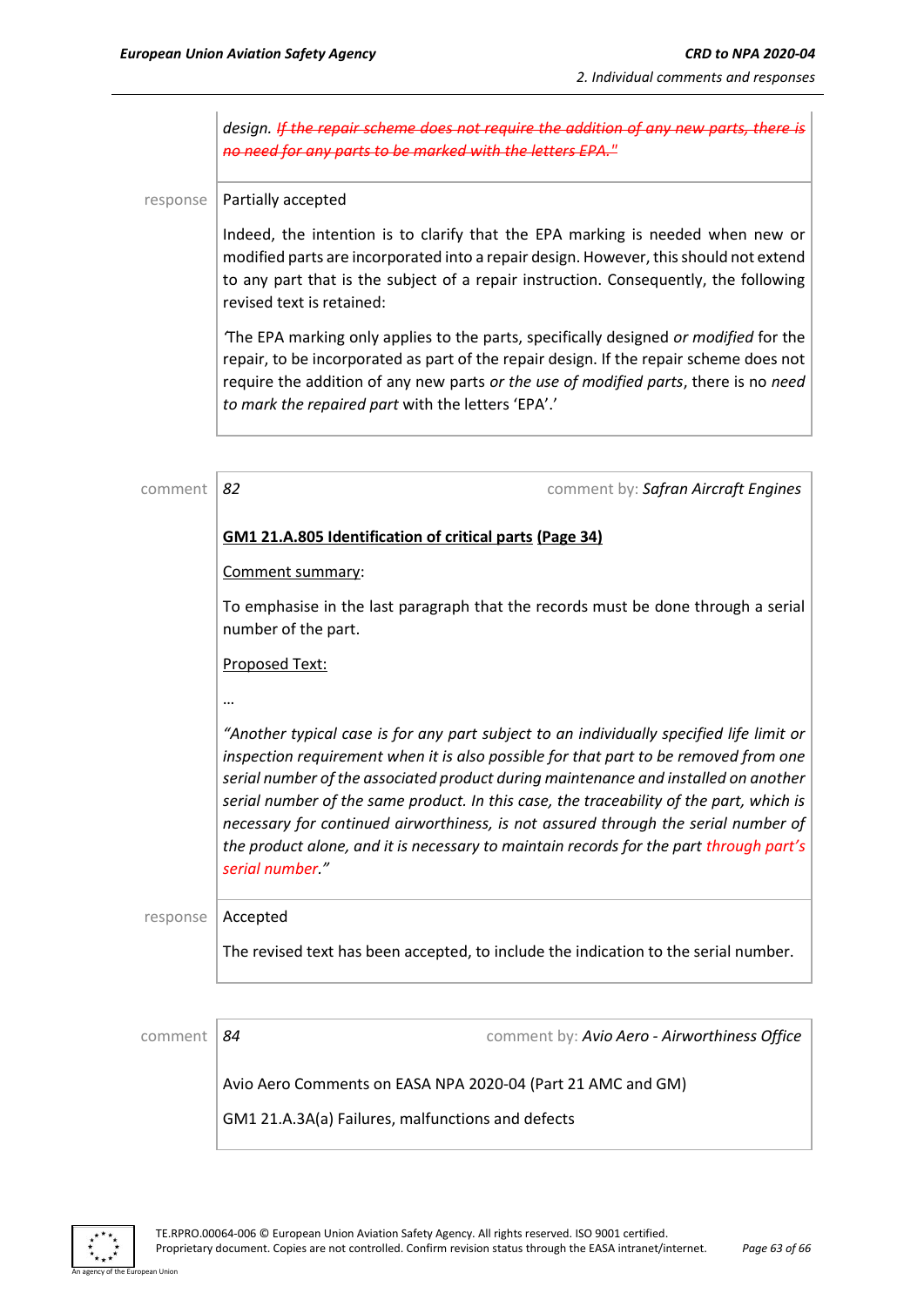Minor change DOA holders should have an obligation to comply with the requirements in point 21.A.3A(a), as any owner of an approved design. It is proposed to delate the sentence.

EASA to define the responsible for FMD issuance of minor change design reported MROs.

Suggested resolution is to remove.

"Minor change and minor repair approval holders do not have to comply with the requirements in point 21.A.3A(a) since according to the classification criteria for design changes and repairs (see points 21.A.91 and 21.A.435), minor changes and minor repairs have no appreciable effect on the characteristics affecting the airworthiness of the product."

The wording of the NPA and the **draft AMC3** update in response to SR NORW-2018- 007 wherein the Accident Investigation Board Norway made recommendations to EASA regarding helicopter manufacturers' *critical* components has inferences and implications that is considered to be unintended.

#### The overview states

"When during the overall inspection of *a part*, especially of a part that is considered critical, its condition is found to be beyond the serviceable limit, a thorough investigation and analysis should be performed to understand the reason why the condition of the part is not consistent with the expected level of wear."

The implication here is all parts not only critical parts. This is well beyond the safety recommendation and Avio Aero considers it to not be the intent.

Current Part 21 (21.A.3A) require that a system is in place *"…for collecting, investigating and analyzing reports of and information related to failures, malfunctions, defects or other occurrences which cause or might cause adverse effects on the continuing airworthiness of the product, […]"*

>> An identified unsafe condition is primarily a condition affecting the continuing airworthiness.

**Draft AMC3** Part 21: *"In particular, the system should ensure that critical parts found to be beyond serviceable limits are thoroughly investigated so that the full nature of any damage, malfunction, or defect and its effect on continuing airworthiness is understood […]"* 

*>>* Which means: "any" defect, regardless of whether it has or adverse effects or not.

>> The words *"thoroughly investigated"* are vague as it depends on one's perspective – It is best to not use such an adverb and propose to *stick to "investigated".*

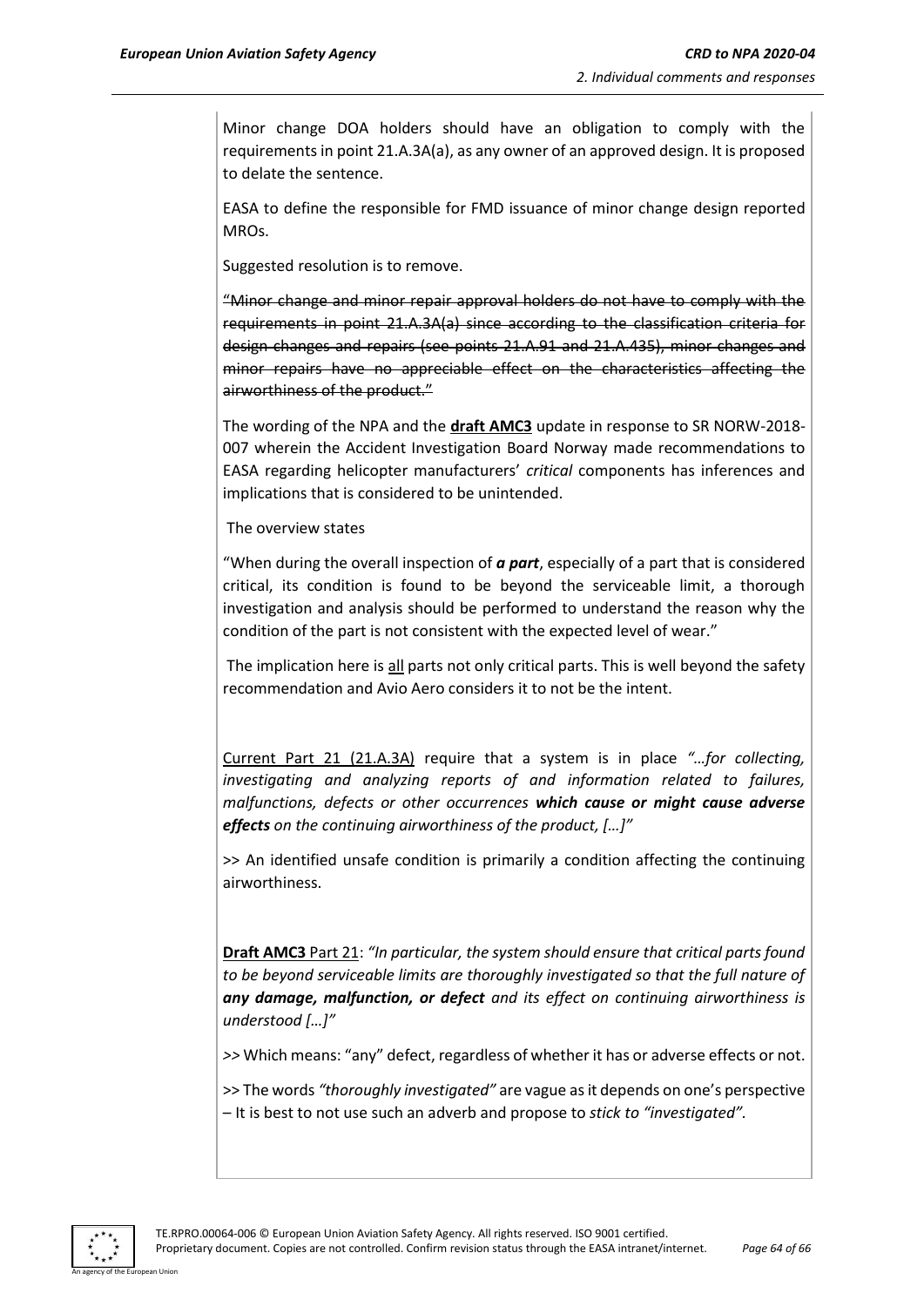Making a comparison to Part 145 requirements: Any defect "beyond serviceable limits" are supposed to be detected during an inspection at maintenance. The latest amendment of Part 145 Section 160 "occurrence reporting" still refer to the circumstances *"that has or may have endangered the safe operation of the aircraft"*.

>> which does **not** mean "any defect".

Parts found beyond serviceable limits at shop visit is a normal situation in every MRO. It is typical for OEM's to publish ICA manual with "conservative" limits, which may be expanded as operational data and new/additional/specific analysis supports. Where findings go beyond service limits and progress to a potentially unsafe condition, the MRO has clear regulatory reporting requirements to the TC holder, Airline and National authority.

Avio Aero proposes to modify language to the following

#### **AMC3 21.A.3A(a) Failures, malfunctions and defects**

#### INVESTIGATION AND ANALYSYS

The 'investigation' and 'analysis' functions of the system should include means to identify adverse trends in the collected failures, malfunctions, defects or other occurrences, to investigate the associated root cause(s), and to identify the required corrective action(s). It should also allow the identification of reportable occurrences as required under point 21.A.3A(b).

In particular, the system should ensure that critical parts found to be beyond serviceable limits where the condition could lead to an adverse effect on continuing airworthiness are thoroughly investigated so that the full nature of any damage, malfunction, or defect and its effect on continuing airworthiness is understood. This should then result in changes to the design, instructions for continued airworthiness, and/or in establishing a mitigation plan to prevent or minimise such occurrences in the future, as necessary.

#### response **#1: First part of the comment: Not accepted**

Please refer to the answer to comment #86.

#### **#2: Second part of the comment: Partially accepted**

Please refer to the answer to comment #70.

comment *86* comment by: *Airbus Helicopters*

Comment on GM1 21.A.3A(a):

Minor change and minor repair approval holders should be required to report malfunction, failures and defects should they have an impact on safety.The